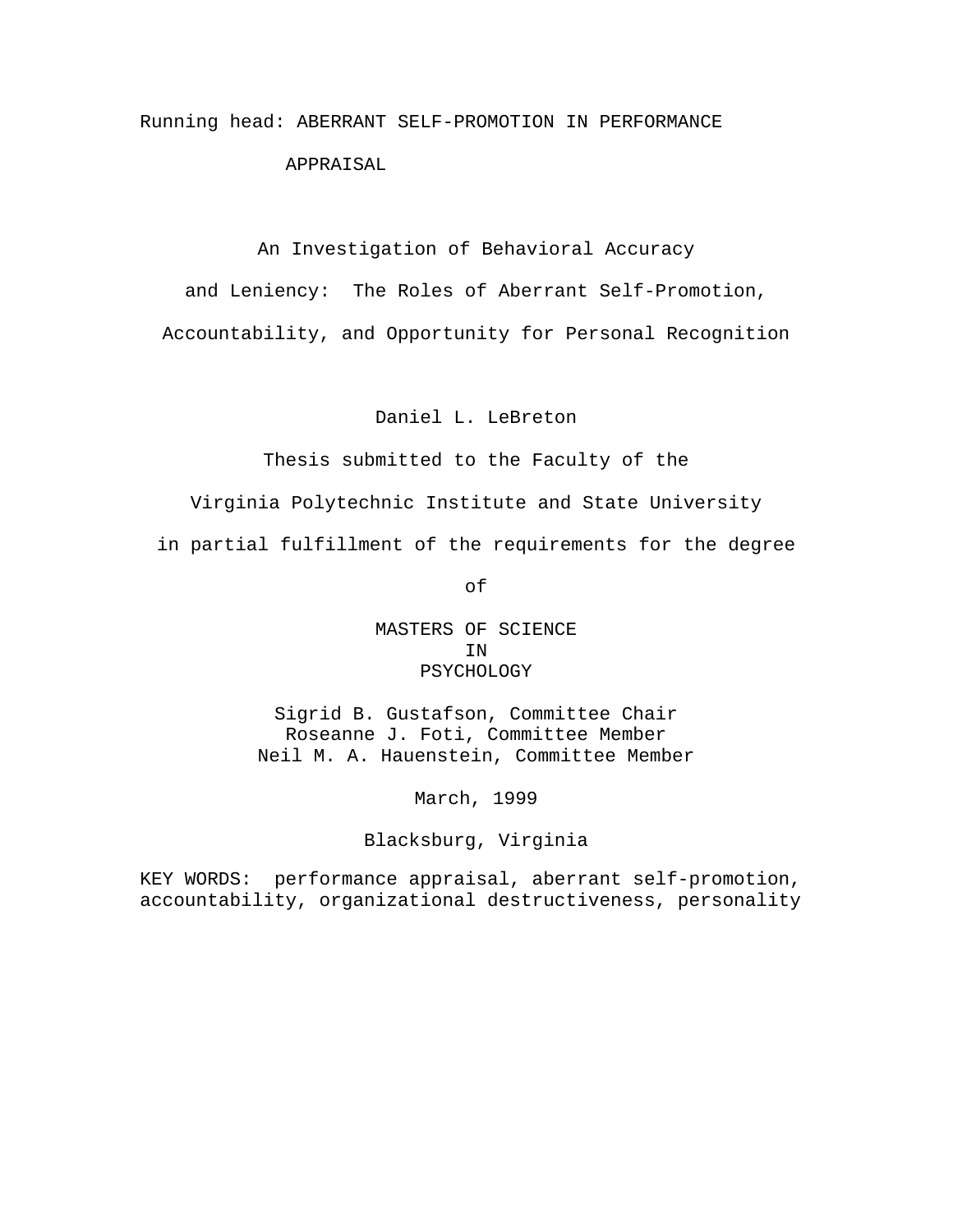## An Investigation of Behavioral Accuracy

and Leniency: The Roles of Aberrant Self-Promotion, Accountability, and Opportunity for Personal Recognition

Daniel L. LeBreton

## Abstract

A sample of aberrant self-promoters (ASPs) was identified through their pattern of answers on a 179-item questionnaire. A group of comparison participants who did not exhibit the ASP pattern was also identified. The participants viewed a videotape of a lecture and rated the lecturer's performance. Half of the participants were told that they were required to provide face-to-face feedback to the lecturer (the accountability condition); the other half were not given these instructions (non-accountability condition). Also, half of the participants were told that there may be an opportunity for them to appear on a training video for graduate student instructors (opportunity for personal recognition condition); the other half were not told of this opportunity (no opportunity condition). This study attempted to identify the roles of aberrant selfpromotion, accountability, and opportunity for personal recognition in rater accuracy and rater leniency.

ii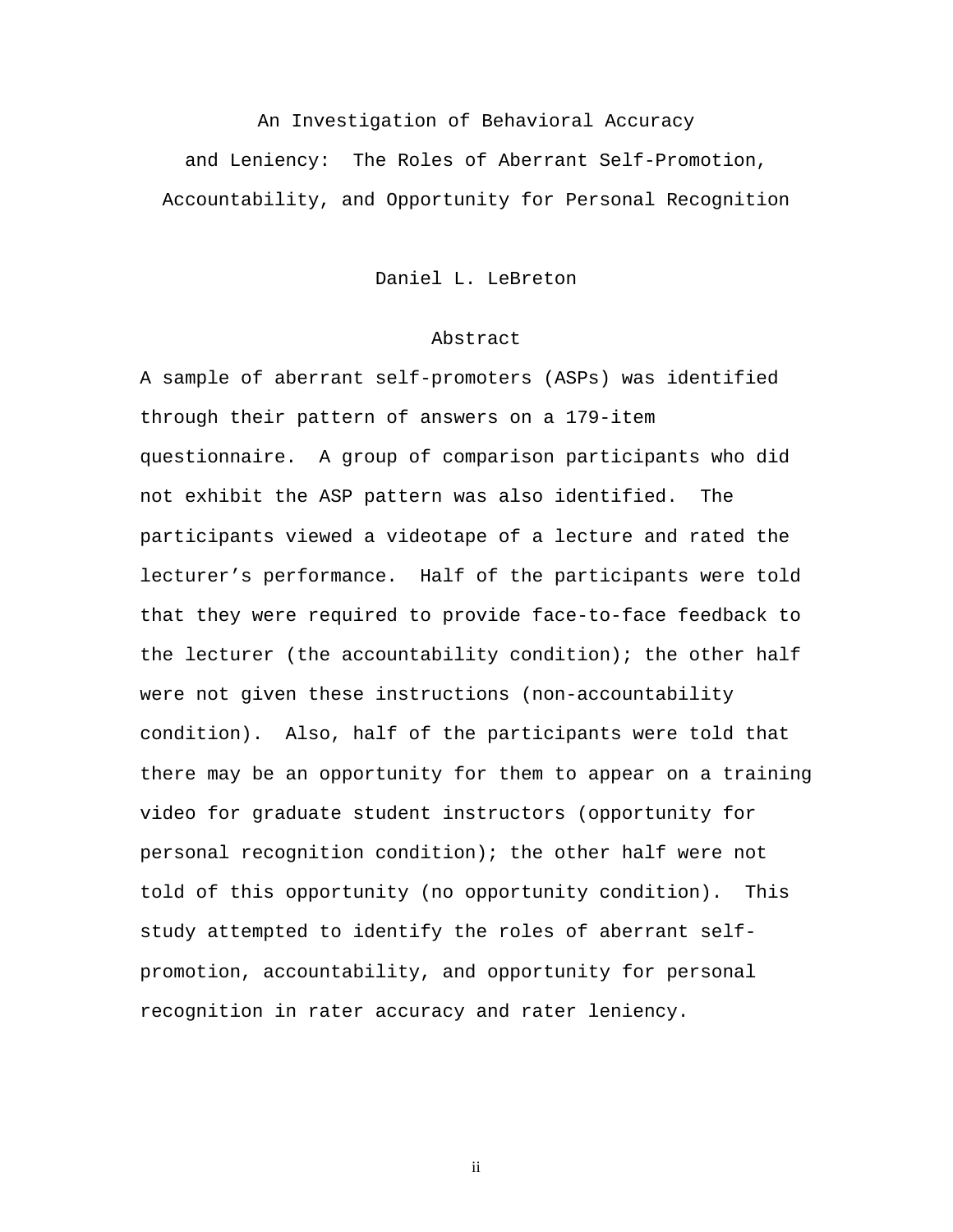#### Acknowledgments

First and foremost, I must thank my advisor, Sigrid Gustafson. She has initiated an important line of research, of which I am proud to be an investigator. She has also demonstrated professional and personal support beyond the call of duty (OCBs?). Her insightful direction has played a critical role in the evolution of my thesis.

Also, I must acknowledge my committee members, Roseanne Foti and Neil Hauenstein—the heart and soul of the I/O program. Their comments and feedback were invaluable in contributing focus to the research questions of this study. I know their participation has only served to improve the quality of this research project.

I must thank my parental units for providing me with love, support, and direction over the past 25 years. I am not sure where I would be without them, but I certainly wouldn't be here. This thesis would not have been completed without them.

Finally, I must thank my brother, James LeBreton, himself a budding I/O psychologists. No one individual should be responsible for maintaining the self-efficacy of another. I have no idea how he accomplished such a Herculean task. His faith and belief in me may be the single most important predictor of my job performance. Our late night conversations that ranged from discussions of

iii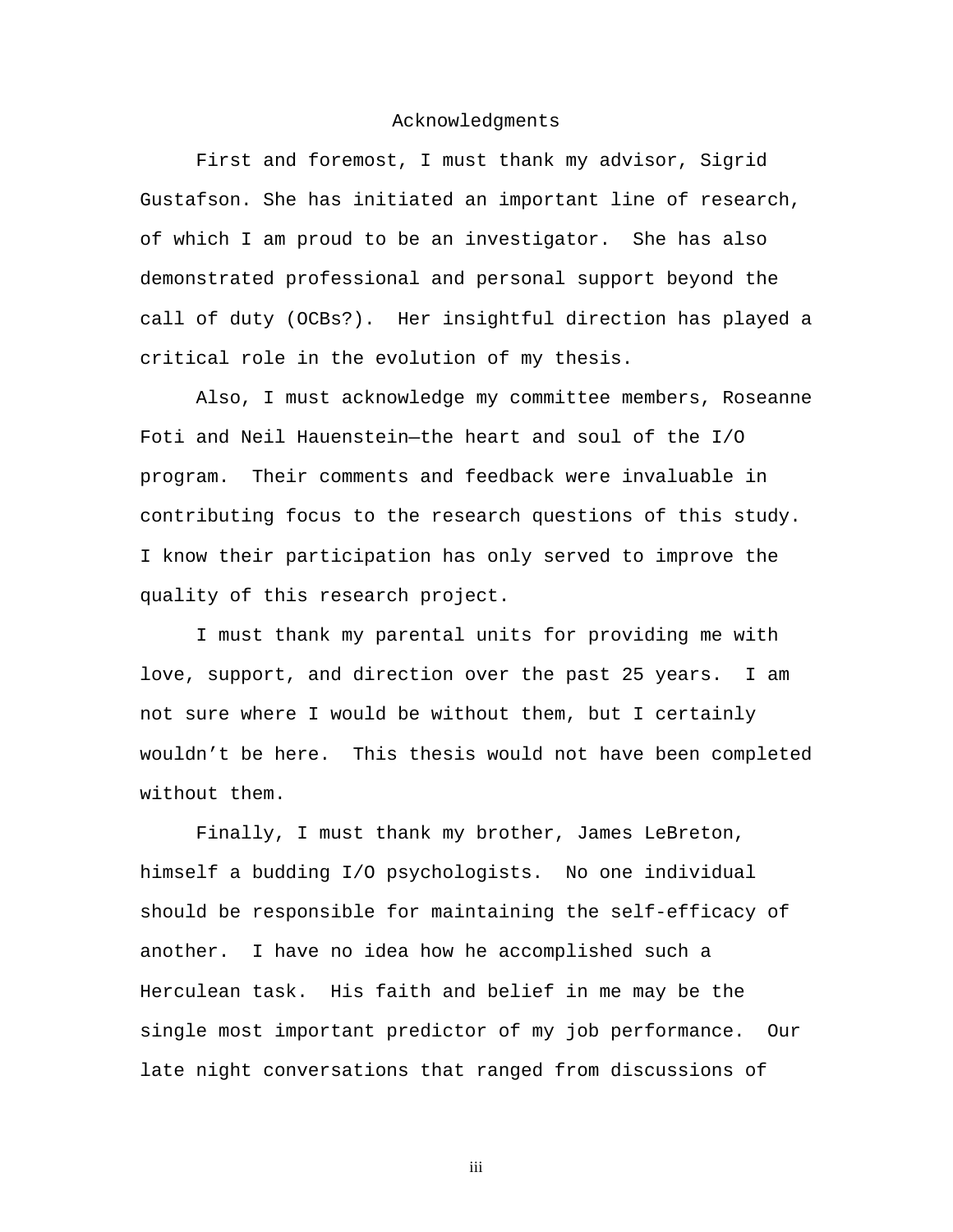philosophy of science to debates over the correction of statistical artifacts in meta-analysis all have contributed to my development as an I/O psychologists (in one way or another).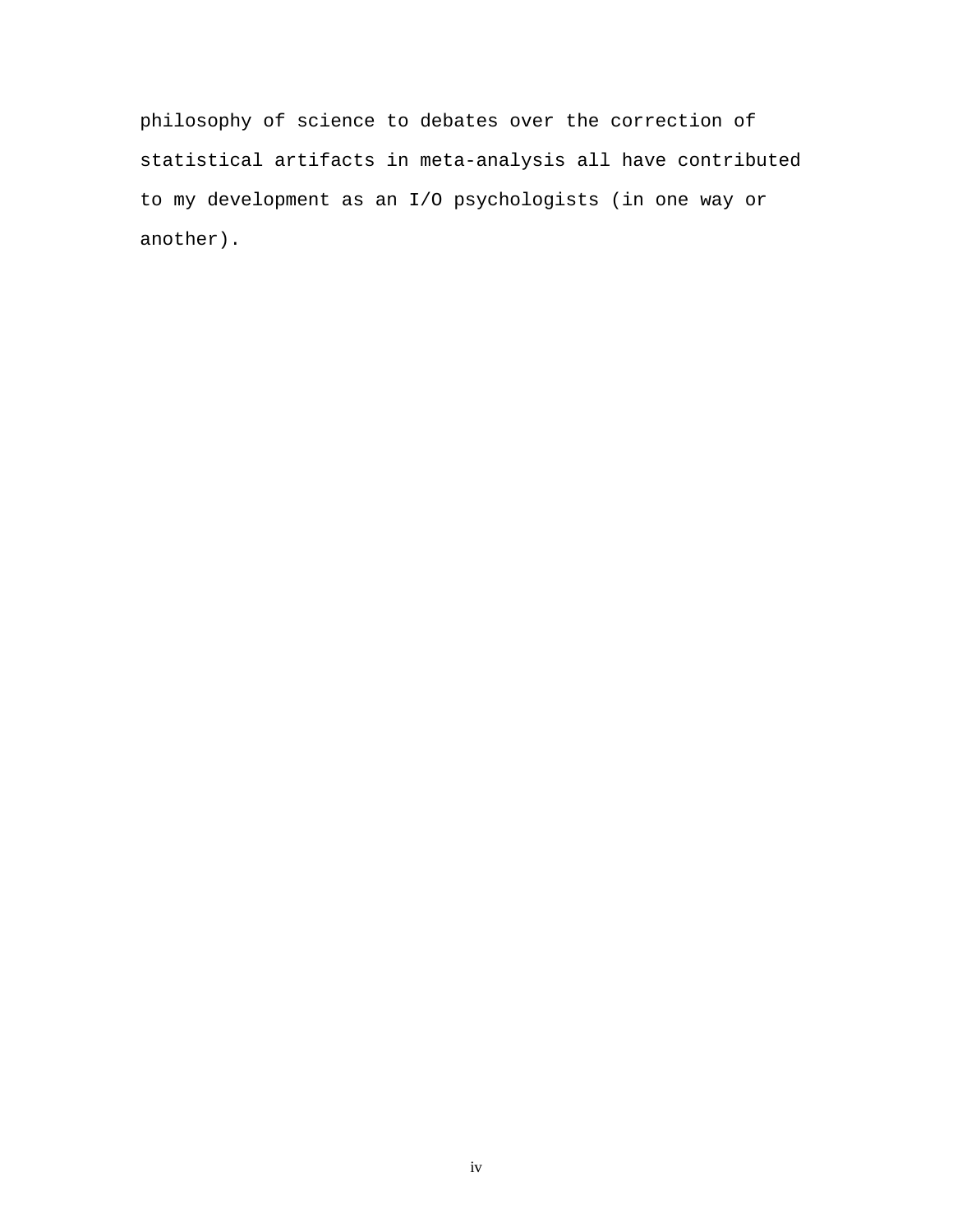TABLE OF CONTENTS

| ABSTRACT                                        | ii          |
|-------------------------------------------------|-------------|
| <b>ACKNOWLEDGMENTS</b>                          | iii         |
| ABERRANT SELF-PROMOTERS (ASPs)                  | $\mathbf 1$ |
| PERFORMANCE RATING DISTORTION AND ASPS          | 5           |
| MOTIVATION AND PERFORMANCE APPRAISAL            | 8           |
| PERFORMANCE APPRAISAL, ACCOUNTABILITY, AND ASPS | 10          |
| <b>HYPOTHESES</b>                               | 13          |
| METHOD (STUDY ONE)                              | 14          |
| Participants                                    | 14          |
| Measures                                        | 15          |
| RESULTS (STUDY ONE)                             | 15          |
| METHOD (STUDY TWO)                              | 17          |
| Participants                                    | 17          |
| Stimulus Materials                              | 17          |
| Independent Variables                           | 18          |
| True Score Development                          | 19          |
| Dependent Measures                              | 20          |
| Procedure                                       | 24          |
| RESULTS (STUDY TWO)                             | 25          |
| Aberrant Self-Promotion                         | 26          |
| Aberrant Self-Promotion and Accountability      | 27          |
| Aberrant Self-Promotion and Opportunity         |             |
| for Recognition                                 | 29          |
| DISCUSSION                                      | 31          |

v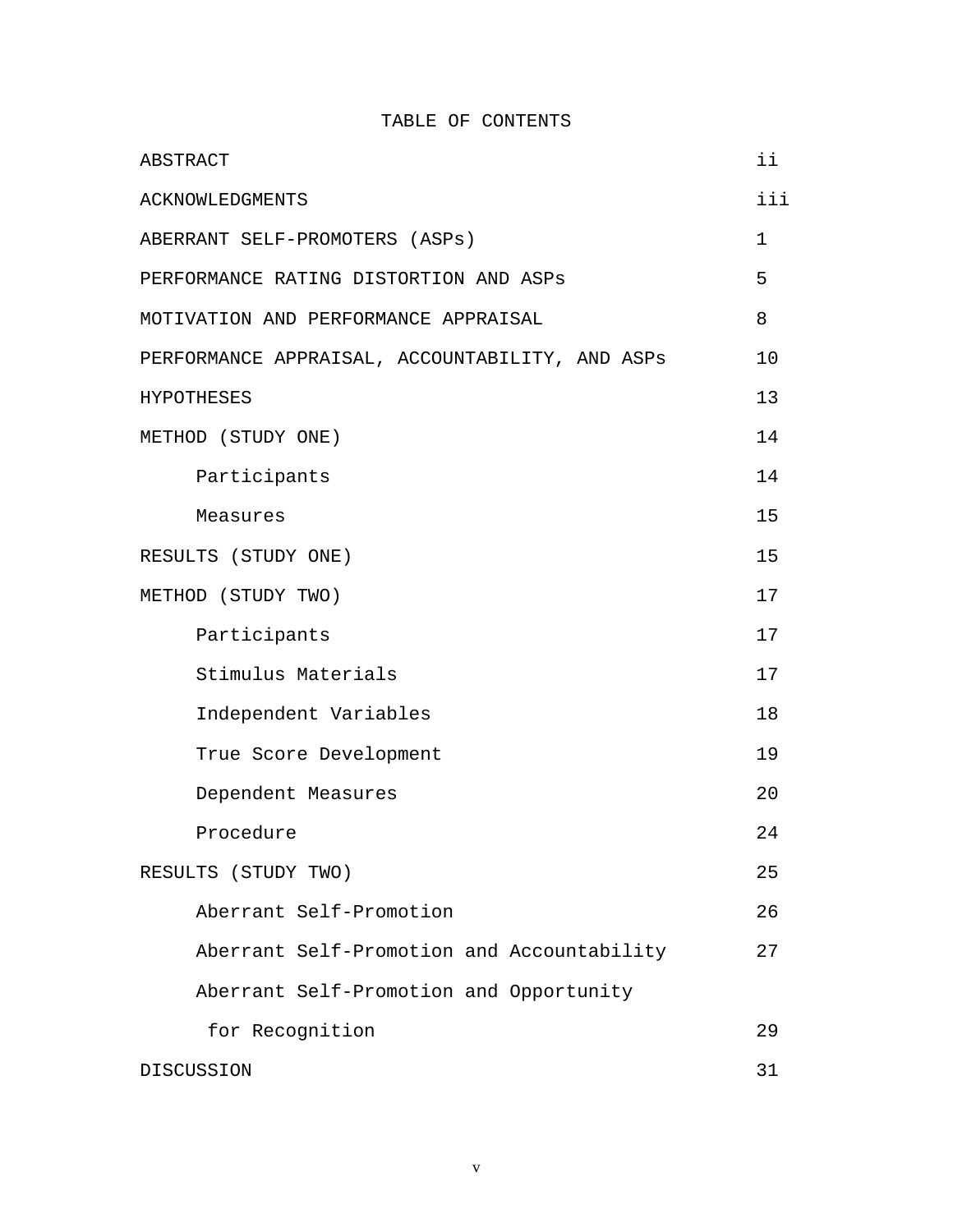| REFERENCES | 44 |
|------------|----|
| TABLES     | 51 |
| FIGURES    | 71 |
| APPENDICES | 73 |
| VITA       | 82 |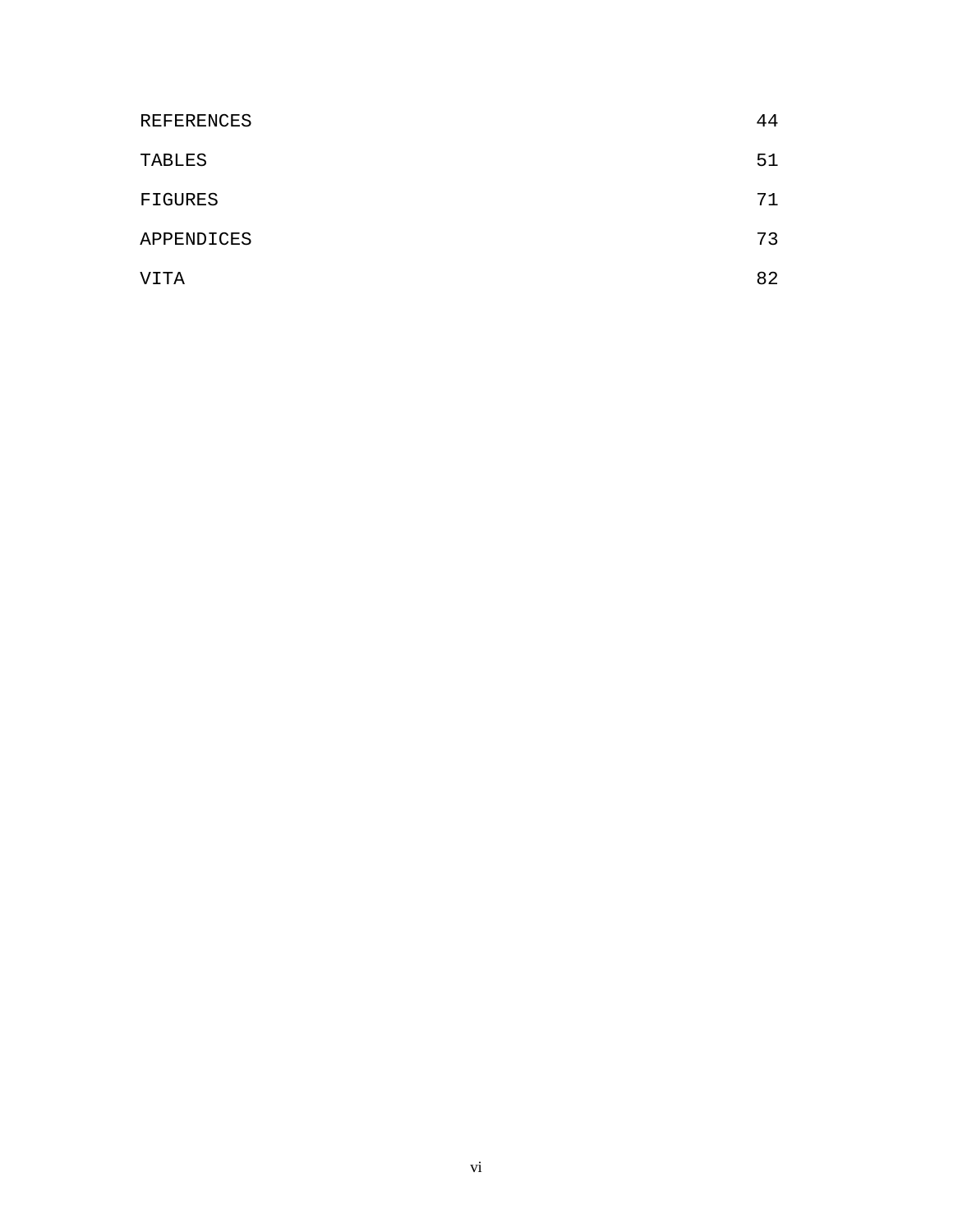An Investigation of Behavioral Accuracy and Leniency: The Roles of Aberrant Self-Promotion, Accountability, and Opportunity

## for Personal Recognition

Recent research by Gustafson and colleagues (Gustafson & Ritzer, 1995; Gustafson, in press; Russell & Gustafson, 1999; Russell, 1996; Holloway, 1995) has identified a personality profile of individuals who are believed to be destructive in organizations. Most recently, these individuals, known as aberrant self-promoters (ASPs) have been shown to be ineffective group members, engaging in such destructive behavior as lying to and manipulating other members of the group (Russell, 1996). However, previous ASP research has focused on the behavior of ASPs, as opposed to their reactions to and judgments of others. In contrast, the current study attempts to extend research on ASPs to the realm of performance appraisal. Because evaluating the performance of others is an important component of supervisory and management positions and because ASPs are likely to seek such positions (Gustafson, 1997), it is important to determine whether or not ASPs are systematically susceptible to distorting performance ratings in particular ways.

#### Aberrant Self-Promoters (ASPs)

Aberrant self-promotion has its origins in the two-factor conceptualization of psychopathy developed by Hare and colleagues (Hare, 1993; Harpur, Hakstian, & Hare, 1989; see Appendix A). The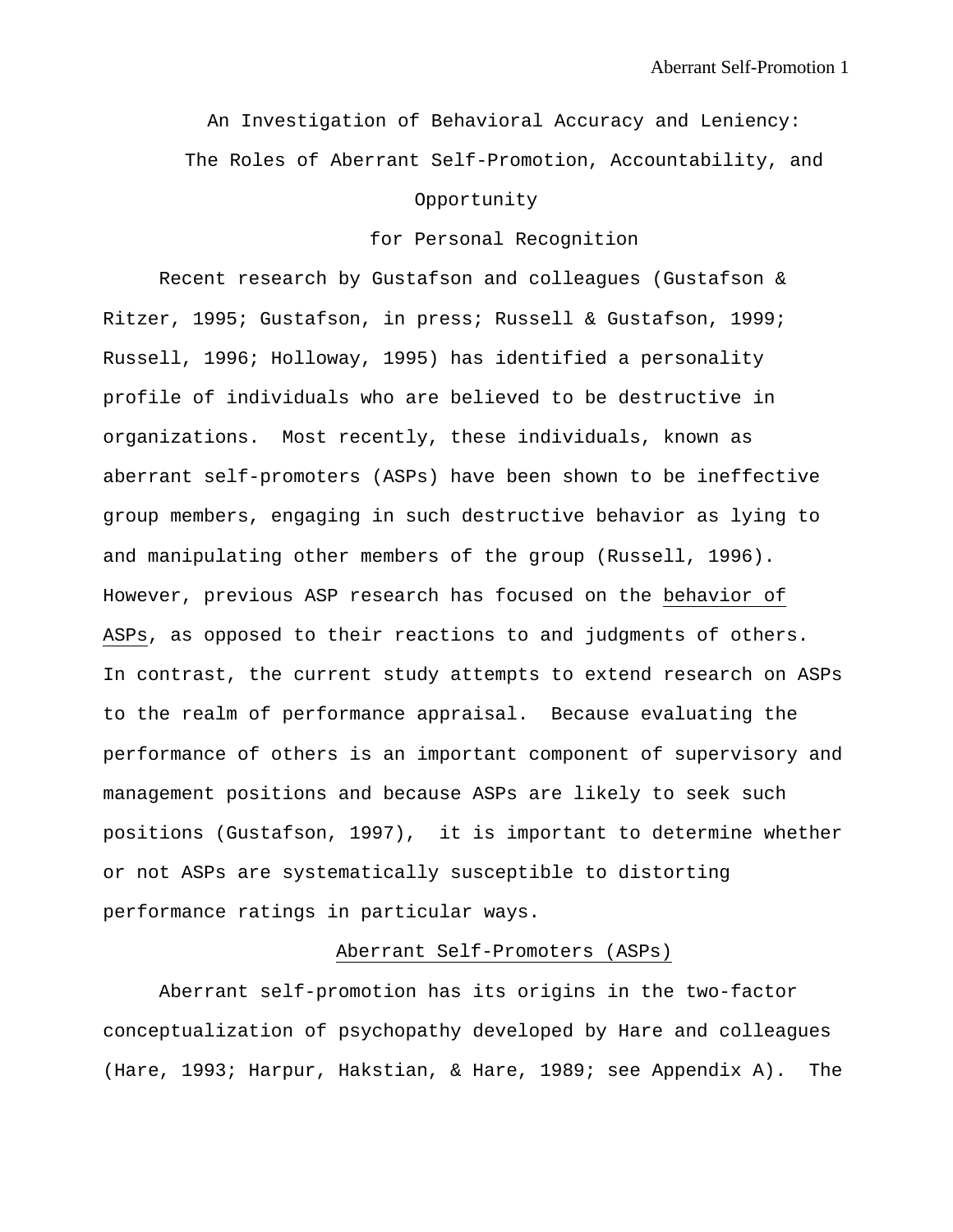first factor comprises personality characteristics (e.g. superficial charm, egocentricity, shallow affect) which reflect a global narcissism. The second factor reflects exhibition of antisocial behavior (e.g. promiscuous sexual behavior, lying, cheating).

To this point, it has been difficult to study psychopaths in organizations. Not only does the rarity of psychopaths make nomothetic research impractical, but psychopaths are quite accomplished at "putting their best foot forward." They are skilled at impression management and may escape detection for quite some time (Hare, 1993). However, Gustafson & Ritzer (1995) have identified and delineated a sub-clinical psychopathy construct, called aberrant self-promotion. Aberrant selfpromoters (ASPs) reflect the same pattern of personality variables as psychopaths; the difference is one of degree, not kind. Thus, ASPs, like their psychopathic counterparts, are characterized by glibness, egocentricity, lack of empathy, lack of guilt, and a willingness to engage in antisocial behavior such as lying, cheating, and manipulating others.

Gustafson and Ritzer (1995) theoretically defined ASPs based on a personality profile which is consistent with Hare's (1993) conceptualization of psychopaths. For two samples of undergraduate students, they obtained responses to 179 items comprising five scales used to measure components of the ASP profile: the Narcissistic Personality Inventory (NPI; Raskin &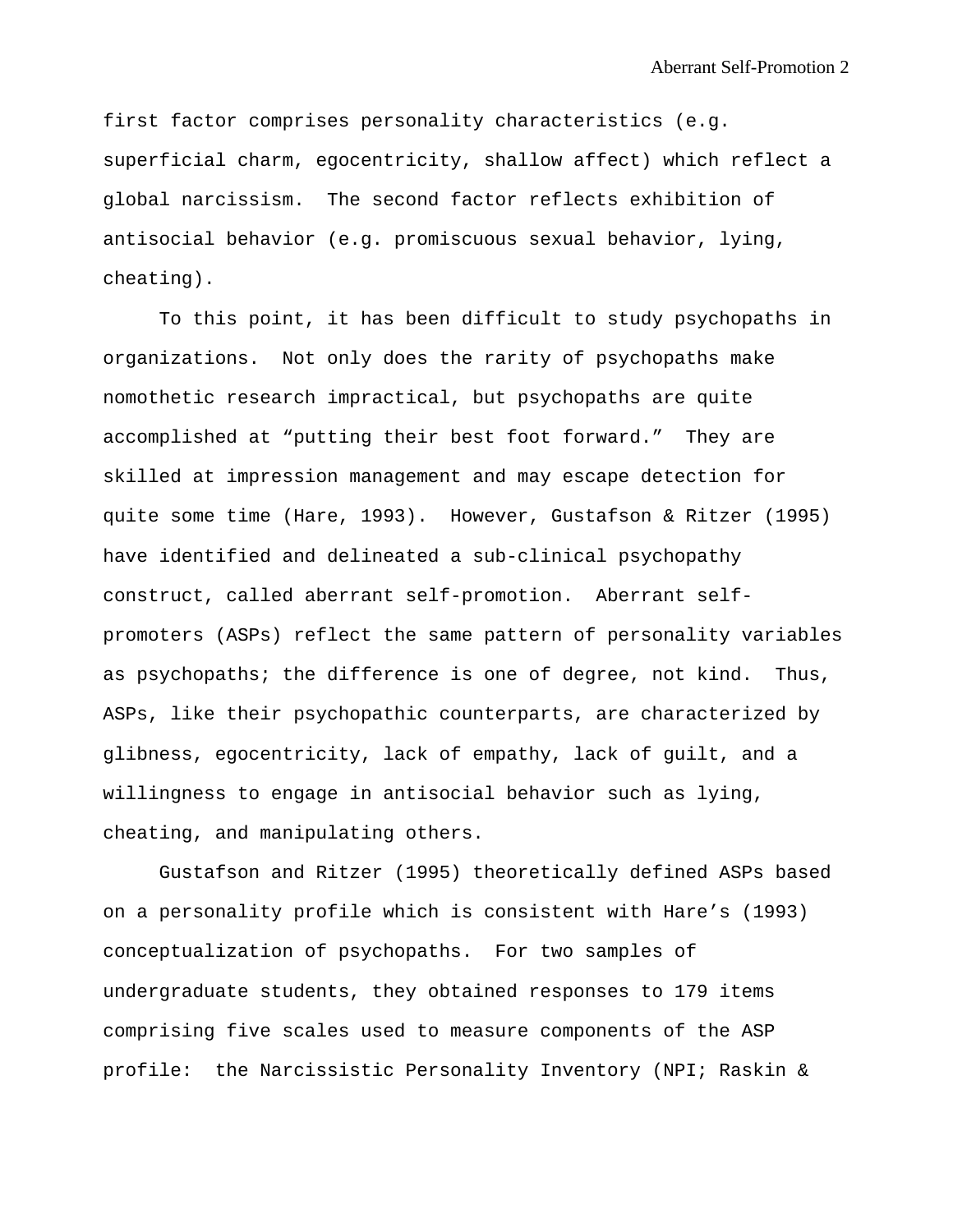Hall, 1979), the Socialization subscale of the CPI (Gough, 1987), the Marlowe-Crowne Social Desirability Scale (Crowne & Marlowe, 1960), a self-esteem subscale of the Organizational Climate Questionnaire, and the Self-Report of Psychopathy II (SRPII; Harpur & Hare, 1989). Aberrant self-promoters were defined as individuals who scored high on the narcissism scale, the selfesteem scale, and the psychopathy scale and scored low on the socialization and social desirability scales. The prevalence of the ASP profile was then determined using cluster analysis, factor analysis of the items, and factor analysis of the subjects. Each of the three methods identified virtually the same people as ASPs (92 percent convergence in the first sample and 94 percent convergence in the second sample). Gustafson and Ritzer (1995) also noted that the proportion of ASPs in Samples 1 and 2 were 11 and six per cent, respectively. Because aberrant self-promotion is a less extreme syndrome than psychopathy, this proportion is substantially higher than Cleckley's (1976) two percent estimate of clinical psychopaths in the population.

In a second study, Gustafson and Ritzer (1995) compared ASPs and non-ASPs with respect to their scores on the Psychopathy Checklist-Revised (PCL-R; Hare, Harpur, & Hakstian, 1990). The PCL-R is a structured interview used to assess twenty dimensions of psychopathy. The non-ASPs used in the study were a comparison group who exhibited high self-esteem, average social desirability, and low levels of narcissism, self-reported psychopathy, and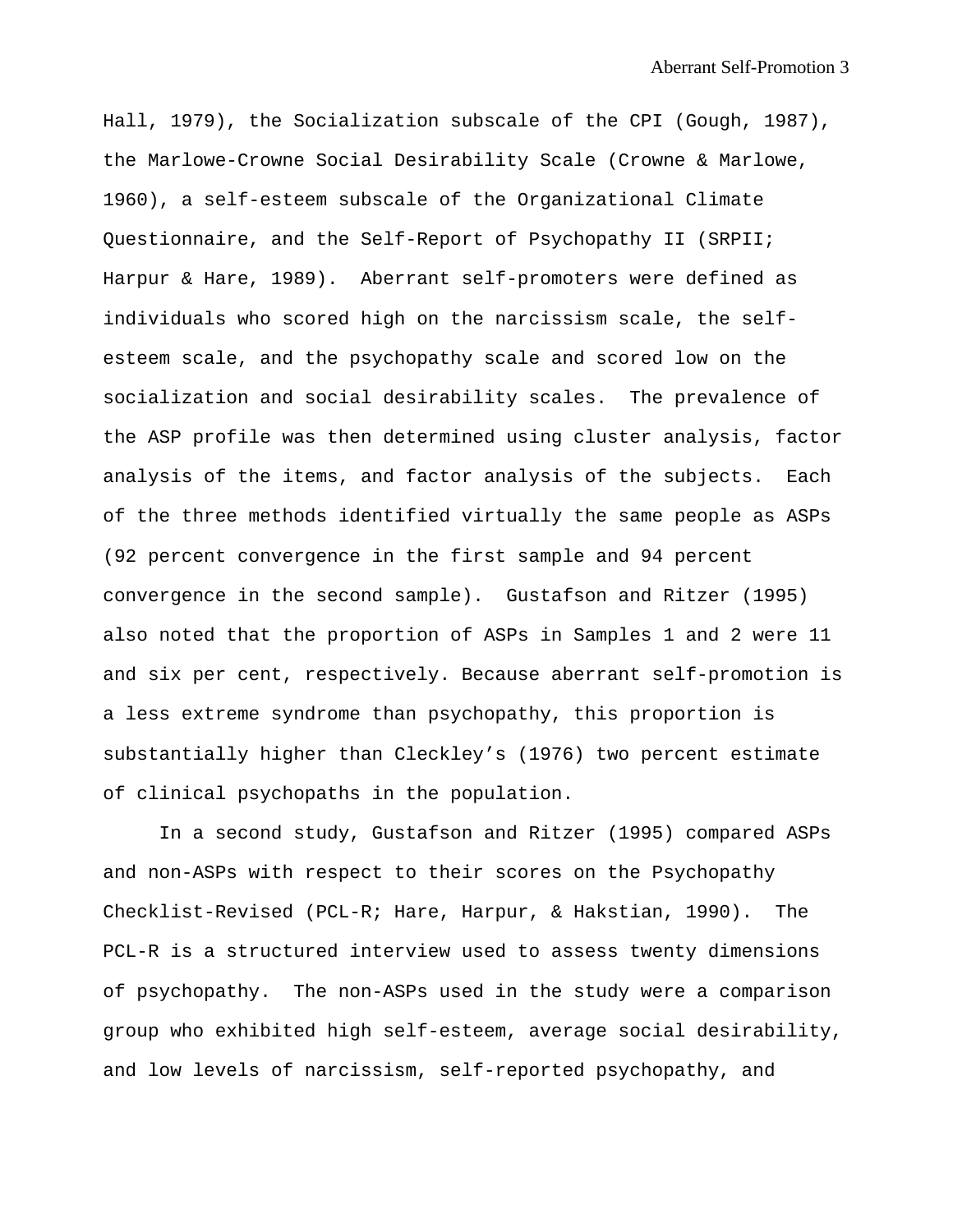antisocial behavior. As expected, ASPs scored significantly higher than non-ASPs on the PCL-R, although they fell short of the psychopathy cutoff score. Significant differences also existed between ASPs and non-ASPs with regard to external behavioral criteria such as grade point average, admission of illegal acts, parking violations, and university judicial reprimands.

Subsequent research has determined that high self-esteem scores are not a necessary component of the ASP profile (Gustafson, in press; Holloway, 1995). A possible interpretation of this finding is that, although ASPs are extremely narcissistic, they may score low on certain self-esteem items which tap current satisfaction with life. Gustafson (in press) has suggested that ASPs will score low on such items because they are "dissatisfied with the extent to which their self-perceived superiority has not been acknowledged and rewarded by others"(p. 9).

Further, Russell (1996) has found clear support for a distinction between ASPs and Machiavellians. In a legislative game, "Machs" demonstrated that they were capable of achieving goals without behaving destructively. Aberrant self-promoters, on the other hand, lied to those with whom they should have cooperated and were rated significantly lower on a liking scale at the end of the exercise. Such results support the contention that aberrant self-promoters are undesirable members of organizations. In line with this belief, the current study is an attempt to demonstrate the destructive role ASPs may play in evaluating the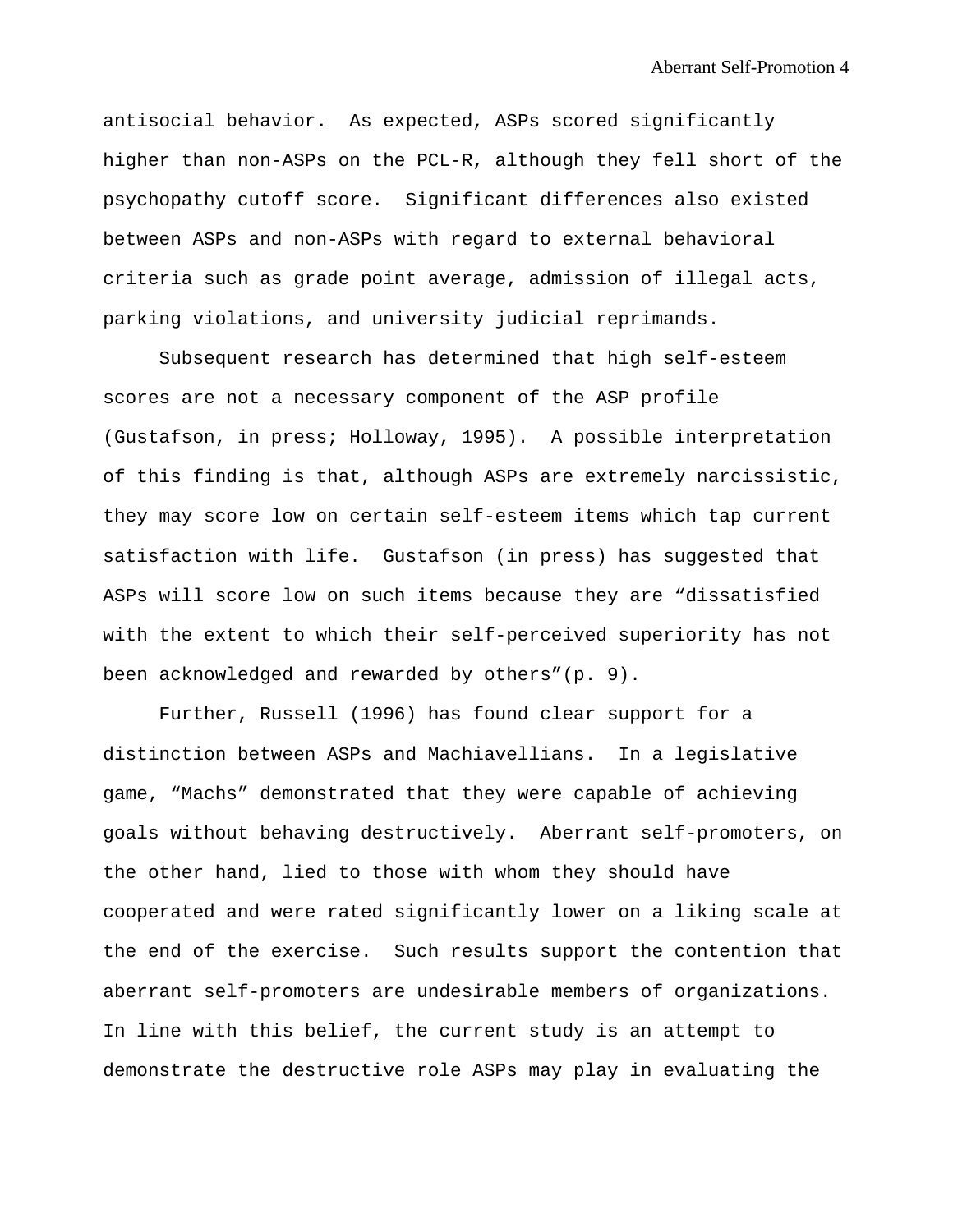performance of others.

Due to ASPs' inherent narcissism and selfishness, it seems reasonable to assume that they would value any opportunity to set themselves apart from others or to be the center of attention. In addition to being the center of attention, any opportunity to disseminate information regarding their self-perceived superiority is expected to be an even greater incentive for ASPs. Thus, it is expected that ASPs will distort information in return for an opportunity to gain positive recognition. However, they are expected to focus greater attention if successful performance on a task is linked to an opportunity for recognition.

Performance Rating Distortion and Aberrant Self-Promotion

Performance appraisal is an integral part of organizational functioning. An effective performance appraisal system serves a myriad of purposes, such as making salary decisions, providing performance feedback, determining training deficiencies, reinforcing the authority hierarchy, providing criteria for personnel decision validation, and providing information regarding necessary person-power (Murphy & Cleveland, 1995). Although each of these purposes of performance appraisal represents an important goal of many organizations, performance appraisal is primarily used in making administrative decisions (e.g. salary decisions) and providing developmental feedback to employees (Murphy and Cleveland, 1995).

In order to use performance appraisal information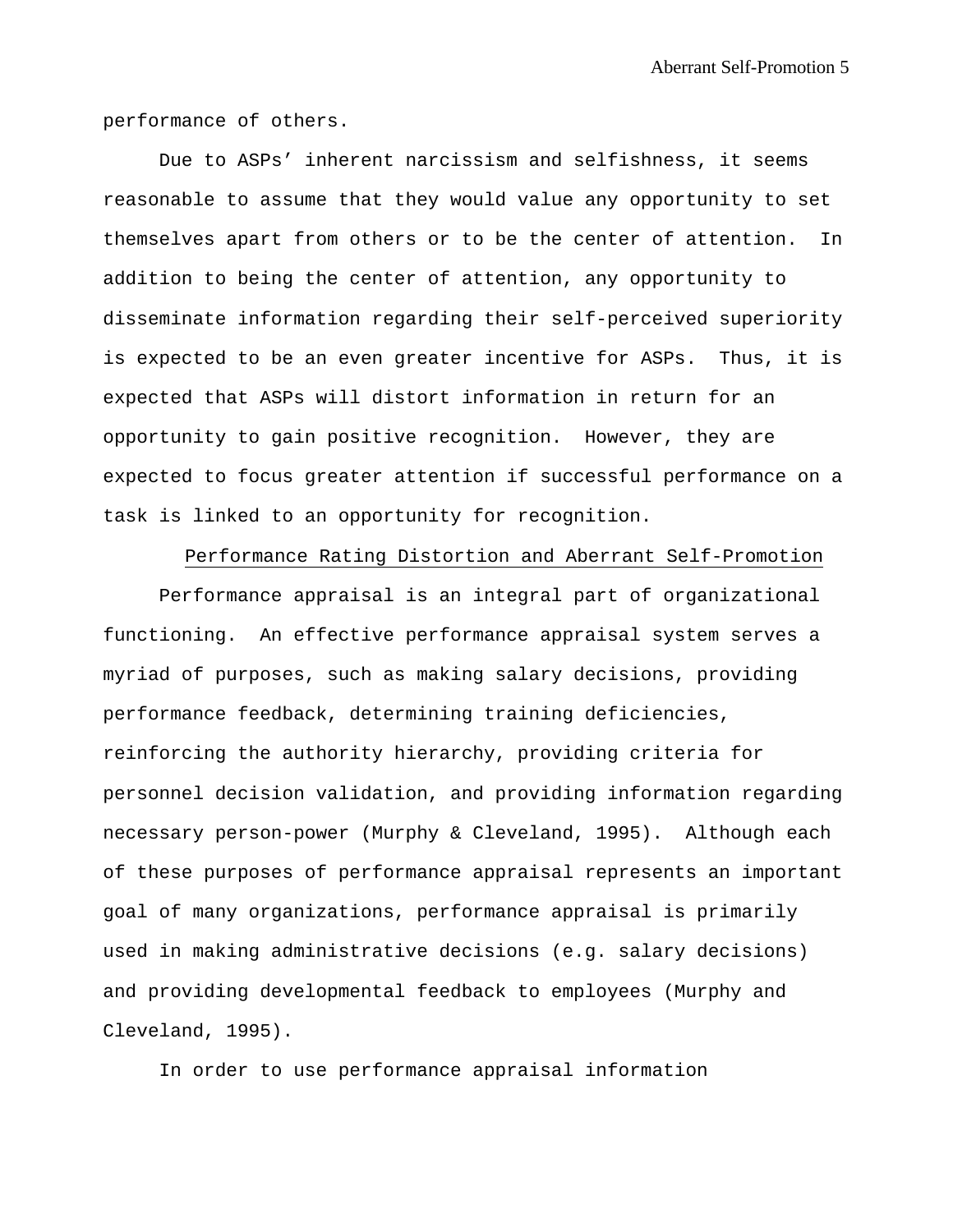successfully to achieve organizational goals, it is imperative that the appraisal results themselves be accurate. Operationally, evaluation accuracy is assessed through directly comparing performance ratings with a standard that represents true performance levels (Cardy and Dobbins, 1994). The larger the discrepancy between ratings and true scores, the greater the inaccuracy of the ratings. Although evaluation accuracy has been used as a criterion in performance appraisal literature, Foti and Hauenstein (1993) have suggested that evaluation accuracy may not be an appropriate criterion variable when attempting to study information processing aspects of performance appraisal. Therefore, no hypotheses regarding aberrant self-promotion and evaluation accuracy are postulated here. However, a measure of evaluation accuracy will be included for exploratory purposes.

Evaluation accuracy requires global judgments of performance. However, accuracy can also be viewed as the ability to successfully recall information regarding a situation or a person's behavior in a situation, that is, as behavioral accuracy. Behavioral accuracy has been shown to be related to but distinct from evaluation accuracy, in that greater accuracy in recalling performance-related information is related to more accurate evaluations (Murphy, Garcia, Kerkar, Martin, & Balzer, 1982; Sanchez & De La Torre, 1996). Murphy (1991) has suggested that behavioral and evaluation accuracy may be useful in different situations and serve different purposes.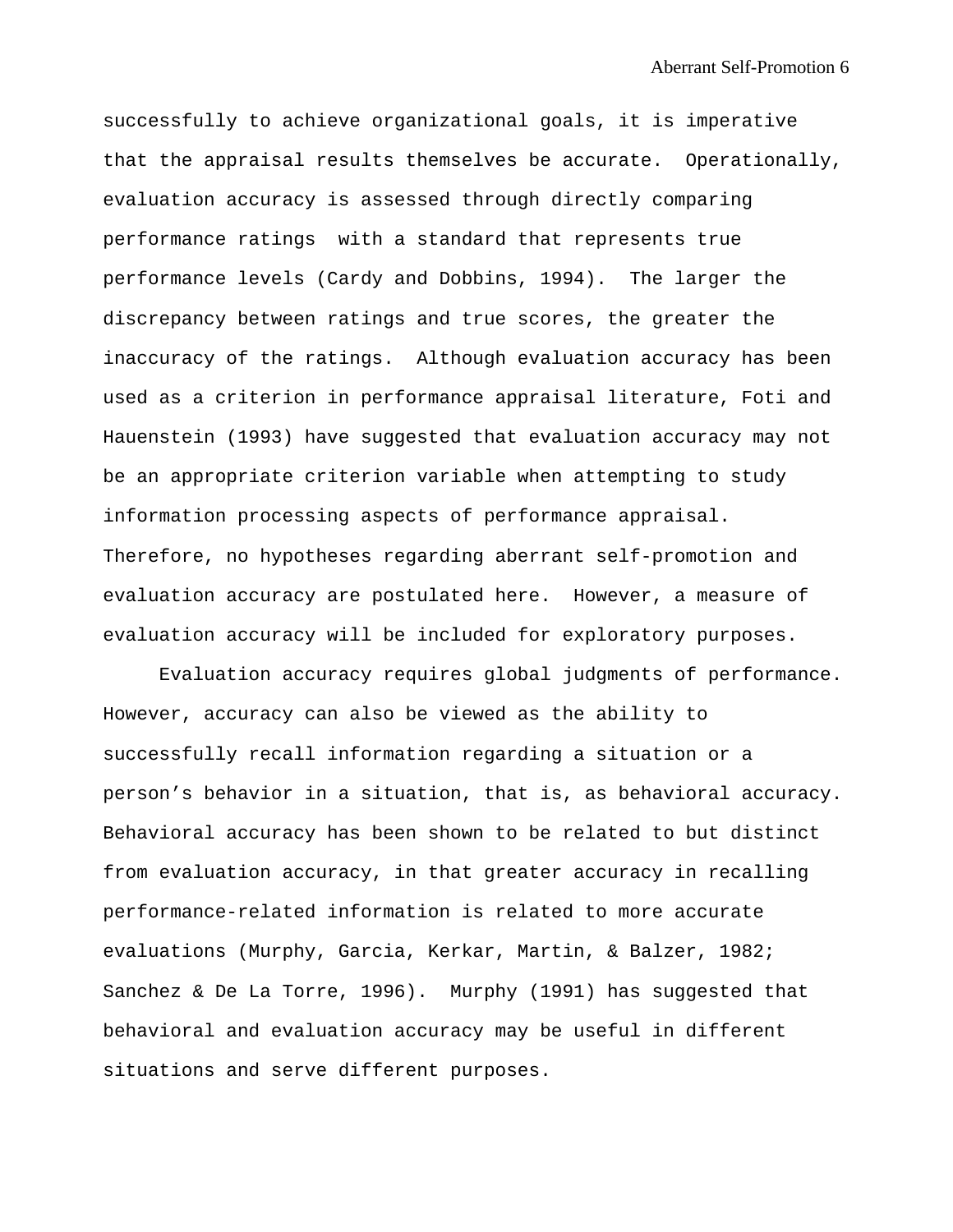Behavioral accuracy may be most appropriate when testing models of cognitive processing. Behavioral accuracy is an index of the process of recalling information. No information on ASPs (or psychopaths) would suggest that they lack the ability to process and recall information; however, ASPs are expected to lack the motivation to focus their attention on tasks and accurately recall information. More specifically, because ASPs implicitly believe that they have a special destiny and are vastly superior to others (Gustafson, in press), they are expected to view "normal" tasks as unworthy of their attention. Aberrant selfpromoters' lack of a sense of responsibility towards others suggests that their disinterest in what they view as mundane tasks would even extend to tasks that may have a meaningful impact on others. Therefore, in the absence of motivating factors, ASPs are expected to be less behaviorally accurate than non-ASPs.

Behavioral and evaluation inaccuracy are not the only forms of distortion that may affect performance ratings. Rater error, which represents another form of distortion in performance ratings, is the tendency of a rater to bias his or her ratings across ratees (Cardy & Dobbins, 1994). Rater errors differ from general evaluation inaccuracy in that they bias ratings in a systematic pattern. Leniency (or severity) and halo represent the primary forms of rater error. Based on aberrant-self promoters' lack of empathy, they are expected to provide more severe (deflated) ratings than non-ASPs.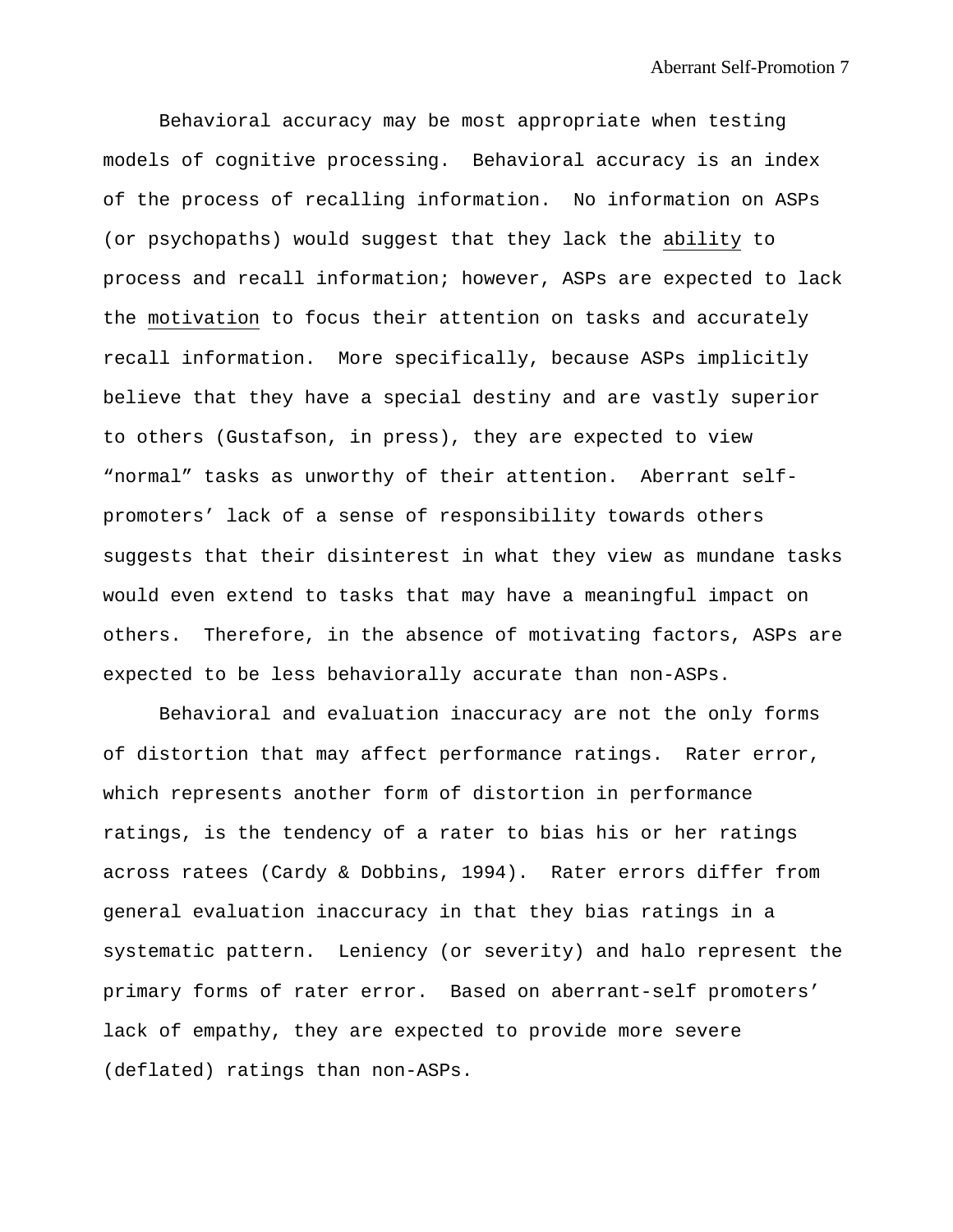The Influence of Motivation on Performance Appraisal Another perspective to consider with regard to performance appraisal distortion is rater motivation. The rater's cognitive ability to make accurate judgments regarding performance does not necessarily imply that the rater will actually produce accurate performance ratings. Raters must be motivated to provide accurate ratings. From a motivational perspective the most prevalent problem is inflation of ratings (Murphy & Cleveland, 1995). Several researchers (DeCotiis & Petit, 1978; Mohrman & Lawler, 1983; Murphy & Cleveland, 1995) have used a simple model of motivation to explain why raters supply either accurate or distorted (inflated) performance ratings. Mohrman and Lawler (1983), employing an expectancy theory framework, have suggested that raters identify the desired outcomes associated with accurate and inaccurate ratings and the expectancy of achieving those outcomes. If the motivational force (value X expectancy) is

greater for distorted ratings than for accurate ratings, distortion will occur. Murphy and Cleveland (1995) note that few rewards exist for accurate performance appraisal. However, two of the undesirable consequences that exist for accurate (non-lenient)

ratings are relevant to the manner in which aberrant self-

promoters are expected to rate others.

First, negative ratings may well lead to negative consequences for the ratee. A great deal of research has shown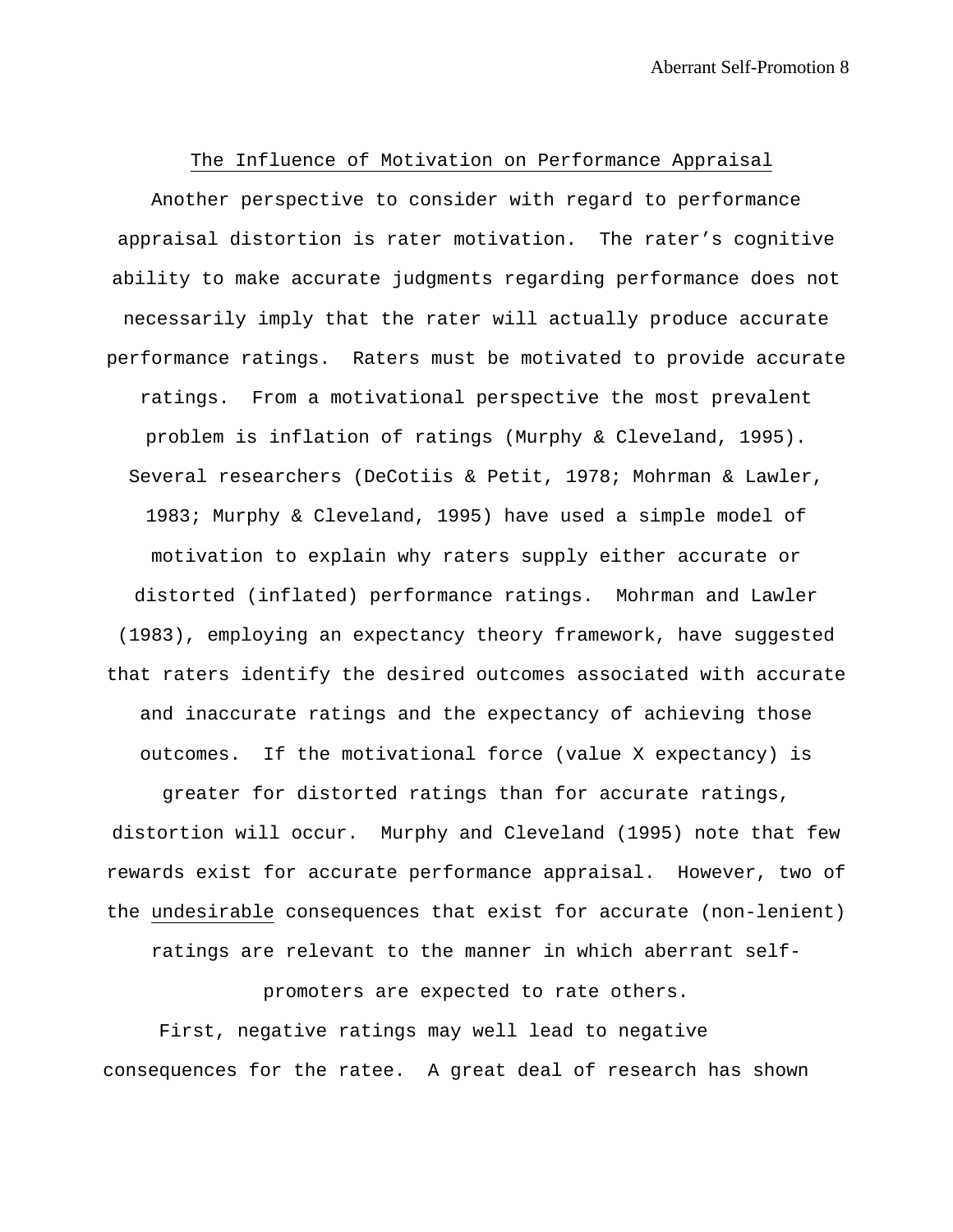that raters are more lenient when their ratings are used for administrative purposes as opposed to developmental purposes (Reilly & Balzer, 1988; Bernardin, Orban, & Carlyle, 1981; Zedeck & Cascio, 1982). In general, raters appear unwilling to provide poor ratings if doing so may negatively affect the future of the ratee in the organization. Aberrant self-promoters, however, are not expected to care about the well-being of the ratee. Therefore, unless the ratee can reciprocate the inflated rating with something of value to the rater, ASP raters would not be expected to inflate ratings.

Second, raters may inflate ratings to avoid unpleasant interactions with displeased ratees. Murphy and Cleveland (1995) have suggested that negative performance ratings may lead to a stressful work environment for the rater. Raters tend to inflate ratings when they believe they will have to provide face-to-face feedback to ratees (Klimoski & Inks, 1990; Landy & Farr, 1983). Villanova, Bernardin, Dahmus, and Sims (1993) used the Performance Appraisal Discomfort Scale (PADS) to demonstrate a relationship between leniency of ratings and raters' relative discomfort in disseminating negative performance information and justifying ratings. It appears that inflation of ratings can provide a more harmonious work environment. As stated above, ASPs would only be expected to inflate ratings if ratees could provide something in return. Due to their unemotional nature and their lack of empathy, ASPs would not be expected to be troubled by unpleasant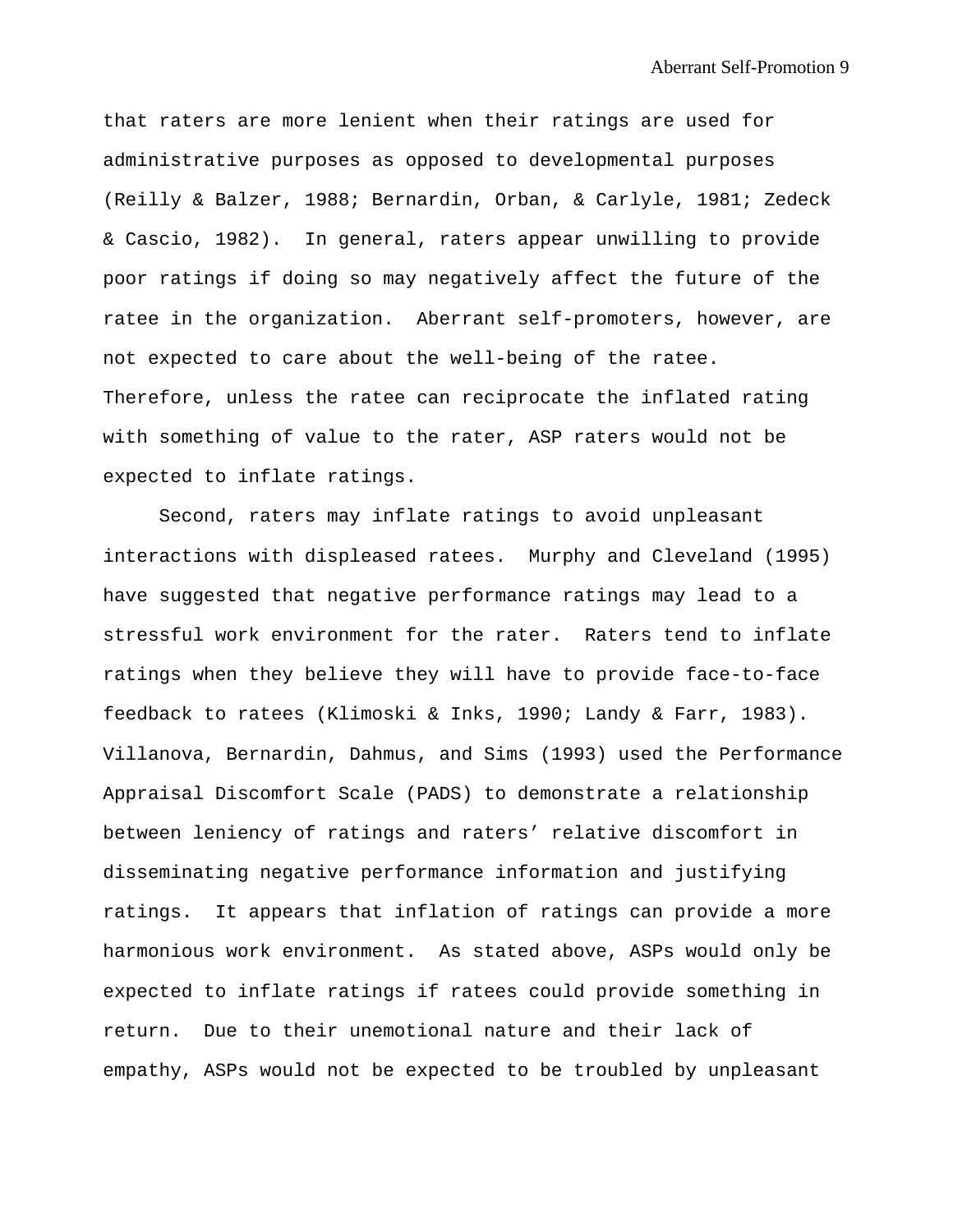work environments or displeased ratees.

# Performance Appraisal, Accountability, and Aberrant Self-Promotion

However, one context that might give rise to unpleasant work environments and displeased employees is a requirement that raters provide face-to-face feedback to ratees regarding their performance evaluations. Requiring feedback and justification for decisions invokes the pressure of accountability. Accountability refers to "pressures to justify one's opinions to others" (p.74, Tetlock, 1983). The pressure of accountability motivates people to avoid embarrassing situations such as reaching an erroneous decision. Tetlock (1985) suggested that accountability puts pressure on people through three fundamental sources of motivation. First, people are motivated to preserve and augment their social identity. Alternatively stated, people attempt to maximize favorable evaluations by others through justifying their decisions and avoiding embarrassment. Second, people are motivated to guard and improve their self-image; they strive for the approval of others in an attempt to reinforce their perceptions of self-importance**.** Third, people are motivated to gain access to valuable resources**.** In reference to people in organizations, Tetlock (1985) referred to this motive as "tactical maneuver[ing] designed to legitimize their claims to scare resources"(p. 309).

Recent research has directly applied the concept of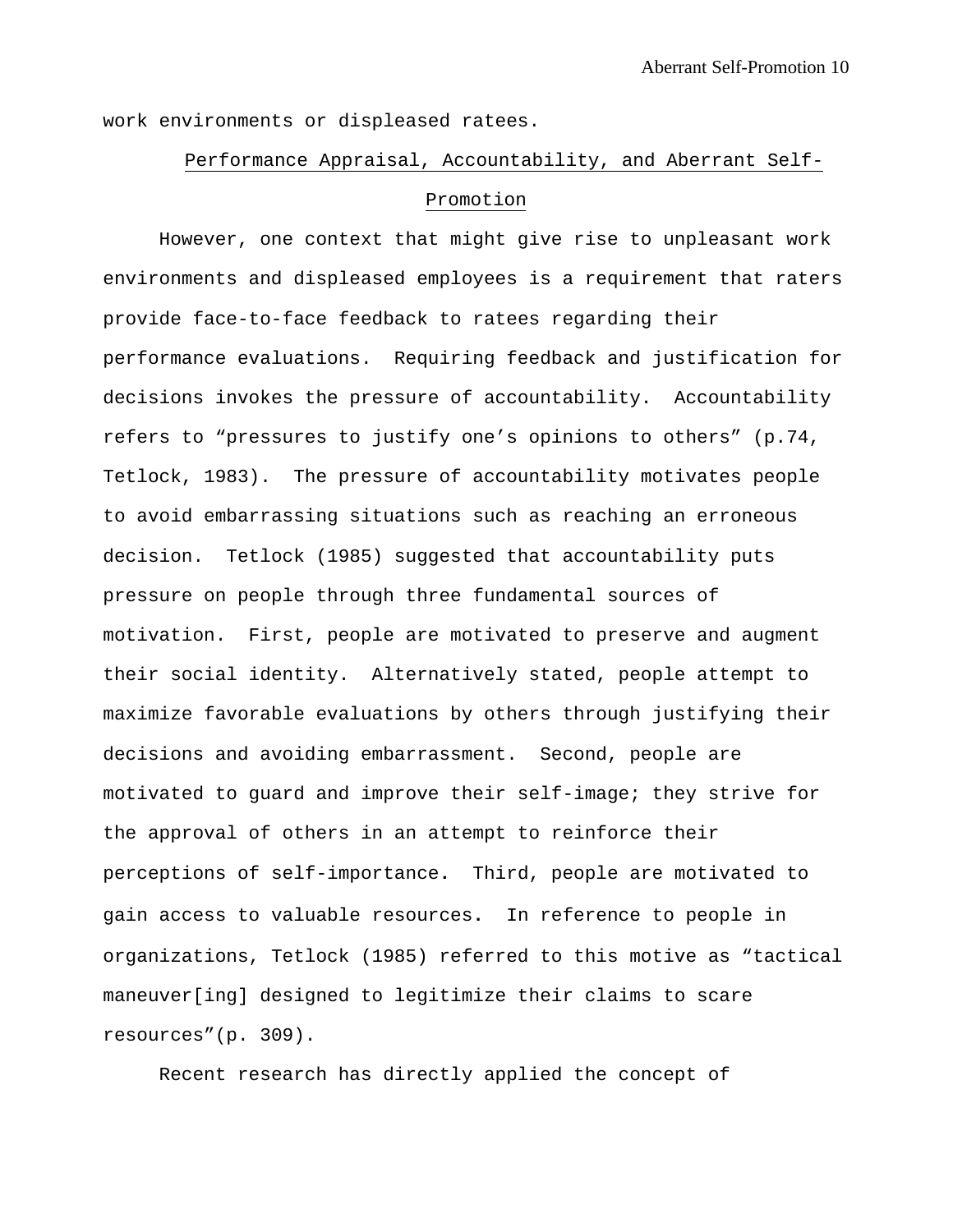accountability to performance appraisal (Mero & Motowidlo, 1995; Antonioni, 1994; Klimoski & Inks, 1990). Klimoski and Inks (1990) have suggested that accountability forces are greater when raters must provide face-to-face feedback than when feedback is provided in other ways (e.g. written feedback). Klimoski and Inks (1990) manipulated expected feedback (no feedback, written feedback, or fact-to-face feedback) and information concerning the ratees' beliefs about their own performance (high, low, and no selfassessment). They found significant main effects for both accountability and ratees' beliefs. Subjects who were told they would have to provide face-to-face feedback to those they rated provided higher ratings than did subjects in the no feedback condition. Also, participants who were told that the person they were rating had rated themselves as high performers provided higher ratings than did participants whose ratees had rated themselves as poor performers. A significant accountability by information interaction also emerged. Klimoski and Inks' (1990) results thus support the influence of accountability on inflation of ratings.

Antonioni (1994) has observed similar results in an organizational sample. Antonioni (1994) found that subordinates provided lower ratings of their supervisors when the evaluations were anonymous than when the subordinates were accountable to the supervisors for their ratings. Although these findings support the conclusions reached by other researchers (Klimoski & Inks,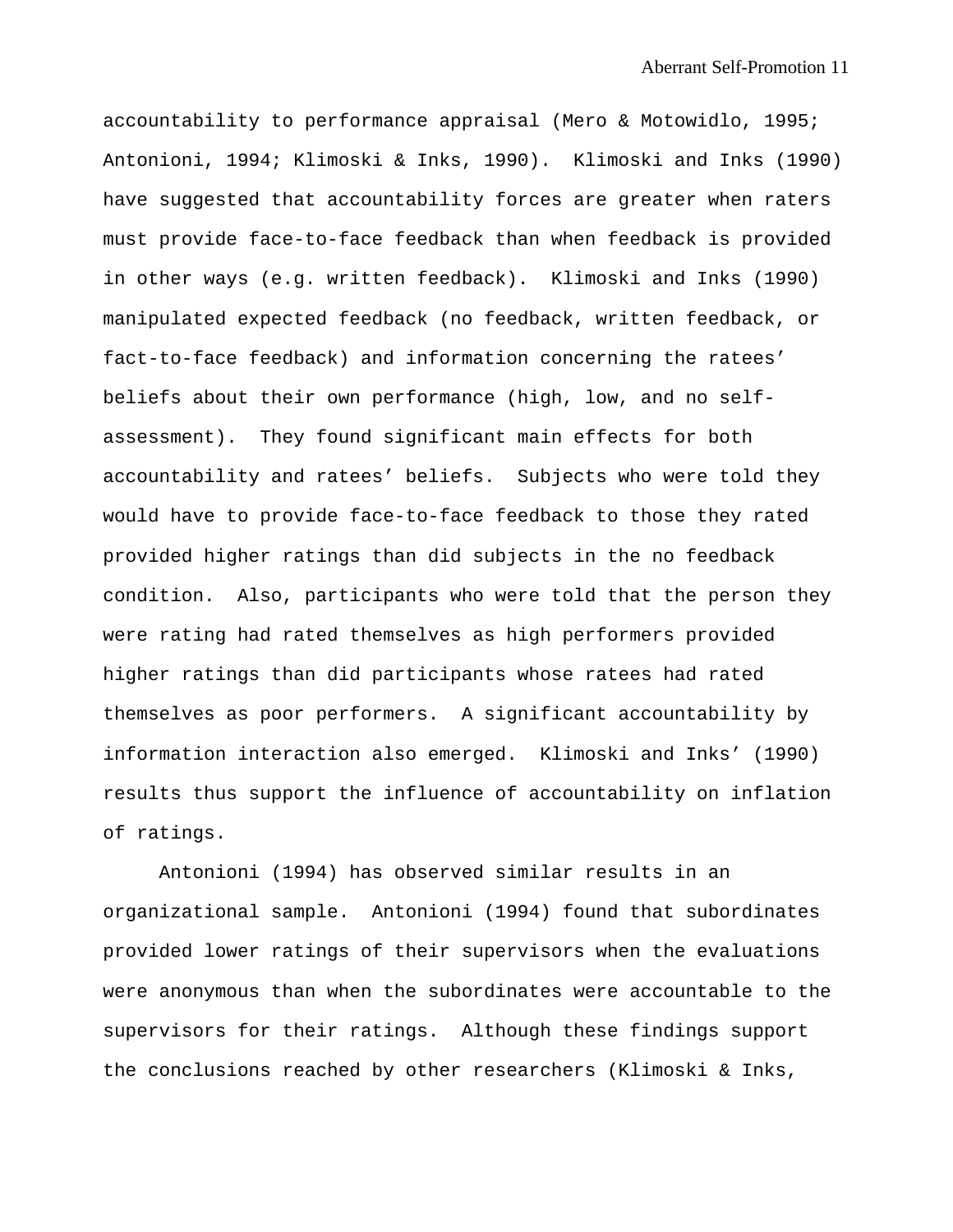1990; Mero & Motowidlo, 1995), the use of an upward appraisal system may have amplified the results. The greater fear of retribution or other negative outcomes associated with the negative evaluation of someone in a position of power may have augmented the inflation of ratings. Nevertheless, unlike more representative raters, aberrant self-promoters demonstrate little concern for the consequences of their action, on themselves or on others. Therefore, taken alone, accountability to the ratee would not be expected to distort an ASP's ratings.

Additionally, Hauenstein (1992) has provided evidence for a relationship between motivational context (expectation of providing feedback) and behavioral in identifying and recalling positive performance incidents. Specifically, raters who were told prior to viewing a videotape of a graduate student lecturing, that they would have to provide feedback to the instructor, were more accurate in recalling positive incidents of performance than were raters who were told after watching the videotape that they would have to provide feedback and raters with no feedback expectations. Therefore, whereas expectations of providing feedback would be expected to increase behavioral accuracy for normal raters, ASPs would not be expected to be influenced by expectations of providing feedback.

Additionally, it is expected that ASPs will distort performance ratings in return for an opportunity to gain positive recognition. However, they are expected to focus greater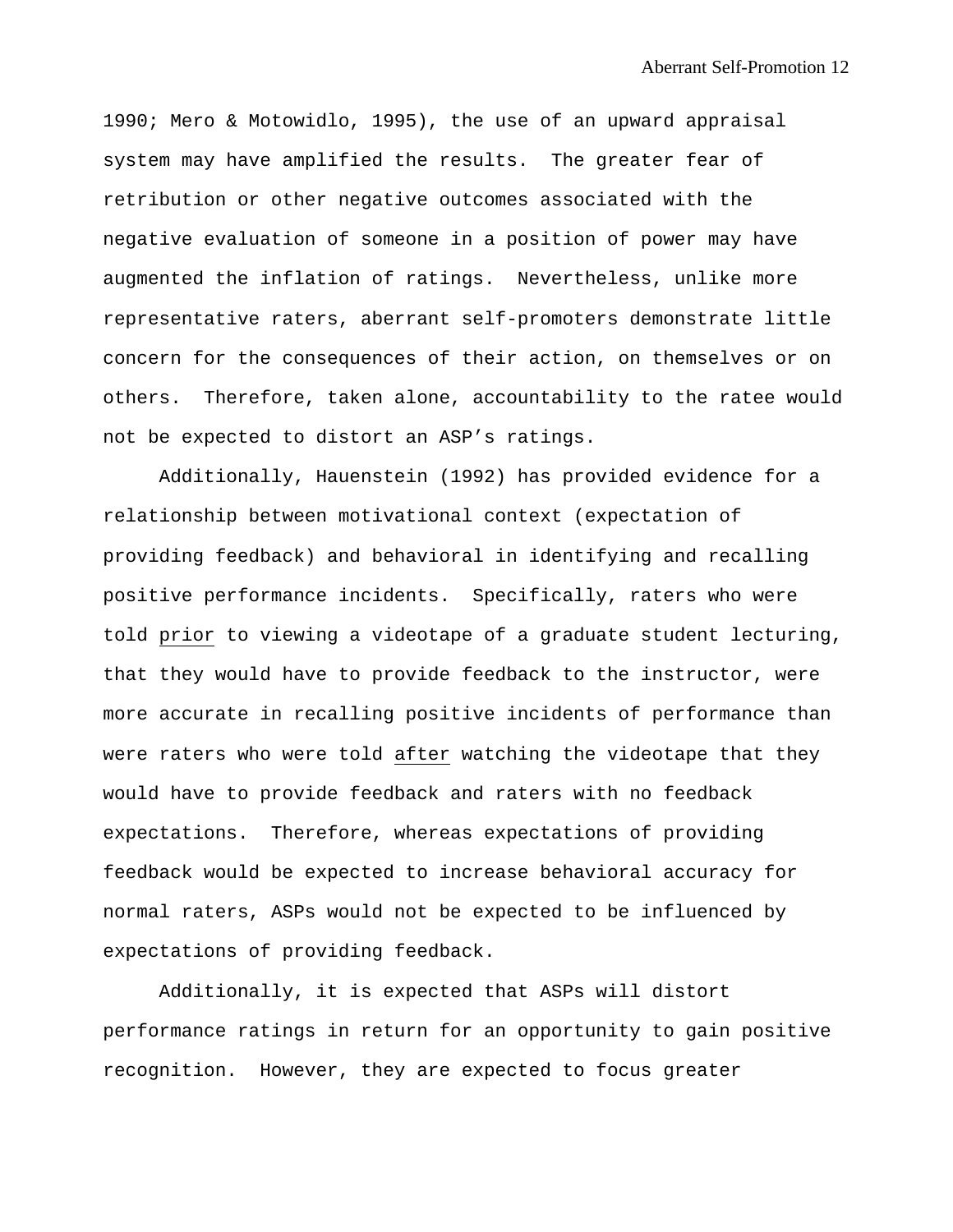attention if successful performance on the task is linked to an opportunity for recognition. Therefore, if success at rating performance is linked to an opportunity for recognition, ASPs are expected to pay more attention to the task and thus exhibit greater accuracy at recalling performance-related information. Additionally, if the opportunity for recognition is linked to the provision of non-lenient or harsh ratings ASPs are expected to provide more severe (less lenient) ratings than non-ASPs.

### Hypotheses

Due to ASPs' general lack of empathy, their impulsive, nonreflective nature, and the inability of ratees to provide them with anything they value, the following hypotheses are posited:

Hypothesis 1: ASPs will rate more severely than non-ASPs will.

Hypothesis 2: ASPs will be less accurate than non-ASPs at recalling

performance-related information.

Hypothesis 3: Accountability will not have a significant impact on leniency error exhibited by ASP raters; however, non-ASP raters in the accountability conditions will be more lenient than will non-accountable, non-ASP raters. Hypothesis 4: Accountability will not have a significant impact on the behavioral accuracy of ASP raters; however, non-ASP raters in the accountability condition will exhibit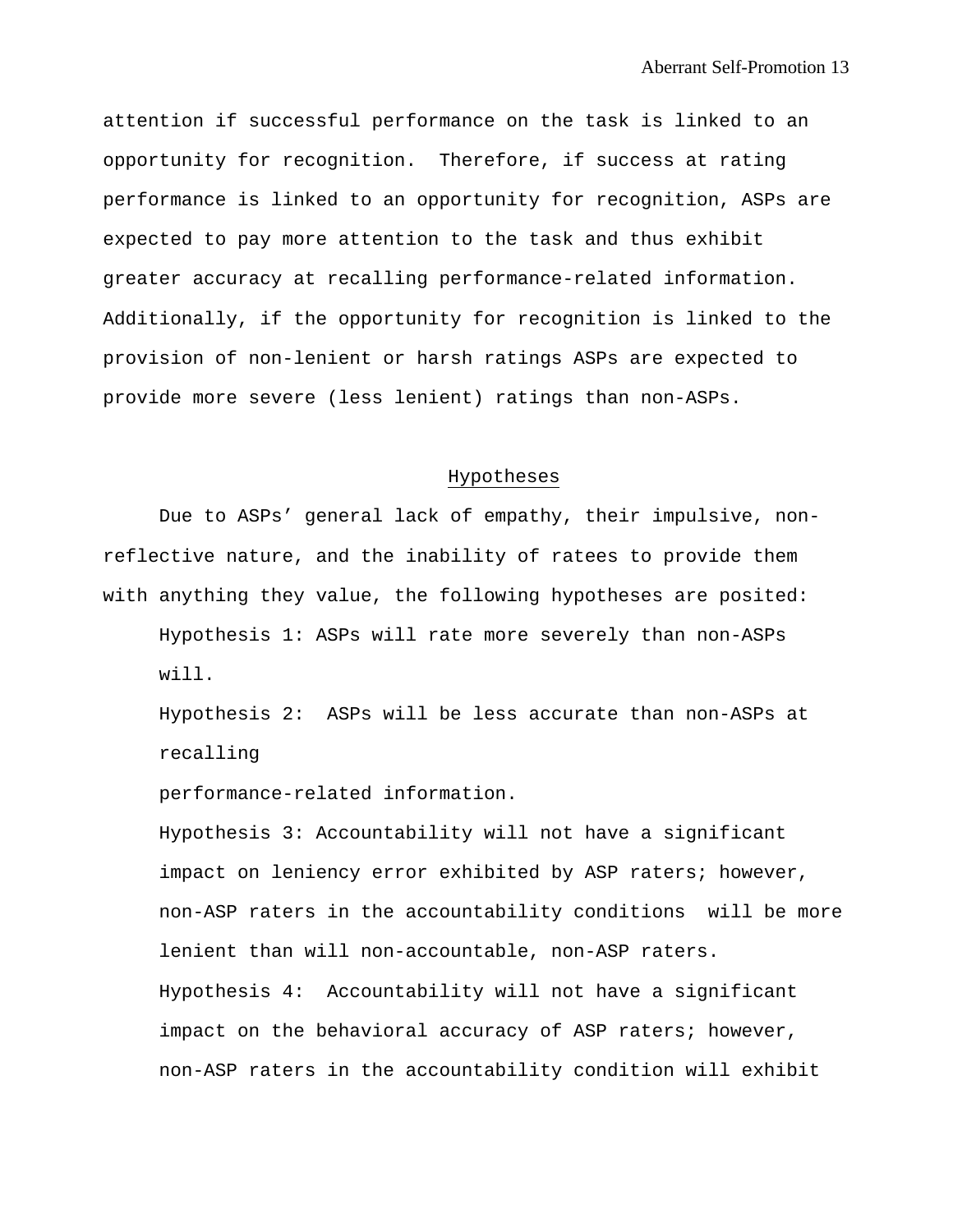greater behavioral accuracy than non-accountable non-ASP raters.

Hypothesis 5: A significant attribute by treatment interaction will exist between the ASPs (and non-ASPs) and the recognition (and no-recognition) conditions; ASPs who are provided incentives for non-lenient ratings (recognition condition) will rate more severely than will all other raters.

Hypothesis 6: Opportunity for recognition will not have a significant impact on the behavioral accuracy of non-ASP raters; however, ASPs in the no-recognition condition will be less behaviorally accurate than ASPs in the recognition condition.

No three-way interactions are proposed because accountability is not expected to influence ASP raters and opportunity for recognition is not expected to influence non-ASP raters.

# Study 1

#### Method

#### Participants

Initial participants were 455 undergraduate students from undergraduate psychology, biology, chemistry, and economics courses. Psychology students were given extra credit for their participation. All other students were entered in a lottery in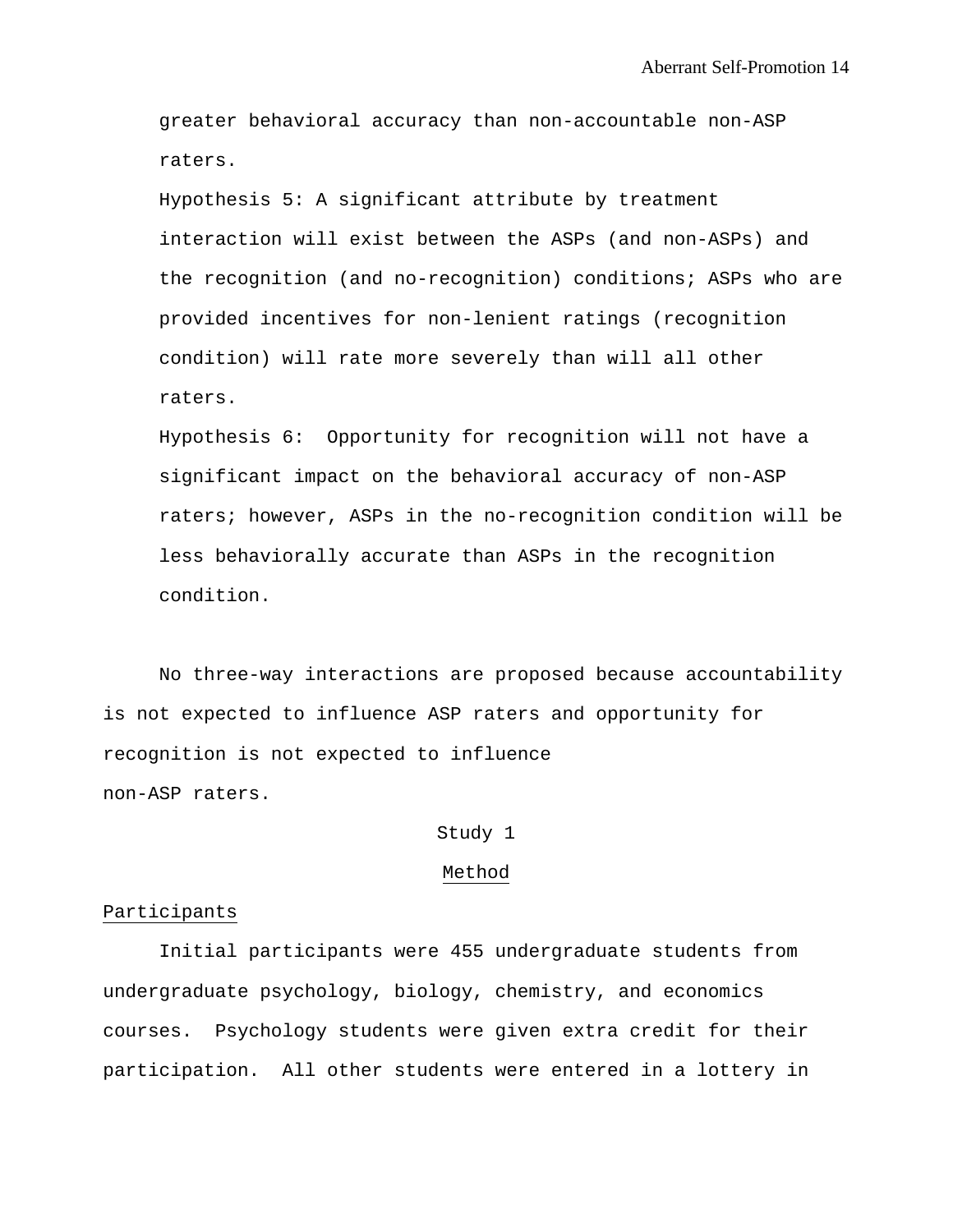which they had the opportunity to win monetary prizes. Forty aberrant self-promoters were identified using cluster analysis. A same-size, non-ASP comparison group exhibiting average to high self-esteem, average social desirability, low narcissism, low levels of self-reported psychopathy, and low antisocial behavior was also selected.

### Measures

The same scales used by Gustafson & Ritzer (1995) to identify ASPs and non-ASPs were used in the present study. The instruments were (1) the 40 item Narcissistic Personality Inventory (NPI; Raskin & Hall, 1979), (2) the 54 item Socialization subscale of the California Psychological Inventory (CPI; Gough, 1987), (3) the 10 item version (Strahan & Gerbasi, 1972) of the Marlowe-Crowne Social Desirability Scale (Crowne & Marlowe, 1960), (4) the 11 item self-esteem subscale of the Organizational Climate Questionnaire (OCQ; Jones & James, 1979), and (5) the 58 item Self-Report of Psychopathy II (SRP II; Harpur & Hare, 1989). The sample (n=455) means and standard deviations for the five personality measures are reported in Table 1.

#### Results

Using the SLEIPNER pattern analysis program, two clusters, the centroids of which resemble the ASP profile, were identified (see Table 1 for cluster means and standard deviations). Because certain members of the clusters did not exhibit the correct ASP profile across the four personality measures, only a subset of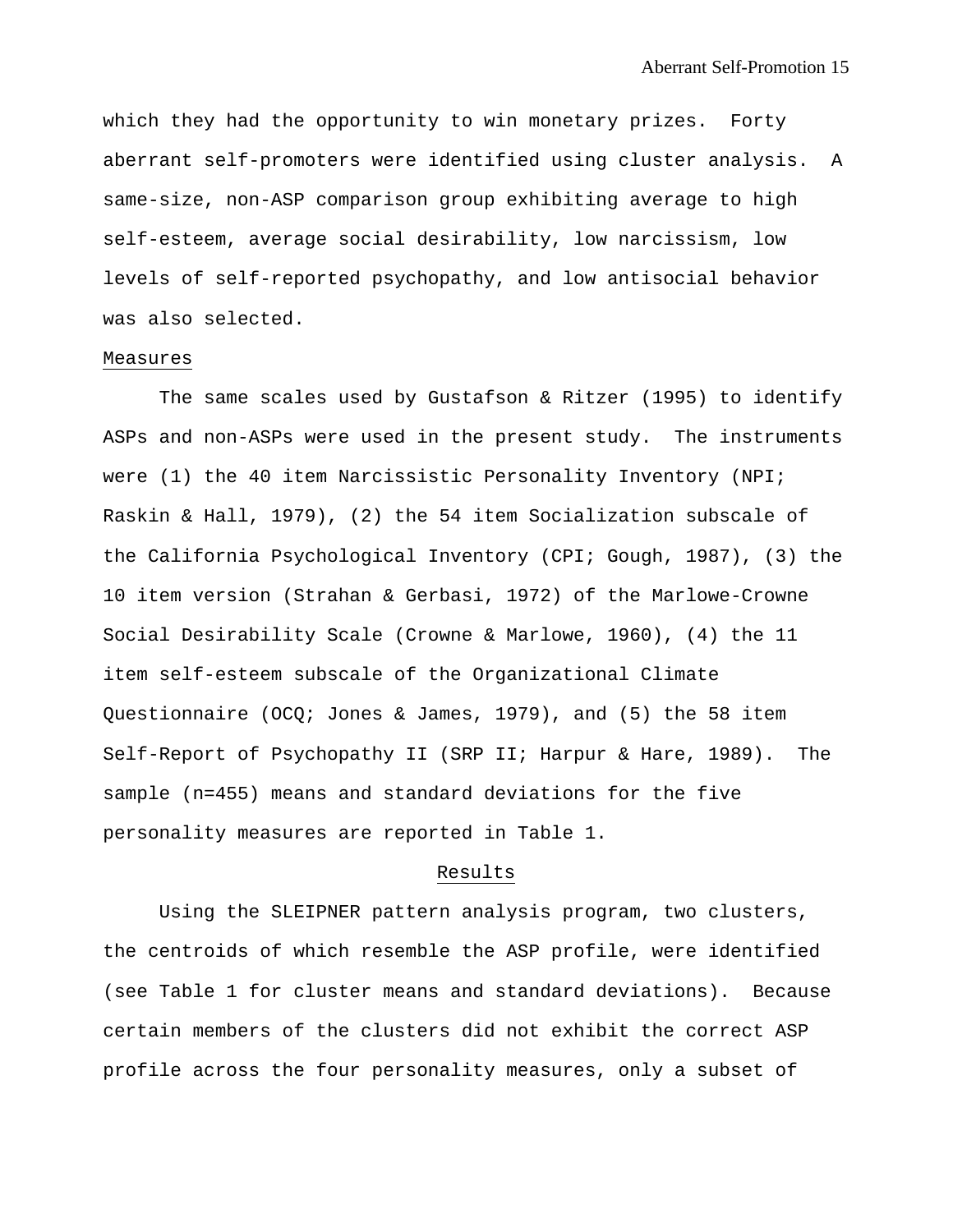members were selected. Specifically, participants were only selected as ASPs if their scores on the four personality measures were at least one-half of a standard deviation beyond the overall sample (n=455) means in the direction indicative of the ASP profile. To identify further ASP participants, this criterion was reduced to one-third of a standard deviation. That is, additional participants were selected as ASPs if their scores on the four personality measures were at least one-third of a standard deviation beyond the overall sample means in the direction indicative of the ASP profile.

Self-esteem scores were not used to identify ASPs, but were used to select control participants (i.e. control group members' self-esteem scores were at or above the overall sample mean). Gustafson (in press) had previously determined that self-esteem scores are not an essential component of the ASP profile. Specifically, Gustafson (in press) had found no significant differences on the PCL-R (Hare, 1991) between low, moderate, and high self-esteem ASPs (i.e., individuals who fit the ASP profile with regard to the other personality measures). The PCL-R (Hare, 1991) is a structured interview used to assess psychopathy. Although self-esteem scores are not an important element of the ASP profile, self-esteem scores were used to identify the non-ASP comparison group so that this group would represent a "welladjusted" sample. Table 2 includes the means and standard deviations on the personality measures for the ASP and non-ASP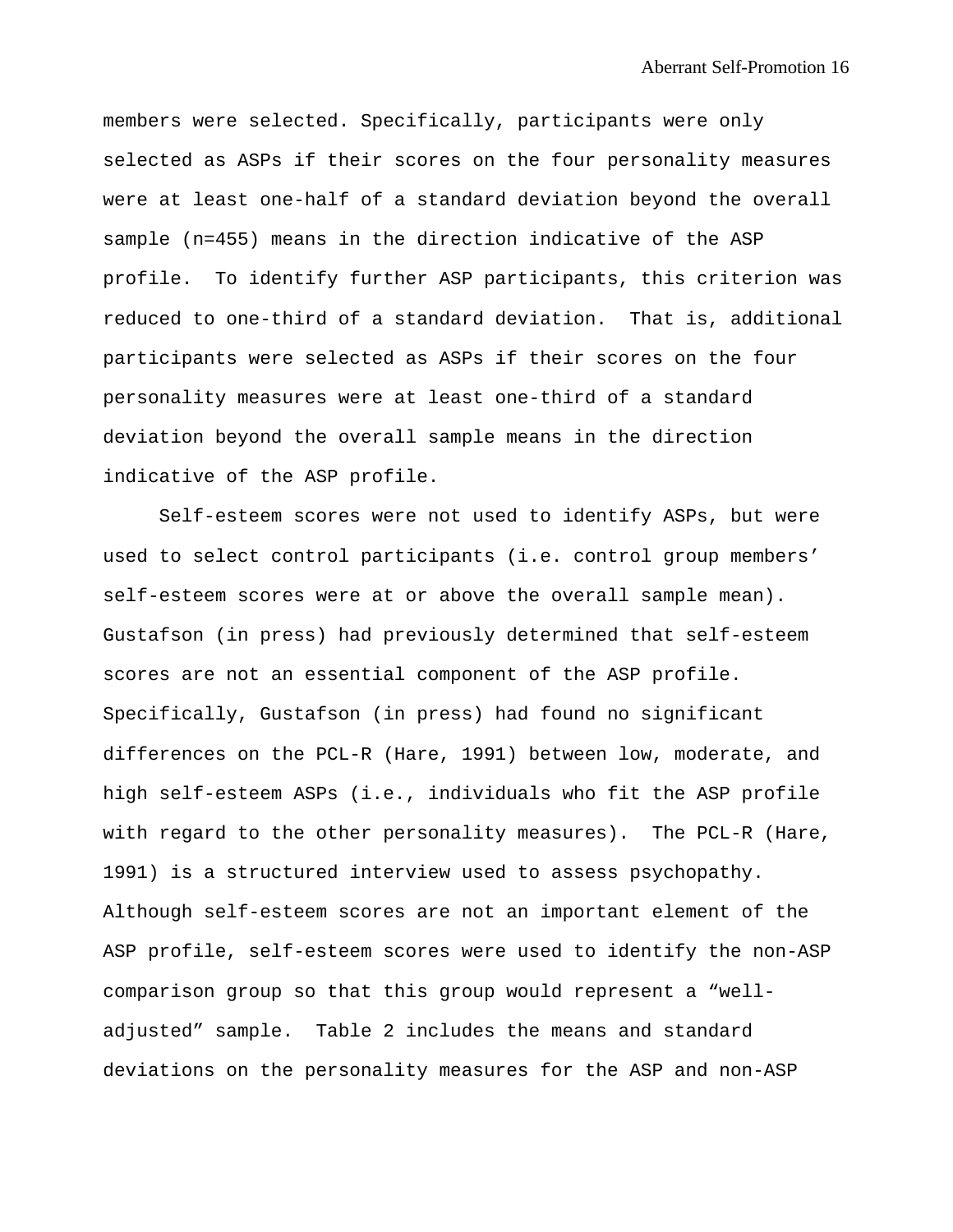comparison participants actually used in Study 2.

#### Study 2

#### Method

## Participants

A power analysis was conducted to determine the minimum necessary sample size for Study 2. The following power analysis components were set at the following values in order to determine the necessary sample size: effect size (ES) = .40, significance criterion or alpha () =  $.10$  (due to the exploratory nature of the study and the difficulty in obtaining a large sample), power (1 - ) =  $.80$ , degrees of freedom of the numerator of the F-ratio (u) = 1. The u component is equal to (k-1) (r-1) where k and r represent the number of levels of independent variables. The results of the power analysis indicated that each cell required 20 participants. Because no three-way interactions were hypothesized, only ten participant were required per cell (participants were always collapsed over the third variable doubling the cell sizes).

Therefore, Study 2 (the primary study), used forty ASPs and forty non-ASPs identified in Study 1. Gender and year in school information is presented in Table 3. All participants were included in a monetary lottery. Also, participants in psychology courses were given extra credit for their participation.

### Stimulus Materials

Participants viewed an updated version of a videotaped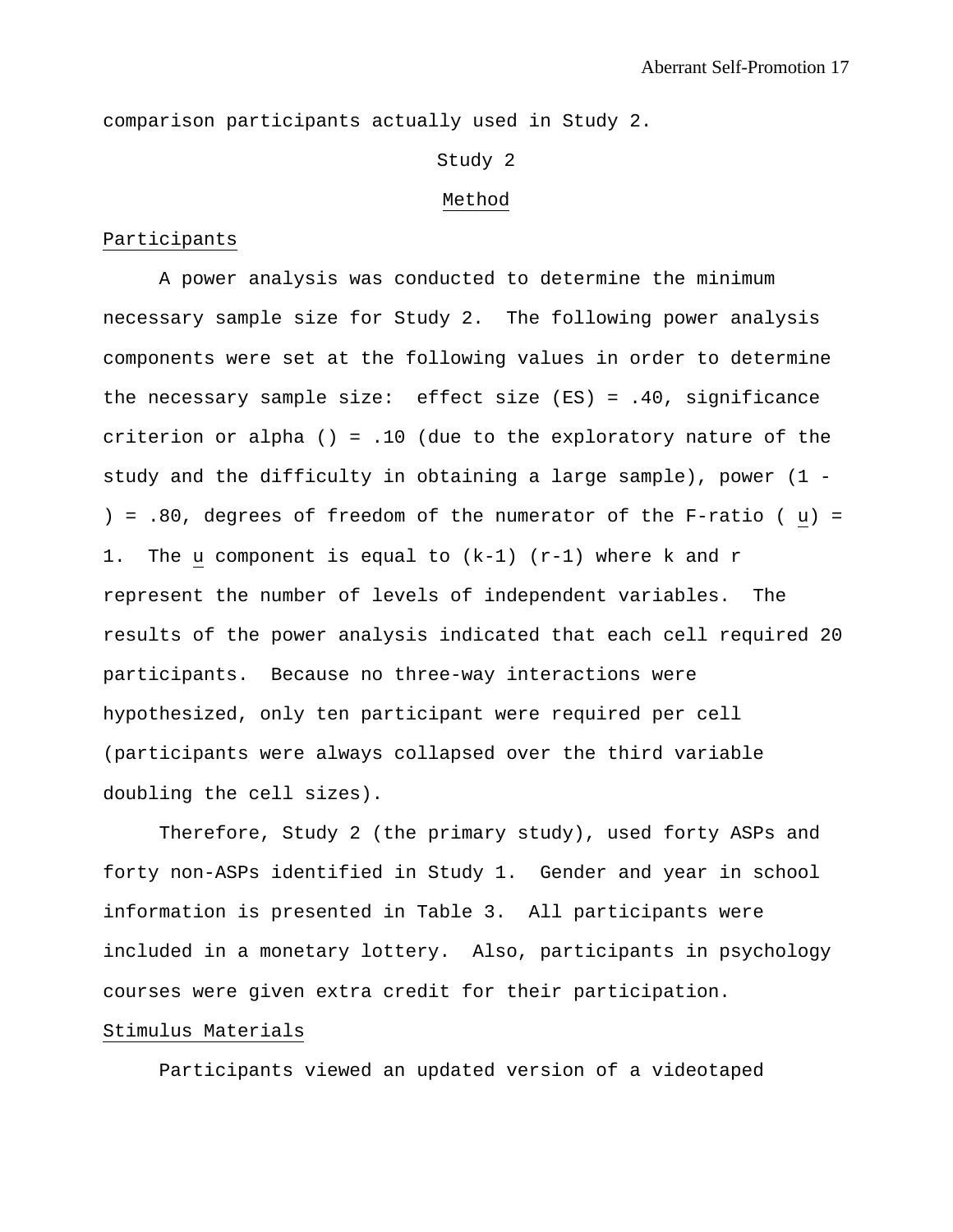lecture constructed by Hauenstein and Alexander (1991). The lecture was given by a male graduate student and addressed the subject of consumer perceptions of buying behavior. A male lecturer was used because if a female lecturer had been used, ASPs' potential sexism would be confounded with their responses to the manipulations. The tape was approximately 13 minutes in length. Included in the lecture are 16 behavioral incidents (see Appendix B) which coincide with the four performance dimensions presented on the rating form that the participants completed. The lecture portrayed on the videotape is considered to represent average performance and includes twelve positive behaviors and four negative behaviors. Positive and negative behaviors presented in equal frequency tend to represent negative performance, hence the choice of a 3:1 ratio of positive to negative behaviors (personal communication, Hauenstein, November 1997).

#### Independent variables

Accountability. Prior to viewing the videotape, half of the ASPs and non-ASPs (randomly assigned) were told that upon completion of the evaluation, they would be providing feedback to the actual lecturer, who would be arriving shortly (accountable condition); the other half of the participants received no such instructions (unaccountable condition).

Opportunity for Recognition Condition. Accountable versus unaccountable conditions were crossed with the recognition versus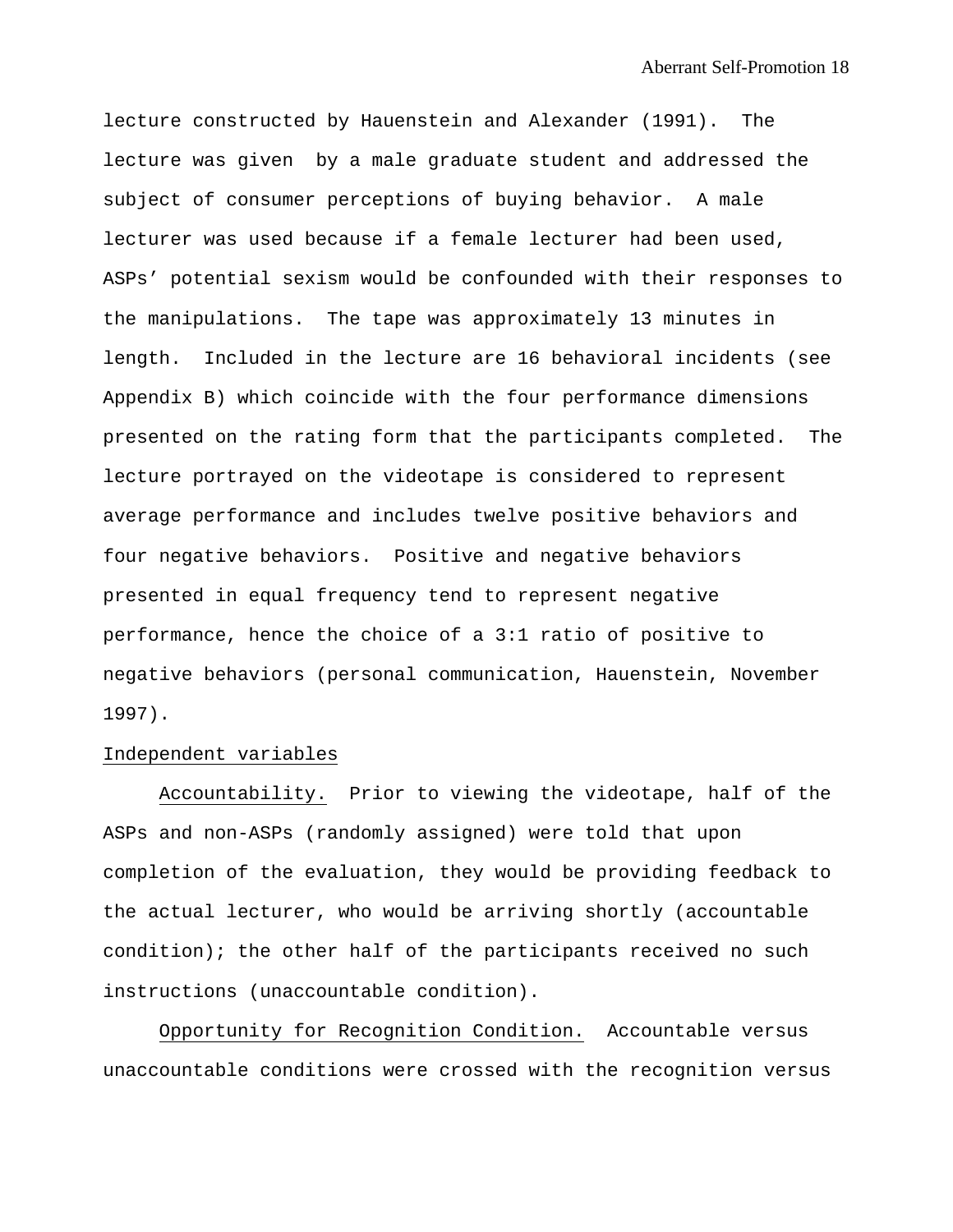no-recognition conditions. Prior to viewing the videotape, half of the ASPs and non-ASPs (randomly assigned), were told that if they were able to provide accurate (non-lenient) ratings, they might have an opportunity to discuss their evaluation process on a video tape that would be shown to all graduate student instructors during the following semester's training session (recognition condition). The remaining participants were not informed of an opportunity to appear on a training video (no-recognition condition). The instructions read to the participants are presented in Appendixes C, D, E, and F.

### True Score Development

Dimensional and overall true scores were developed through the use of expert raters. Ten graduate students were used as raters. The experience of graduate students as both students and instructors had shown them to be effective raters of teaching performance in the past (Walker, 1989). Using aspects of Walker's (1989) procedure, the raters first viewed the videotape without any instructions or evaluation forms. Second, the researchers discussed the dimensions of performance to be rated. Third, the researchers informed the raters about rater errors which they should attempt to avoid (e.g. leniency, halo, central tendency). Fourth, raters were given an opportunity to ask questions regarding the scale and/or dimensions. Finally, the raters viewed the videotape again and actually completed the behavioral and evaluatory ratings. True scores were calculated as the average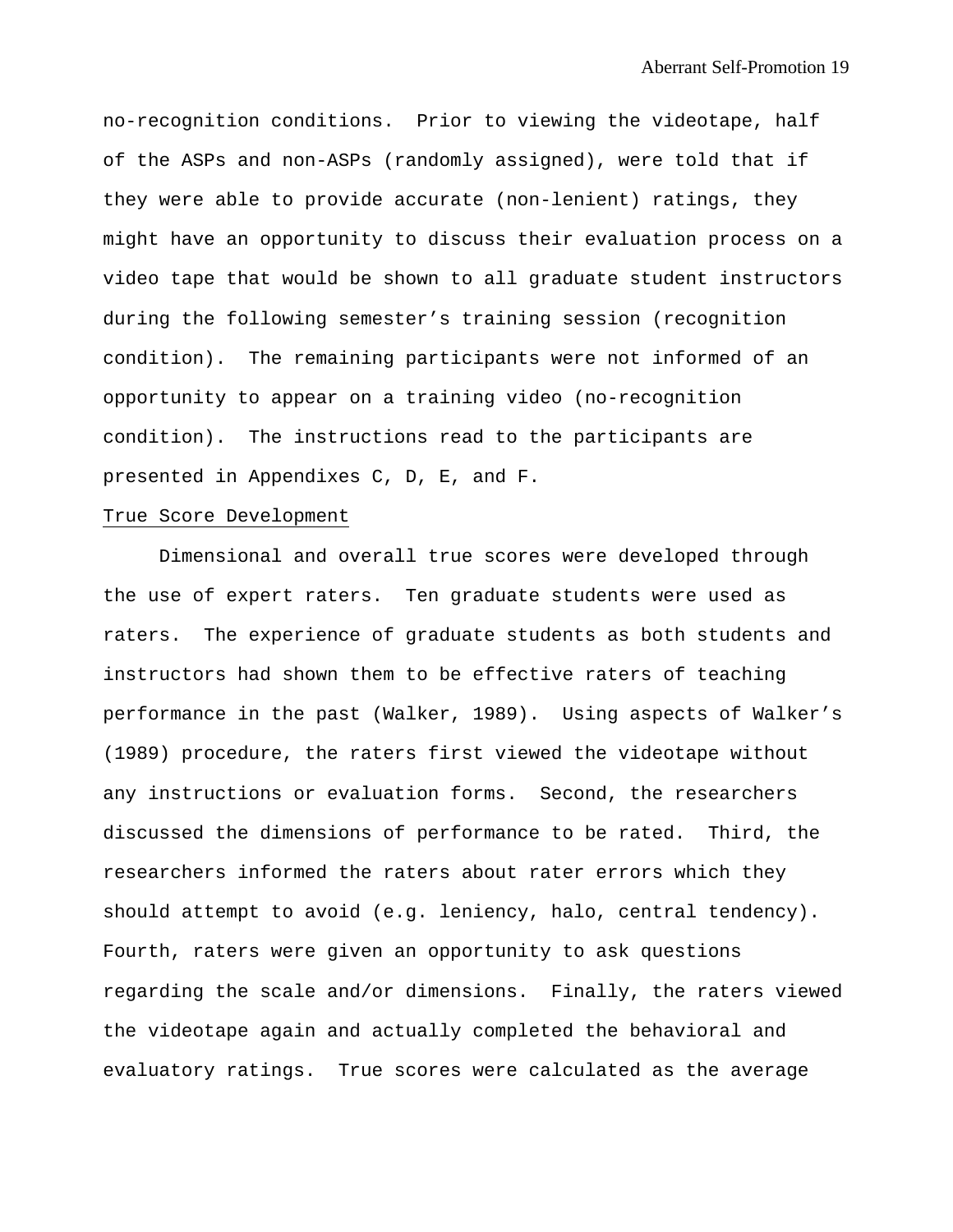rating across all ten expert raters for each of the judgmental performance dimensions (see Table 4). These true scores were used to calculate both dimensional accuracy and leniency scores for each research participant.

#### Dependent measures

A 32-item behavioral rating scale was used for assessing the recognition of behaviors exhibited by the instructor on the videotape (see Appendix G). A list of behaviors, half of which the instructor did exhibit and half of which he did not, are listed on the rating form. The participants simply marked "Yes" if they remembered the instructor exhibiting the behavior and "No" if they did not remember the instructor exhibiting the behavior.

Sanchez and De La Torre's (1996) index of behavioral accuracy, which considers a respondent's tendency to answer positively or negatively, was used. Lord (1985) introduced the use of signal detection theory (SDT) for operationalizing accuracy as a criterion. According to Lord (1985), signal strength and noise level both influence the accuracy with which people recall information. Behavioral accuracy is operationalized as the hit rate (HR; the proportion of behaviors which occurred and were identified as occurring) minus the false-alarm rate (FAR; the proportion of behaviors which did not occur but were identified as occurring) (Lord, 1985, Sanchez & De La Torre, 1996). HR and FAR represent operational definitions of signal plus noise strength and noise alone, respectively (Lord, 1985). This index of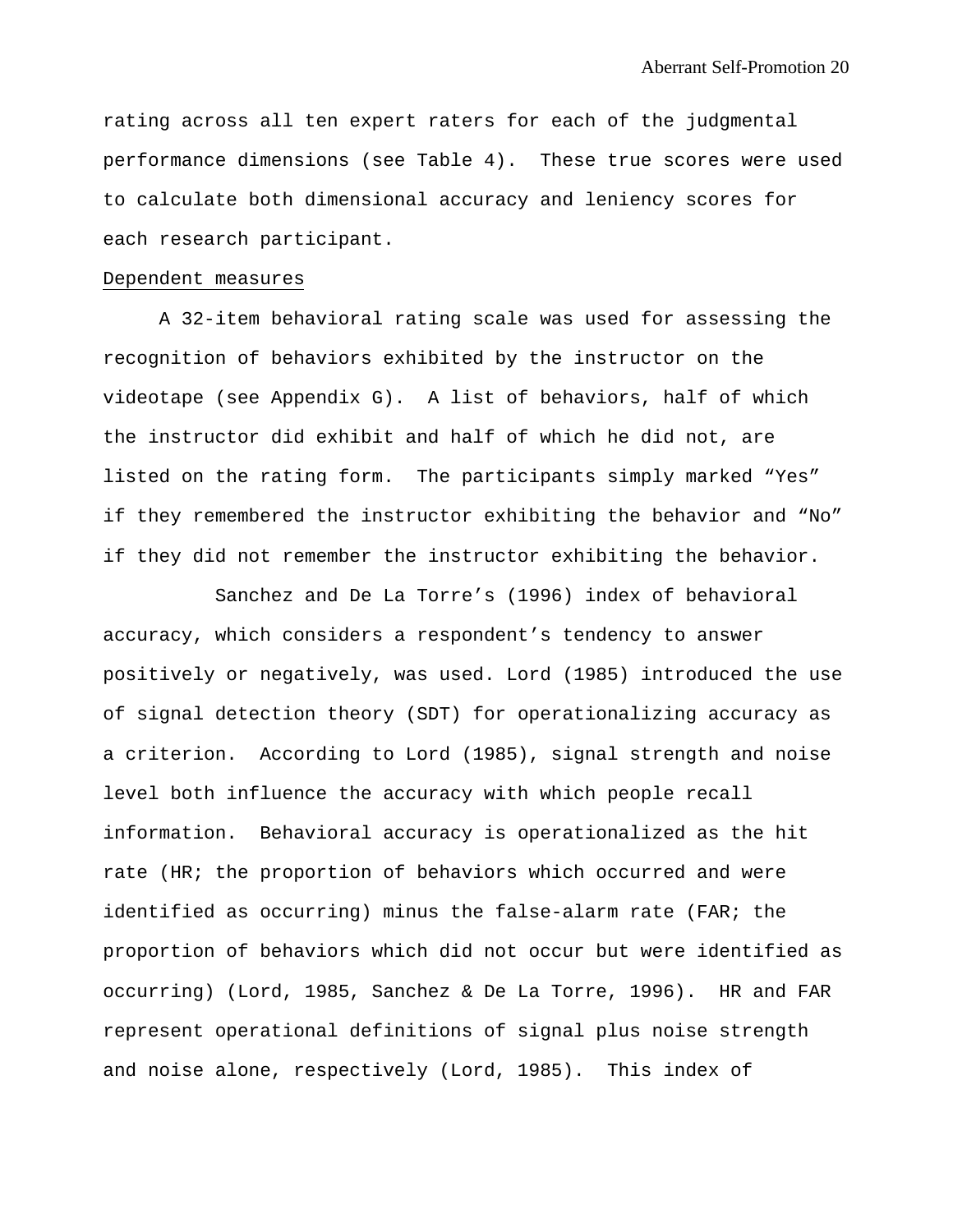behavioral accuracy indicates the extent to which raters can accurately retrieve information regarding the behavior of a target individual.

Behavioral accuracy is operationalized as follows:

$$
P_r = HR - FAR, \qquad (1)
$$

where HR (hit rate) refers to the proportion of observed behaviors marked "yes" to the total number of observed behaviors; FAR (false-alarm rate) refers to the number of unobserved behaviors marked "yes" to the total number of unobserved behaviors. This behavioral accuracy index can range from -1 to 1.

Leniency (or severity) bias is the tendency of a rater to rate all ratees high (or low) across one or more dimensions (Cardy & Dobbins, 1994). Leniency bias was initially conceptualized (Guilford, 1954) and empirically supported (Kane, Bernardin, Villanova, & Peyrefitte, 1995) as a stable tendency of certain raters over time. Because it is possible that any given individual may, in fact, perform well (or poorly) across performance dimensions, it is important to compare ratings to true scores. Although controlled experiments allow dimensional true scores to be manipulated (and therefore measured) to allow for identification of leniency (or severity) bias (e.g. McIntyre, Smith, & Hassett, 1984; Hauenstein & Alexander, 1991), non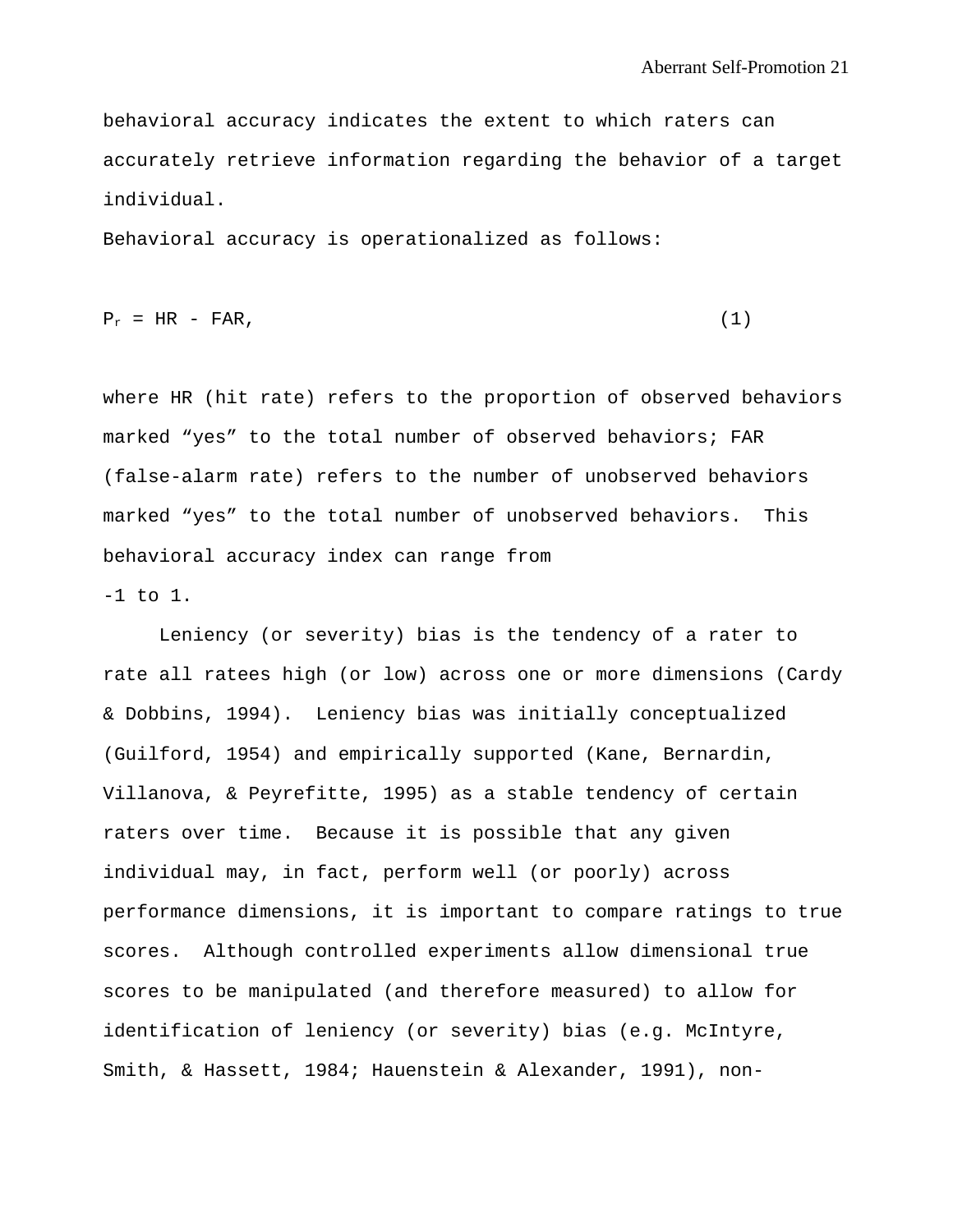experimental research requires the use of less robust error measures which are not based on true scores (e.g., Alliger & Williams, 1989).

Distinct from leniency (or severity), halo is the tendency to rate an individual similarly across separate dimensions of performance. Halo differs from leniency in that ratings may be high, low, or anywhere in between. Sulsky and Balzer (1988) distinguish between "true halo" and "illusory halo," suggesting that true halo represents the correlation of dimensional ratings when actual performance on those dimensions is, indeed, strongly correlated. For example, if employee A is truly above average across the dimensions of his job, it would not be surprising for his performance rating dimension scores to be highly correlated. In this case, the dimensions would represent true halo. Illusory halo, on the other hand, is defined as giving similar ratings across dimensions on which true performance levels vary.

However, evidence suggests that leniency and halo may be confounded. Alliger and Williams (1989), using simulated data, demonstrated the non-orthogonal nature of leniency and halo. Leniency, when operationalized as the distance of ratings above the scale median, was negatively related to halo, when halo was operationalized as the mean dimension intercorrelation. As leniency increased, the variance of the ratings decreased, thus attenuating the intercorrelations of the dimensional ratings (Alliger & Williams, 1989). However, when halo was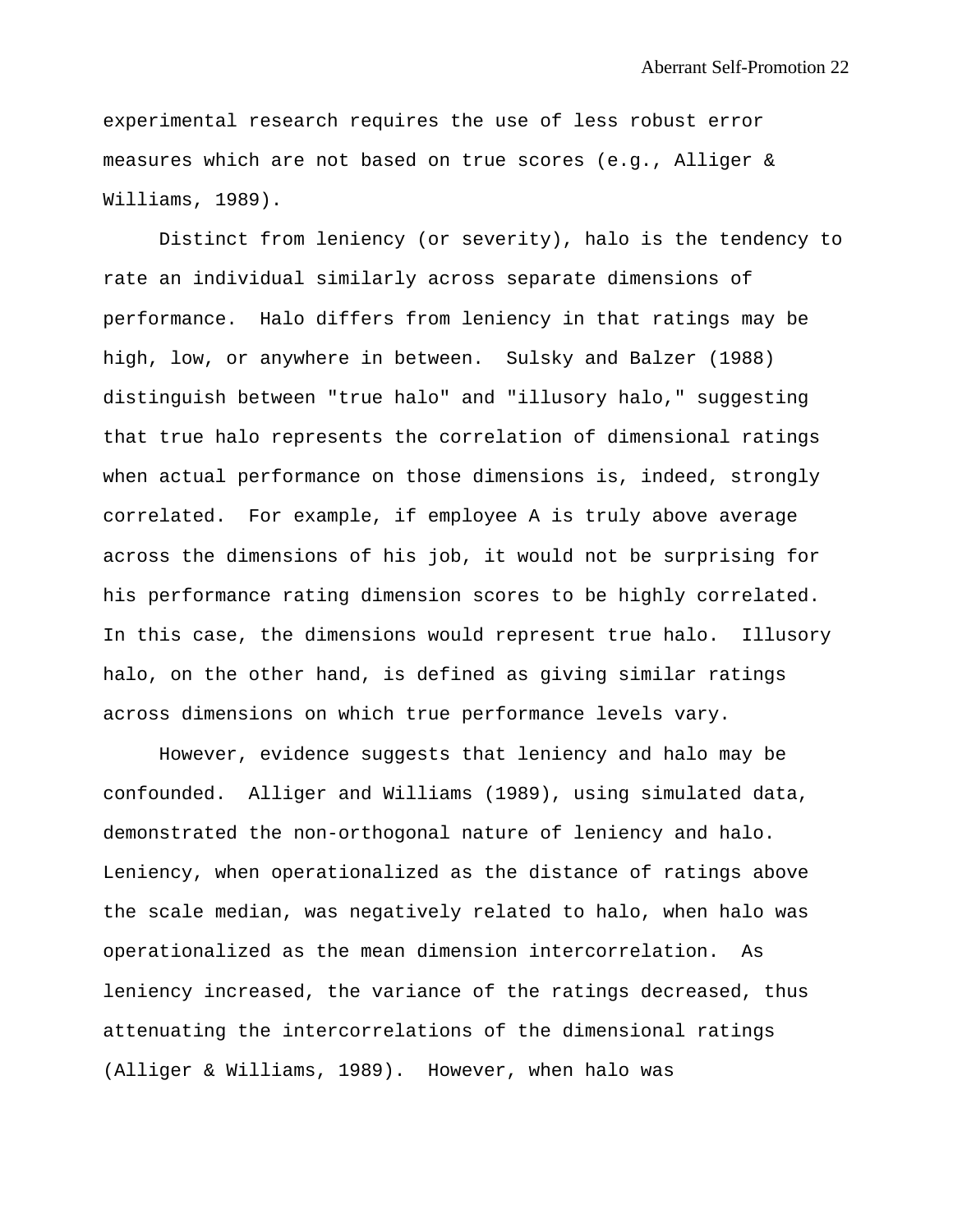operationalized as the average standard deviation of ratings across all dimensions within each ratee, leniency and halo were positively related: Greater leniency reduced the variance within the ratings, thus resulting in greater halo.

A simpler example of the confounded nature of halo and leniency can be demonstrated in the single ratee case. Because both leniency and halo are defined as rater errors, they are viewed as systematic distortions in ratings which raters make across ratees (Cardy & Dobbins, 1994). In the case of a single ratee study, it may be impossible to determine whether ratings which are high and similar across dimensions reflect a rater's tendency to provide ratings which are lenient, "haloed", or both. The use of multiple ratees allows for a more thorough examination of these forms of rater distortion. Nevertheless, due to the difficulties in distinguishing between leniency and halo in the single-ratee case, only leniency error will be addressed in the current study.

Leniency (severity) bias was computed using McIntyre et al.'s (1984) index of leniency. Using McIntyre et al.'s (1984) index is advantageous because it is based on deviations from the true score not from the scale median thus providing an index of leniency bias, (i.e., true leniency). McIntyre et al. (1984) operationalized leniency as follows:

$$
Leniency_k = \frac{\sum (T_{ij} - R_{ijk})}{d}
$$
 (2)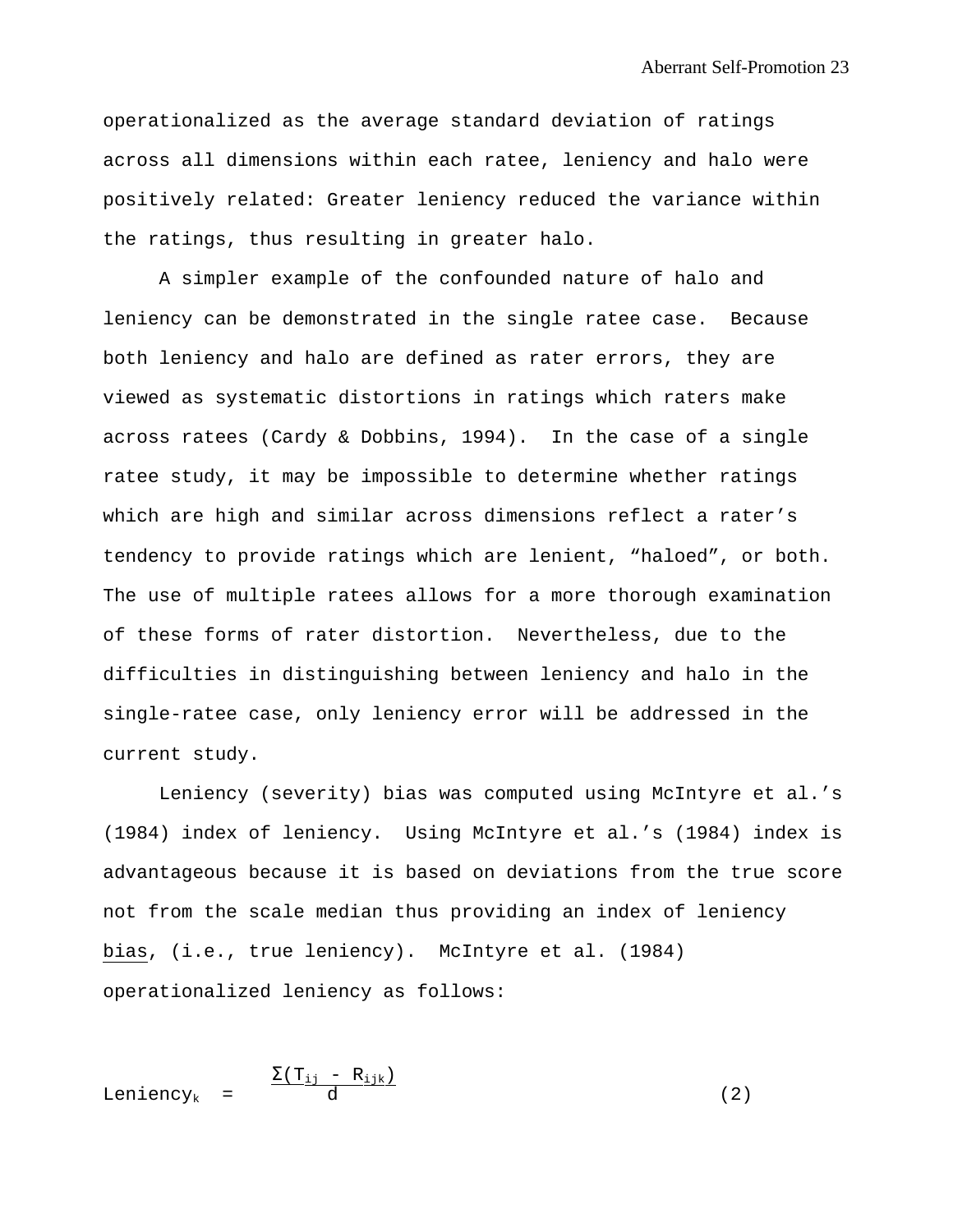where  $d = th$ e number of items on the scale, the k subscript = the kth rater,  $R = the observed score, and T = the true score.$ Positive values reflect severity while negative values reflect leniency.

Graphic rating scales, scored on a 7-point Likert scale, were used for evaluating performance on six dimensions (see Appendix H). The four dimensions of performance included on the rating scale are (1) delivery, (2) organization, (3) relevance, and (4) knowledge. The final two scales represent ratings of overall lecturing performance and overall success as a college instructor.

Hauenstein and Alexander's (1991) dimensional accuracy (DA ) was used as the index of performance evaluation accuracy. This index, which is used for single ratees, is analogous to Cronbach's (1955) differential accuracy (used with multiple ratees), which is a measure of accuracy of a rater on each dimension. Dimensional accuracy is operationalized as follows:

$$
DA^{2} = 1/n \sum [(x_{j} - x_{\cdot}) - (t_{j} - t_{\cdot})]^{2}
$$
 (3)

where  $x_i$  =observed rating on dimension j, x. =observed mean rating over all dimensions,  $t_j$  =true score on dimension j, and  $t$ . =true mean score over all dimensions.

#### Procedure

Participants reported to the lab individually. Prior to viewing the videotape half of the ASPs and half of the non-ASPs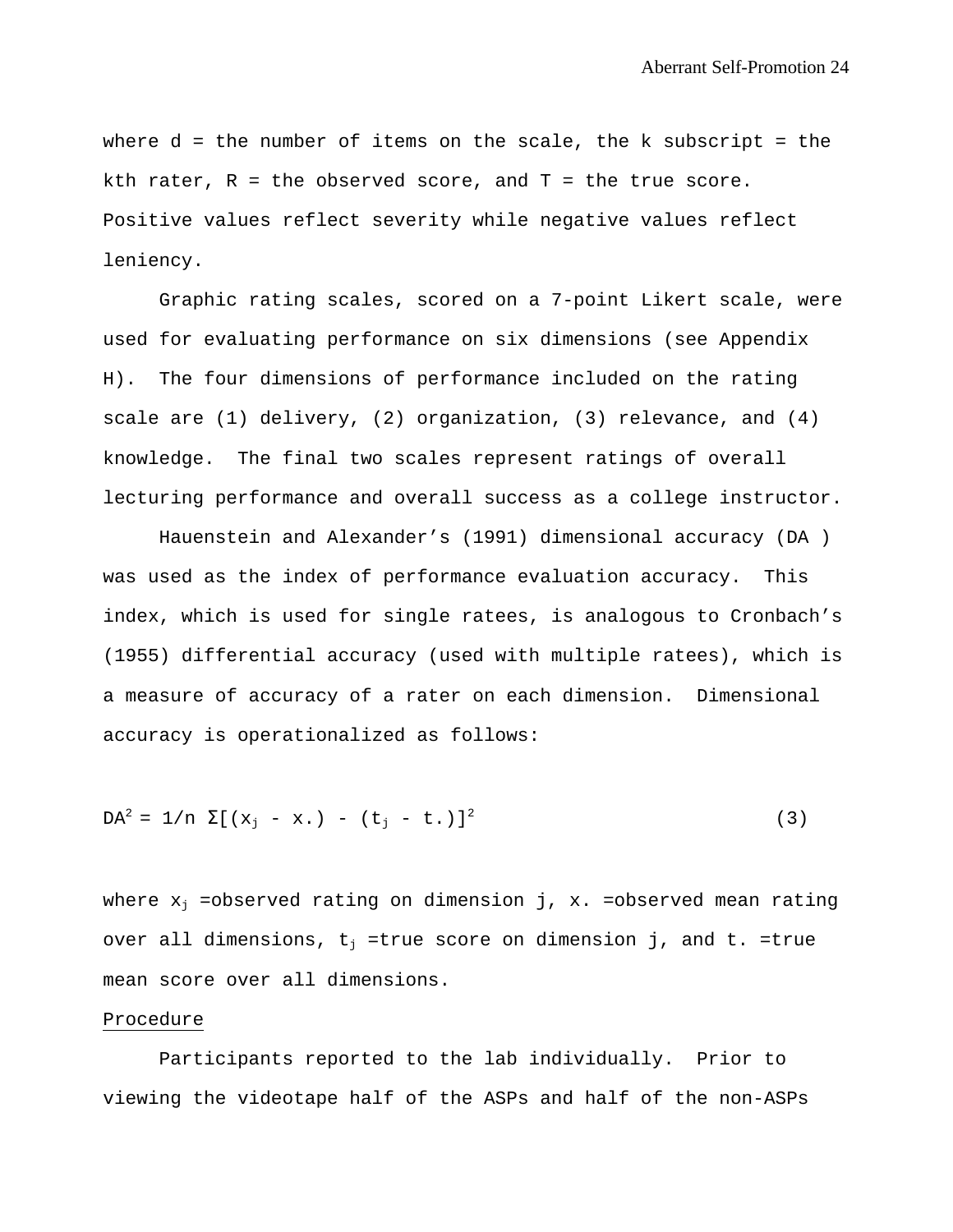were assigned to the accountable condition; half to the nonaccountable condition. Also prior to viewing the videotape, half of the ASPs and half of the non-ASPs were assigned to the recognition condition and half to the no-recognition condition. All participants were told that the psychology department was interested in obtaining evaluations of graduate student instructors from undergraduate students. The participants were also told that these evaluations would be used in determining teaching assignments for the following fall semester. All participants were cautioned against being too lenient in their ratings and were asked to do their best to be fair and accurate. All participants watched the videotape of the graduate student instructor. Following the videotaped lecture, they rated the lecturer's performance using the behavioral recognition scale and the performance evaluation scale.

Upon completion of the rating forms, participants were given a debriefing statement which explained the true purpose of the study. Participants were given an opportunity to ask and questions and were then excused.

#### Results

Descriptive statistics and intercorrelations of the dependent variables are presented in Table 5. As expected, behavioral accuracy was significantly related to hit rate ( $r = .52$ ,  $p <$  $.001$ ), and false-alarm rate (r = -.66, p<.001). Dimensional accuracy and leniency were also significantly correlated  $(r = .27)$ ,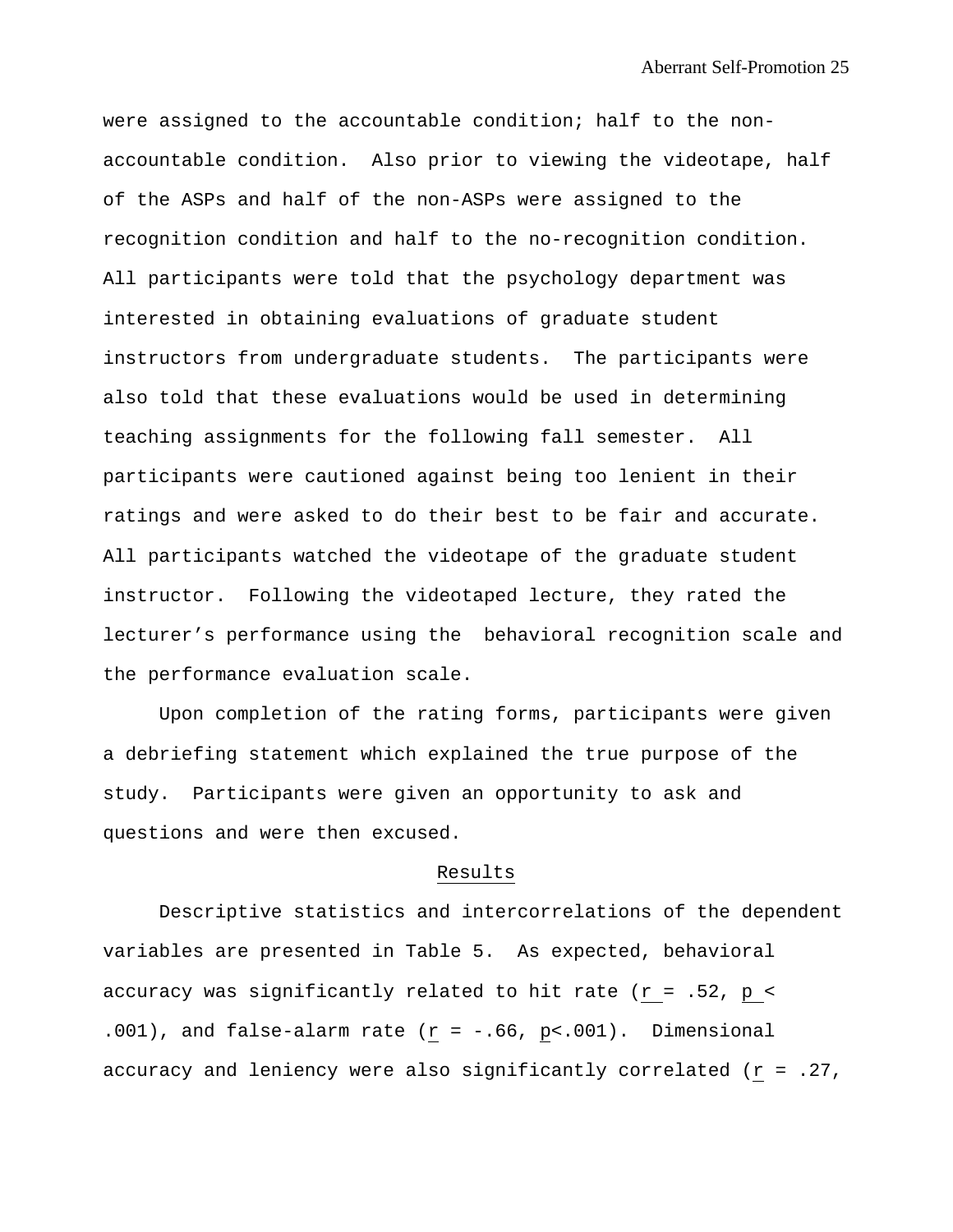p < .05). Interestingly, hit rate was correlated with both dimensional accuracy ( $r = -.24$ ,  $p < .05$ ) and leniency ( $r = -.29$ ,  $p$ < .01). Additionally, cell means (and standard deviations) and marginal means (and standard deviations) are presented for all groups on each dependent variable in Tables 6-15.

#### Aberrant Self-Promotion

Although an omnibus MANOVA was not required to test for a priori group differences, it was nonetheless conducted to provide a summary overview of the main effects on the hypothesized dependent variables. Behavioral accuracy and leniency were entered as the dependent variables. The omnibus MANOVA was significant, F  $(2, 77) = 3.15$ , p < .05 (see Table 16). Univariate F-tests were then conducted on both dependent variables (see Table 17). ASPs were hypothesized to rate more severely than non-ASPs (Hypothesis 1). Also, ASPs were hypothesized to be less accurate in recalling information regarding the behaviors performed by the lecturer on the videotape (Hypothesis 2). Regarding Hypothesis 1, aberrant self-promotion was not significantly related to leniency in performance evaluations,  $\underline{F}$  (1, 78) = .79,  $\underline{p}$  > .10. However, aberrant self-promotion was significantly related to behavioral accuracy,  $F (1, 78) = 5.96$ ,  $p < .05$ , thereby supporting Hypothesis 2. As predicted, the ASP group (M = .43) was less behaviorally accurate than the non-ASP group  $(M = .51)$ . T-tests were conducted on both hit rate (HR) and false-alarm rate (FAR) in order to determine which component (or whether both components) of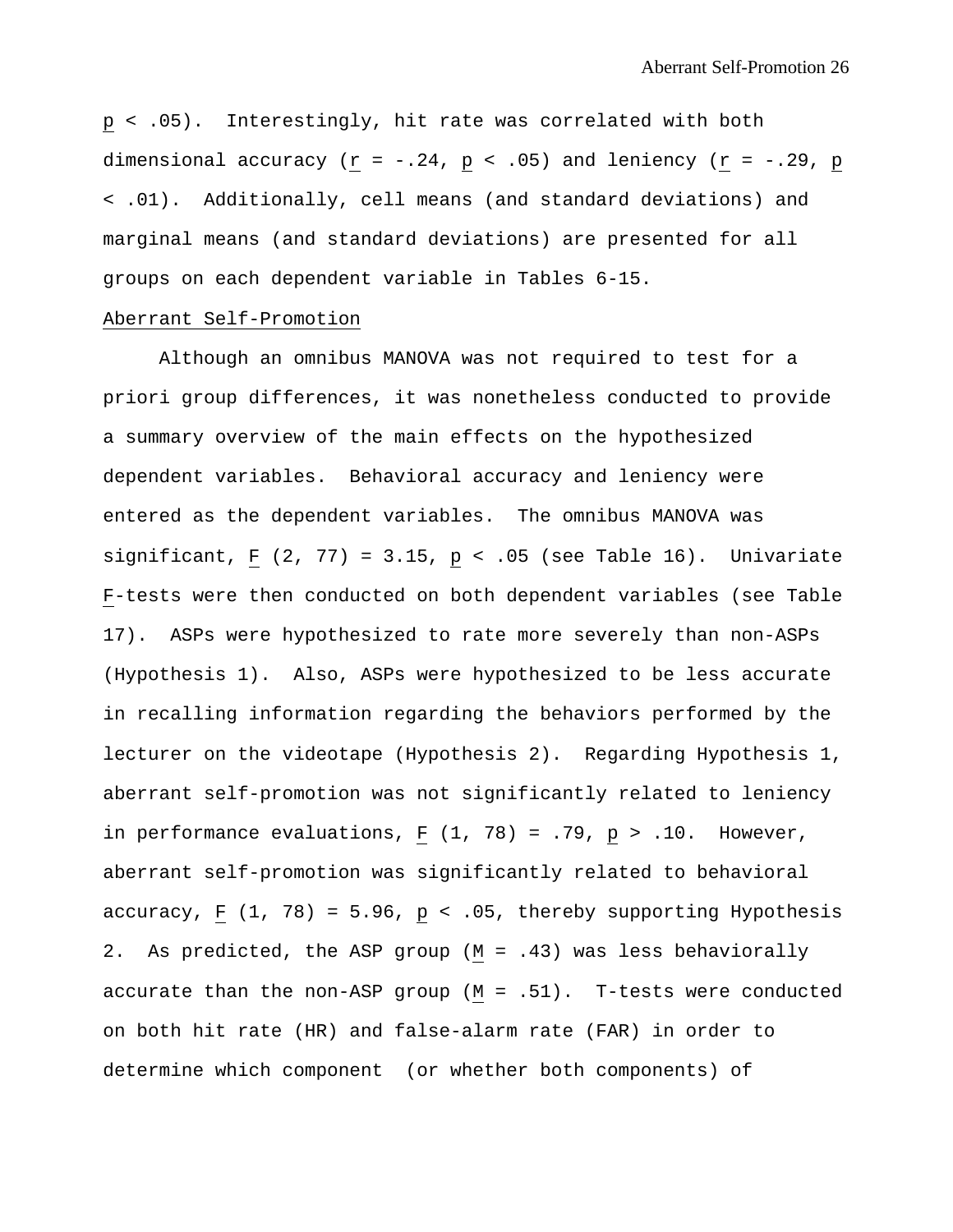behavioral accuracy was contributing to the observed group differences. Aberrant self-promotion was not significantly related to hit rate,  $t = -.753$ ,  $p > .05$ . However, aberrant selfpromotion was significantly related to false-alarm rate, t = 2.02, p < .05 (see Table 18). The ASP group (M = .28) exhibited a higher false-alarm rate than the non-ASP group (M = .23) (see Table 17). Therefore, ASPs incorrectly identified more behaviors as occurring that did not actually occur than non-ASPs.

# Aberrant Self-Promotion and Accountability

Aberrant self-promotion was expected to interact with the accountability condition, such that non-ASP raters would be affected by the accountability condition (those in the accountability condition would be more lenient), whereas ASP raters would be unaffected by the accountability manipulation (Hypothesis 3). An ANOVA was conducted to test for an interactive effect on leniency between aberrant self-promotion and the accountability manipulation. The omnibus ANOVA was not significant, F  $(3, 76) = .76$ ,  $p > .10$  (see Tables 6 and 19). Fisher's Least Significant Difference test was used to determine if the cell means were significantly different from one another, as hypothesized, even though the omnibus test was not significant. No significant differences existed between the groups. Thus, Hypothesis 3 was unsupported.

Aberrant self-promotion was also expected to interact with the accountability manipulation, such that non-ASP raters would be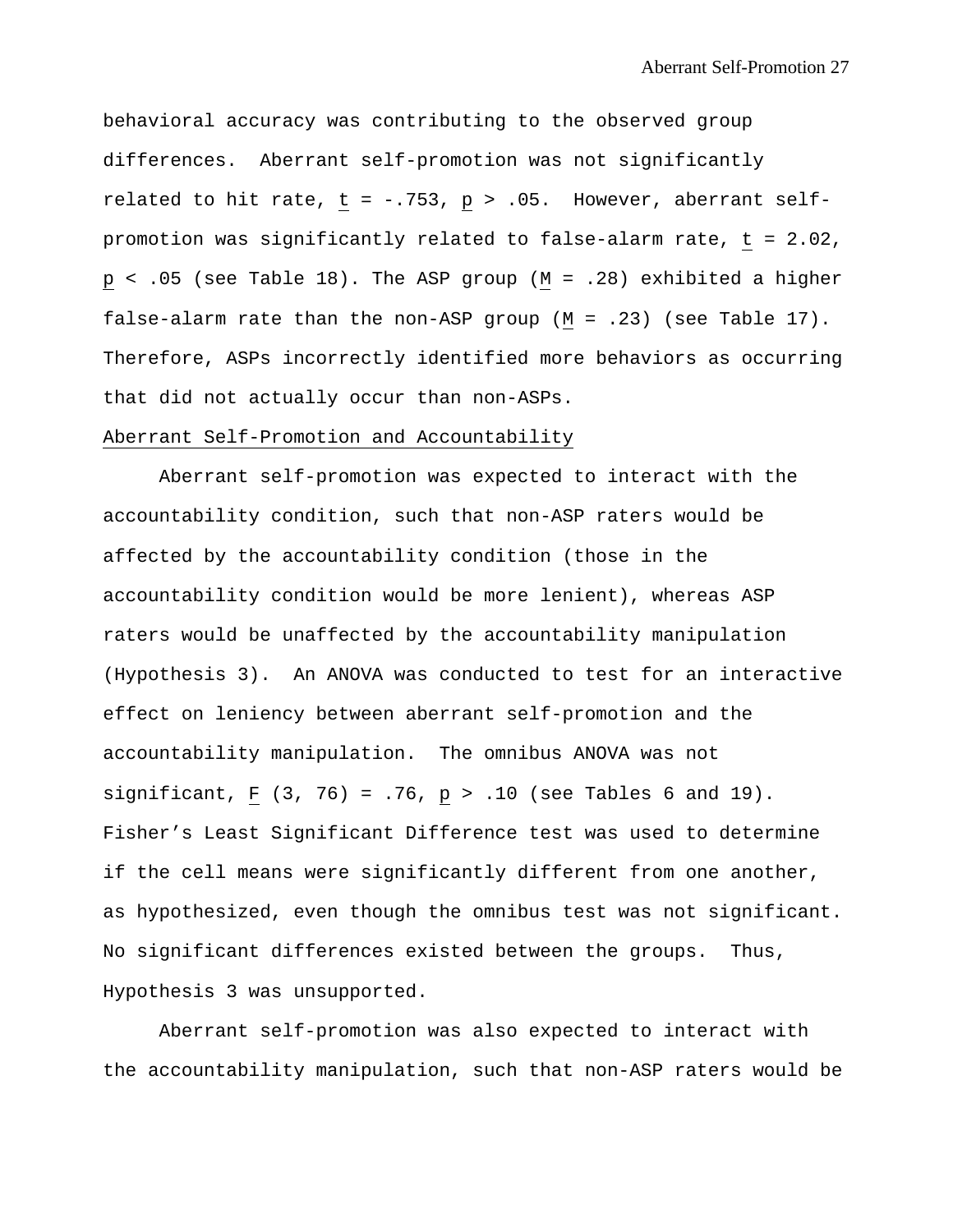affected by the accountability condition (those in the accountability condition would be more behaviorally accurate), whereas ASP raters would be unaffected by the accountability manipulation (Hypothesis 4). An ANOVA was conducted to test for the interaction between aberrant self-promotion and the accountability manipulation on behavioral accuracy. The omnibus ANOVA was significant, F  $(3, 76) = 2.85$ , p < .05 (see Table 19). In addition, Fisher's Least Significant Difference test indicated that the unaccountable ASP group  $(M = .40)$  was significantly lower on behavioral accuracy than were both the unaccountable non-ASP group (M = .51) and the accountable non-ASP group (M = .51) (see Table 7 for cell and marginal means). These results partially supported Hypothesis 4 (see Figure 1).

In order to determine whether the observed aberrant selfpromotion by accountability interaction was due to differences in hit rate, false-alarm rate, or both, each of these variables was entered into a subsequent ANOVA. With regard to hit rate, the aberrant self-promotion by accountability interaction was nonsignificant, F  $(3, 76) = .49$ ,  $p > .05$  (see Tables 8 and 19). In addition, Fisher's Least Significant Difference test indicated no significant group differences.

With regard to false-alarm rate, the omnibus ANOVA was nonsignificant, F  $(3, 76) = 2.37$ , p > .05 (see Table 18). However, Fisher's Least Significant Difference test indicated that the unaccountable ASP group  $(M = .31)$  demonstrated a significantly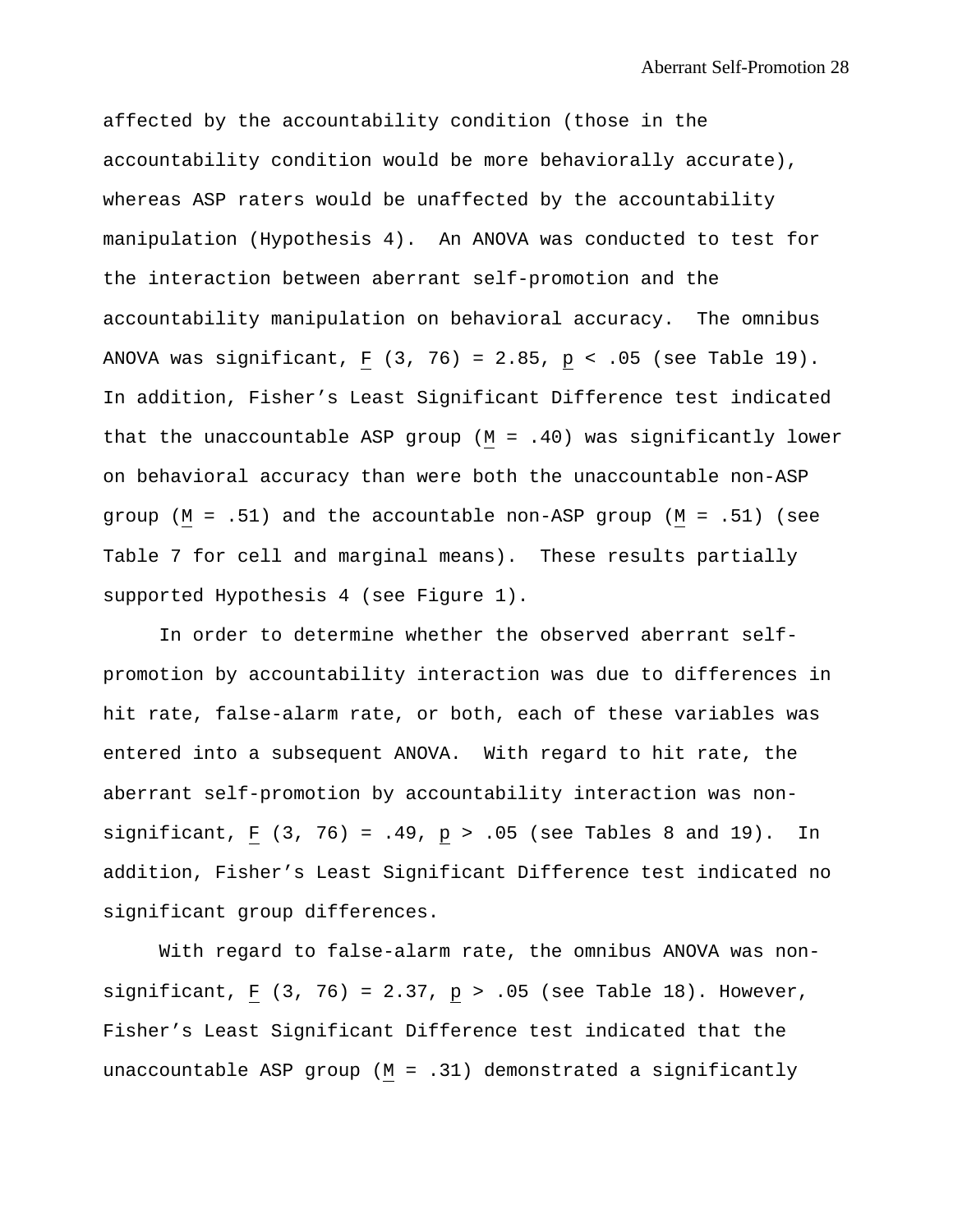higher false-alarm rate than the accountable non-ASP group (M = .21) (see Table 9). These results suggest that "unmotivated" ASPs were more likely to identify behaviors as occurring (when said behaviors actually did not occur) than were "motivated" non-ASPs.

For exploratory purposes, an omnibus ANOVA was conducted to test the interaction between aberrant self-promotion and the accountability manipulation on dimensional accuracy. The omnibus ANOVA was not significant, F  $(3, 76) = .28$ , p > .10 (see Tables 10 and 18). Fisher's Least Significant Difference test was used to determine whether any contrasts were significant. No significant differences in dimensional accuracy were observed between the groups.

## Aberrant Self-Promotion and Opportunity for Recognition

Hypothesis 5 stated that ASPs in the recognition condition would provide more severe ratings than would all other raters. An ANOVA was conducted to test for the interaction between aberrant self-promotion and the recognition manipulation with respect to leniency. The omnibus ANOVA was not significant, F (3, 76) = .40, p > .10 (see Tables 11 and 20). The LSD test was used in order to determine whether support for the hypothesis existed, regardless of the omnibus test. No significant differences existed between the groups with regard to leniency. Therefore, no support for Hypothesis 5 was found.

Aberrant self-promoters in the no-recognition condition were hypothesized to exhibit less behavioral accuracy than all other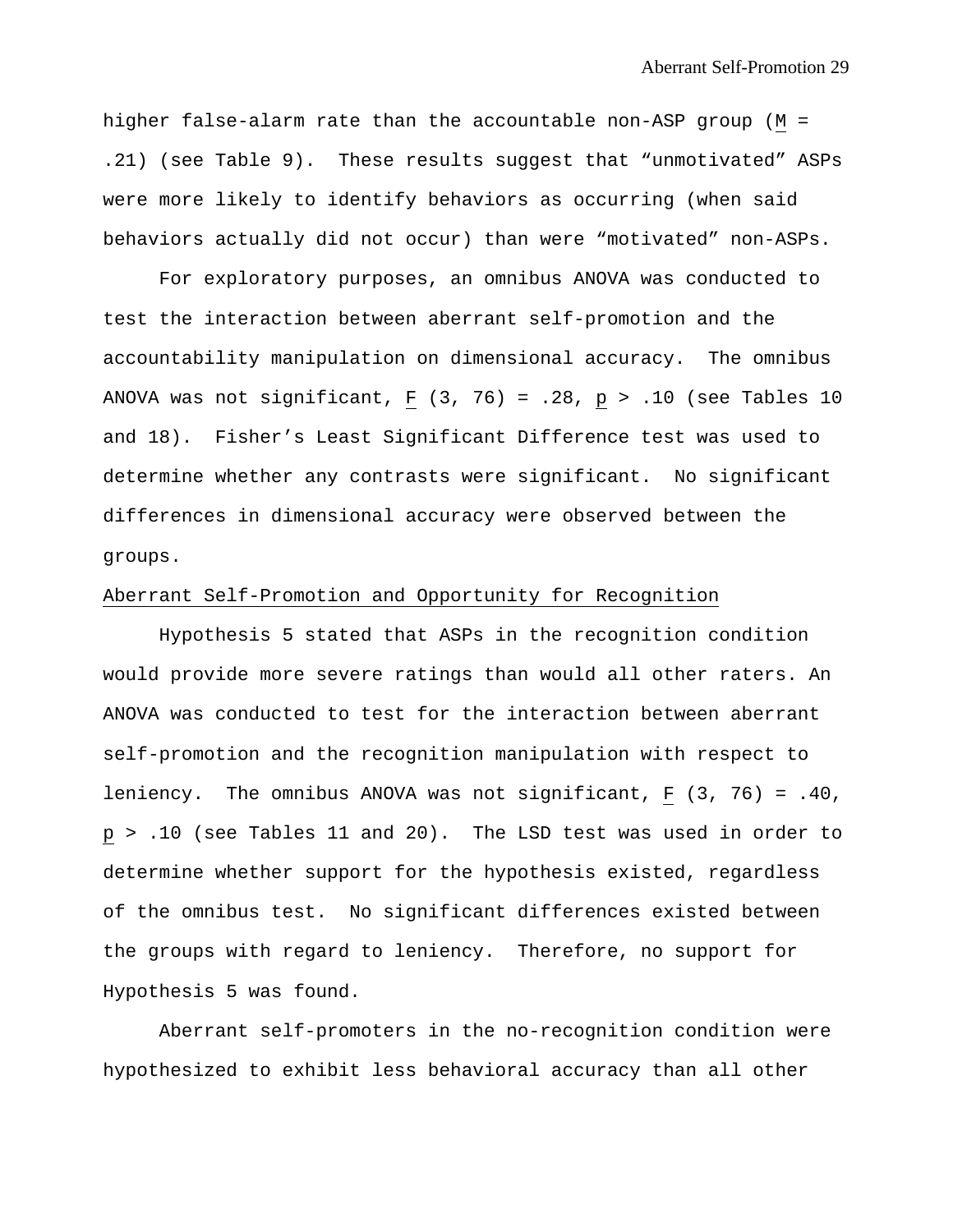raters (hypothesis 6). An ANOVA was conducted to test for the interaction between aberrant self-promotion and the recognition manipulation on behavioral accuracy. The omnibus ANOVA was significant, F  $(3, 76) = 2.47$ , p < .05 (see Table 20). The norecognition ASP group had the lowest mean of the four groups. The LSD test revealed that the no-recognition ASP group (M = .40) was significantly less accurate than both the no-recognition non-ASP group (M = .50) and the recognition non-ASP group (M = .52) (see Table 12). That is, the no-recognition ASP group was significantly lower than both of the non-ASP comparison groups. The no-recognition ASP group was not significantly lower than the recognition ASP group (M = .47), with regard to behavioral accuracy (see Figure 2). Therefore, Hypothesis 6 was supported. In other words, the lack of a motivational factor (i.e., accountability or opportunity for recognition) was not detrimental to the behavioral accuracy of the non-ASP group; however, the absence of a motivational factor led ASPs to be less behaviorally accurate.

In order to determine whether the observed aberrant selfpromotion by recognition interaction was due to differences in hit rate, false-alarm rate, or both, these variables were entered into subsequent ANOVAs. With regard to hit rate, the aberrant selfpromotion by recognition interaction was not significant, F (3,  $76$  = .61,  $p > .05$  (see Tables 13 and 20). In addition, Fisher's Least Significant Difference test indicated no significant group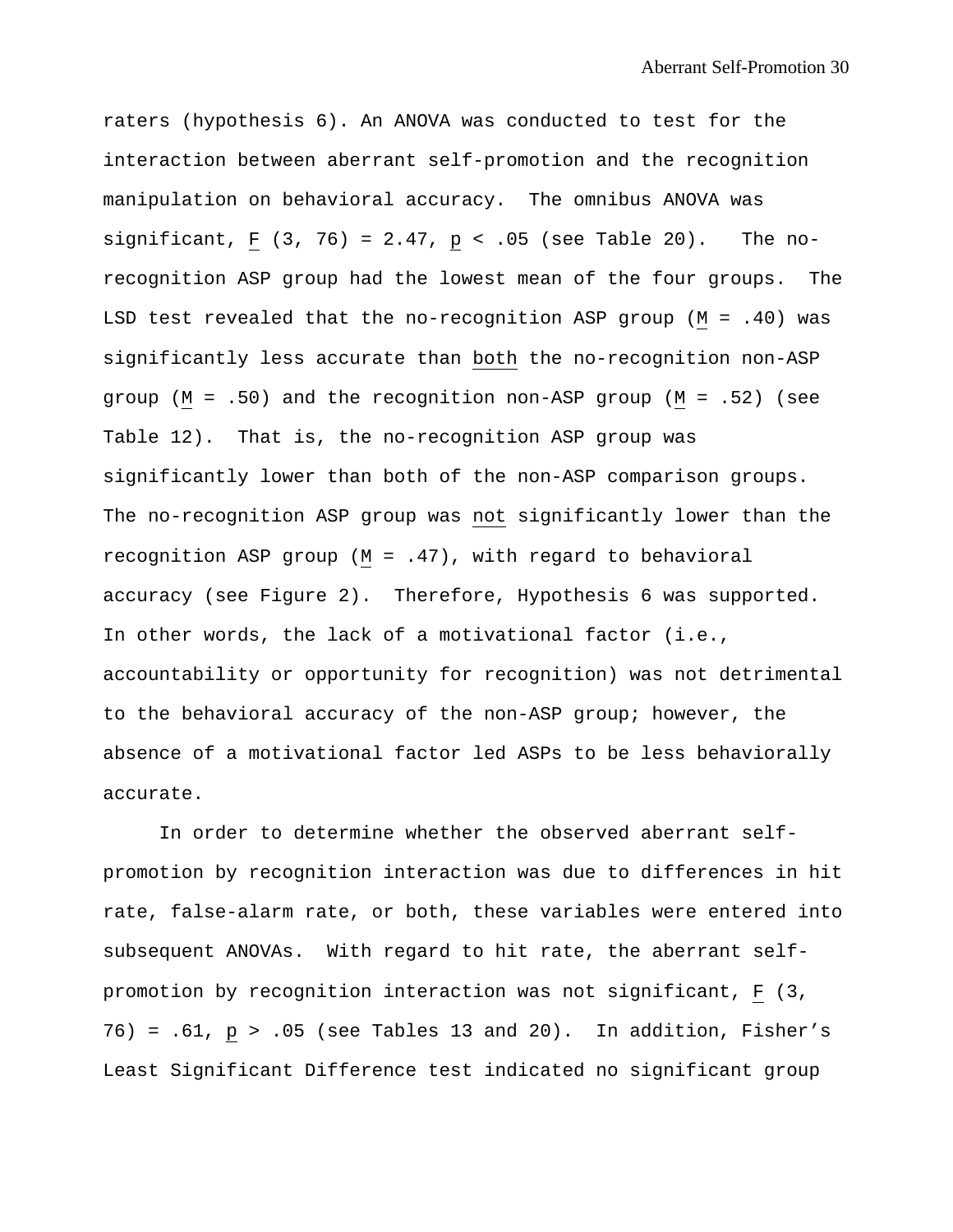differences. With regard to false-alarm rate, the omnibus ANOVA was not significant, F  $(3, 76) = 1.55$ , p > .05 (see Tables 14 and 20). Fisher's Least Significant Difference test indicated no significant group differences. Therefore the difference observed in behavioral accuracy could not be solely attributed to either hit rate or false-alarm rate.

For exploratory purposes, an omnibus ANOVA was conducted in order to test for an interaction effect between aberrant selfpromotion and opportunity for recognition on dimensional accuracy. The ANOVA that was conducted to test for the interaction was not significant, F  $(3, 76) = .05$ ,  $p > .10$  (see Tables 15 and 20). Fisher's LSD test identified no significant differences between the groups with regard to dimensional accuracy.

Exploratory analyses-of-variance were conducted to test all three-way interactions on each dependent variable. None of the three-way interactions were statistically significant.

#### Discussion

A relationship between the selected personality profiles (ASP vs. non-ASP comparison group) and behavioral accuracy was supported. The aberrant self-promoters were less accurate than the non-ASPs at recalling performance-related information. Also, the false-alarm rates of the ASP and non-ASP group were significantly different, suggesting a possible acquiescence effect, in which the ASPs were likely to mark "Yes" to most behaviors as occurring, consequently leading to high hit rates and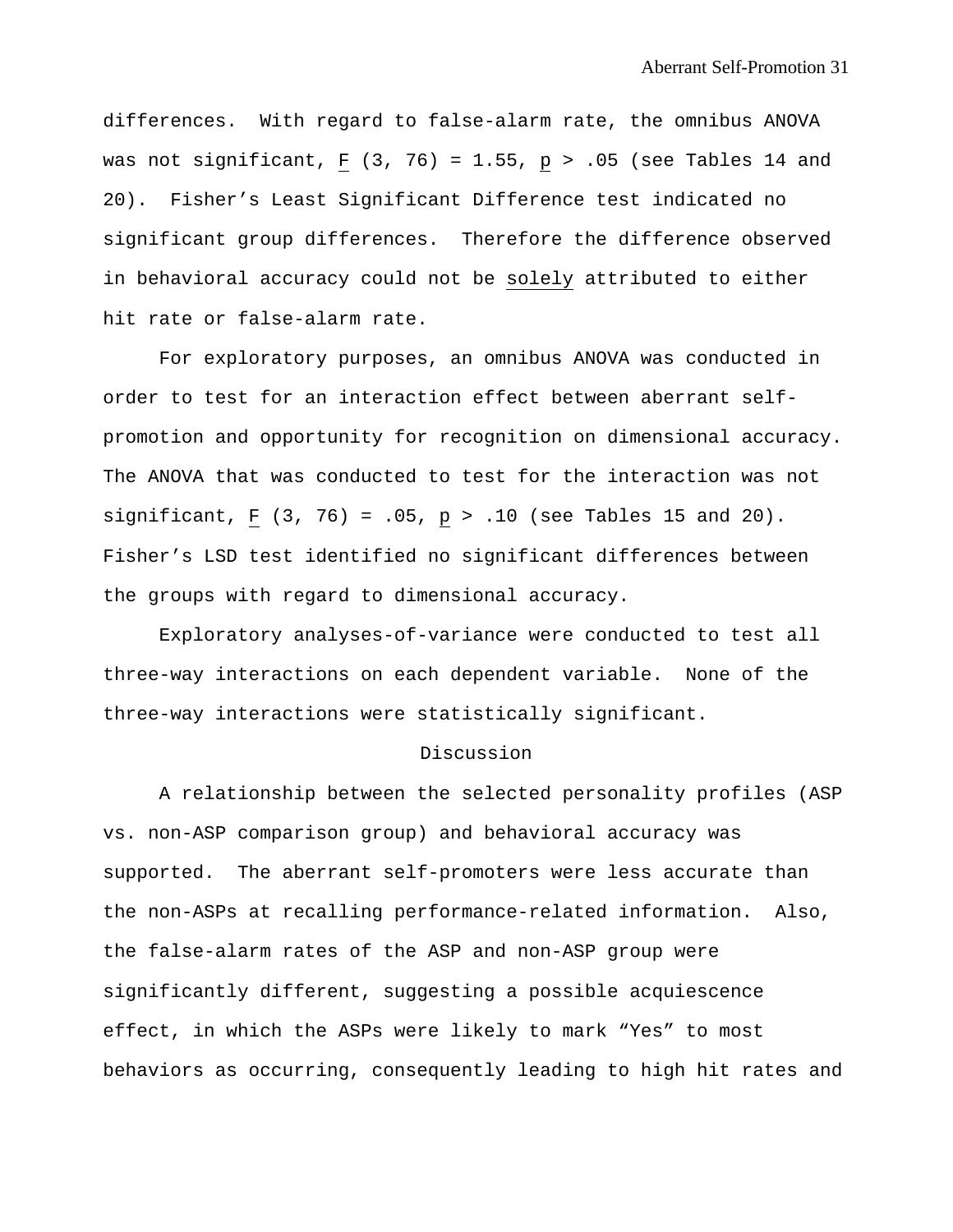false-alarm rates. It is possible that ASPs' narcissism led to a general apathy towards the task at hand. Aberrant self-promoters may have been unwilling to devote any time or energy towards what they perceived as the mundane task of paying attention to someone besides themselves. In contrast, the comparison group behaved as psychological research participants often do—obediently. That is, the comparison group members appeared to take the instructions of the researcher at face value and devoted adequate attention to the task.

Nor could the differences between the ASPs and the comparison group with regard to behavioral accuracy be attributed to differences in ability. Within certain motivational contexts, the ASPs were nearly as capable as the comparison participants at recalling the desired information . First, as expected, ASPs who were provided the incentive of an opportunity to "exude their expertise" (recognition condition) were able to recall information nearly as well as the comparison groups. However, in the absence of this incentive (no-recognition condition), the ASPs were substantially less accurate at recalling the information. Therefore, whereas the presence or absence of the opportunity for recognition was irrelevant to the comparison group, the presence of the opportunity for recognition motivated ASP raters to accurately recall the performance-related information.

Second, ASPs who were not held accountable (i.e. were not told they would have to provide face-to-face feedback to the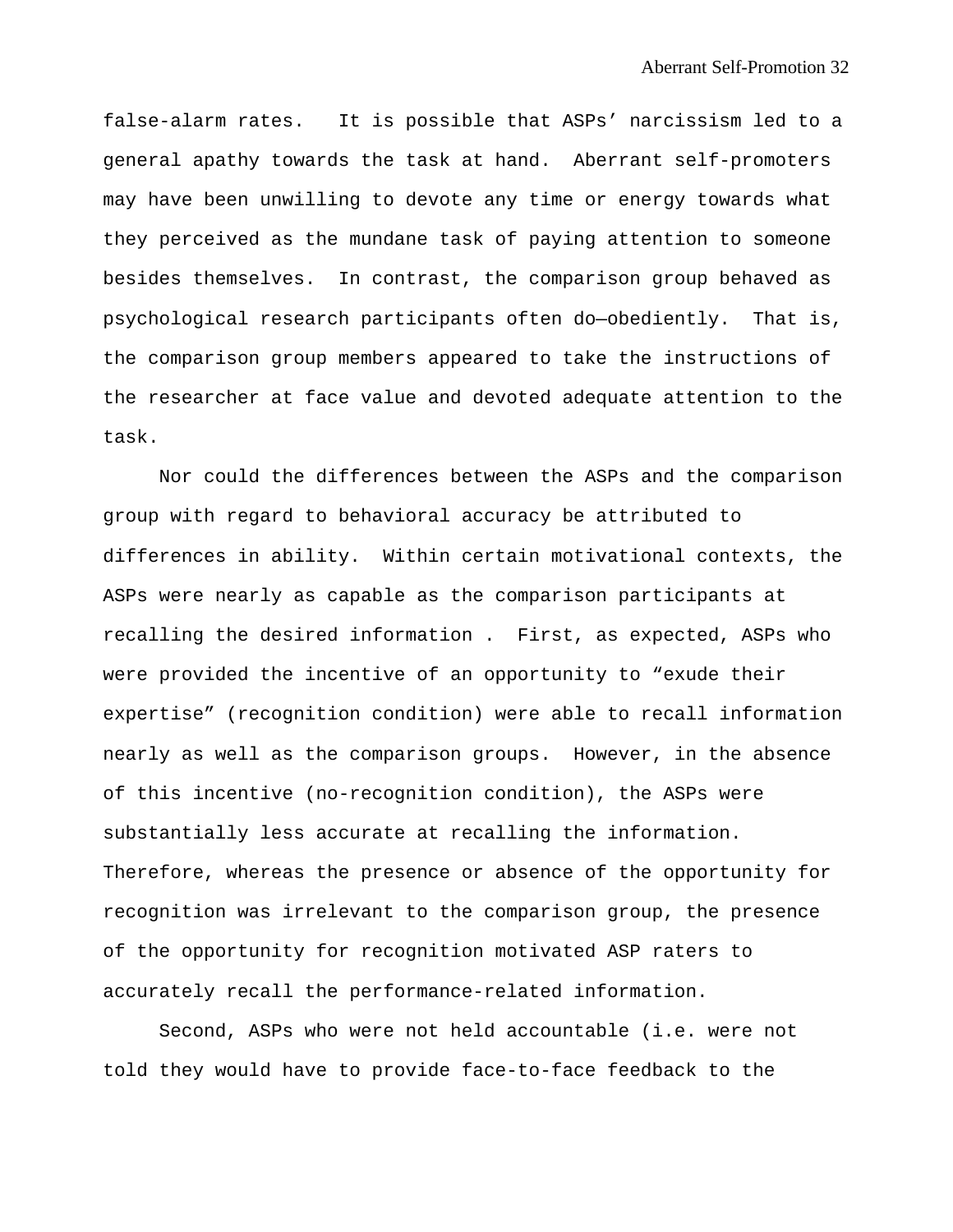instructor) were significantly less accurate than were the comparison participants at recalling the performance-related information. Although an ASP by accountability interaction was hypothesized, the ordering of the groups was unexpected. More specifically, the accountability manipulation affected the ASPs instead of the non-ASPs. The recognition and accountability variables were designed to motivate participants differentially. Unexpectedly, however, accountability provided a motivating force for ASPs. In the absence of either recognition or accountability, ASPs did not recall information accurately, whereas the absence of such factors had no effect on the comparison group. The lack of a significant effect of accountability on the non-ASP participants may be due to a ceiling effect. The delay between the viewing of the video and the administration of the behavioral recognition measure was minimal. The participants began completing the recognition measure immediately upon completion of the video. Without a substantial delay or distracter (such as another task), the non-ASPs may have found it quite easy to accurately recall the performance-related information from the video. The mean levels of behavioral accuracy, hit rate, and false-alarm rate for the non-ASP group in the current study exceeded the mean levels reported by Hauenstein (1992), who used the same stimulus material and behavioral recognition measure. Hauenstein provided a oneweek delay between the viewing of the video and the completion of the behavioral recognition measure. The lack of a delay or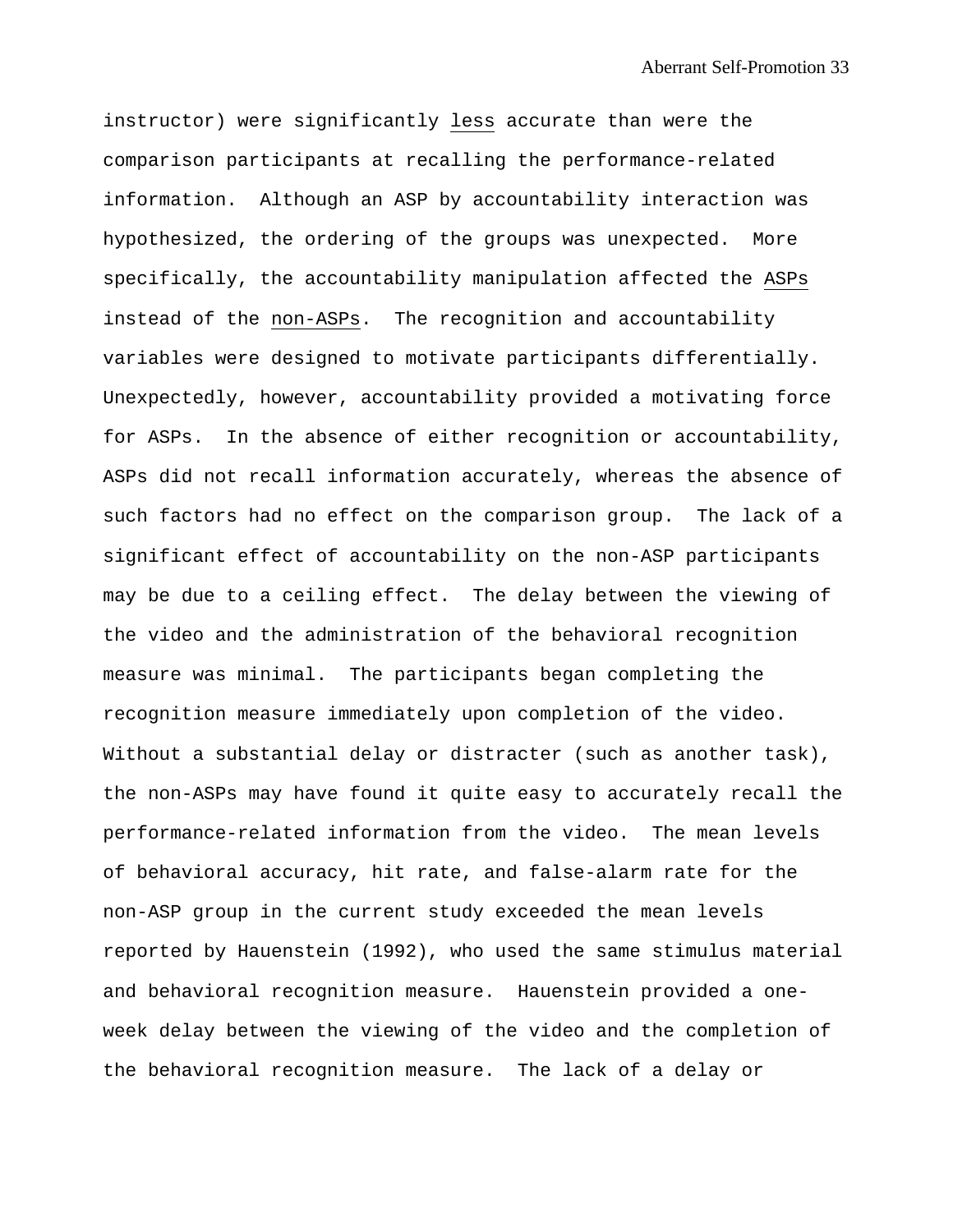distracter in the current study may have made the recognition of behaviors too easy, thus resulting in a ceiling effect that explains a lack of effect for accountability on the non-ASP participants.

The unexpected accountability effect on the ASPs may be attributed to the way in which they interpreted this manipulation. Although it seems unlikely that ASPs would feel anxious about providing face-to-face feedback, they may have viewed the situation as an opportunity to "tell the instructor how it is." The lack of a significant aberrant self-promotion by accountability interaction with regard to leniency suggests that this effect is not related to the severity or leniency of the ratings. That is, ASPs perceived accountability as an opportunity to be in control of the feedback situation. The ASPs could use this opportunity to explain to the instructor why he is inferior (i.e., to express the bias of superiority) or to provide positive performance-related information (i.e., to render an "ASP blessing"). In order to provide specific information (positive or negative) to the instructor, the ASPs were motivated to pay more careful attention to the videotaped lecture.

Tetlock and colleagues (Tetlock, 1983; Tetlock & Boettger, 1989; Tetlock, Skitka, & Boettger, 1989) have suggested that accountability for opinions or decisions can lead down one of two paths. First, if individuals know the beliefs of the party to which they are accountable, they will make decisions that are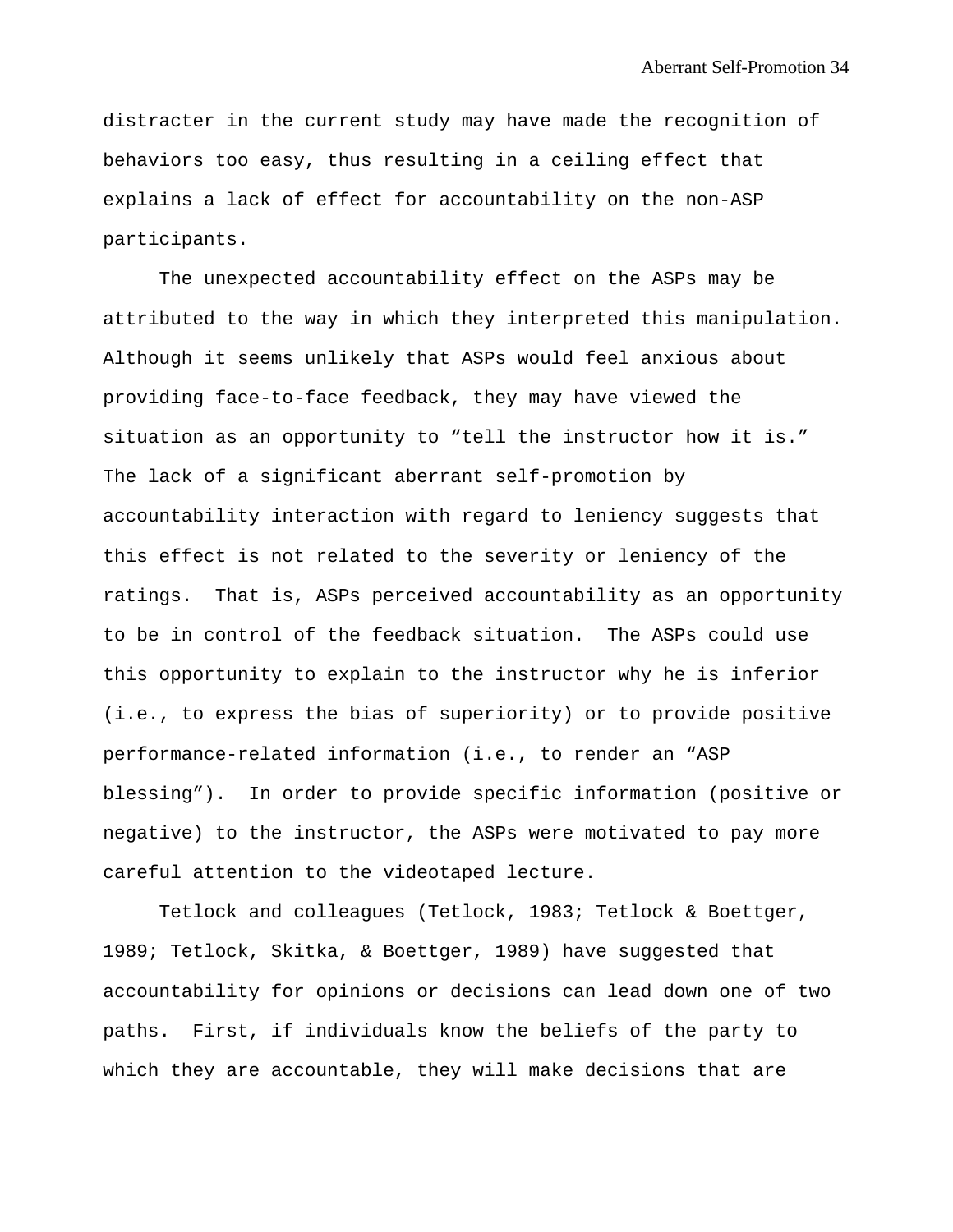consistent with that party's beliefs. This attitudinal shift idea supports viewing people as cognitive misers, a view which suggests that individuals will choose the least effortful solution to making a decision (Taylor & Fiske, 1978). However, according to Tetlock's theory of accountability, people only shift their attitudes if they have adequate information regarding the target person's views. If information regarding the target person's beliefs is inadequate, then people will engage in a second, "more complex and multidimensional" form of thinking (Tetlock & Boettger, 1989). Under these conditions, individuals will take more information into account in making a decision. Assuming the information available is relevant to the situation, more accurate decisions should be reached.

With regard to the first part of this argument, ASPs would not be expected to shift their views to agree with anyone. However, they might well be expected to engage in "more complex and multidimensional" thinking in an effort to demonstrate their own competence. Therefore, in this investigation, the effect of accountability and recognition may have been the same—both provided an arena for ASPs to demonstrate their superiority. Whether that arena takes the form of a training video or an opportunity to provide the instructor with "feedback" may be inconsequential. The important point is that both manipulations motivated the ASPs to pay closer attention to the task at hand. The absence of these motivating factors led to less attention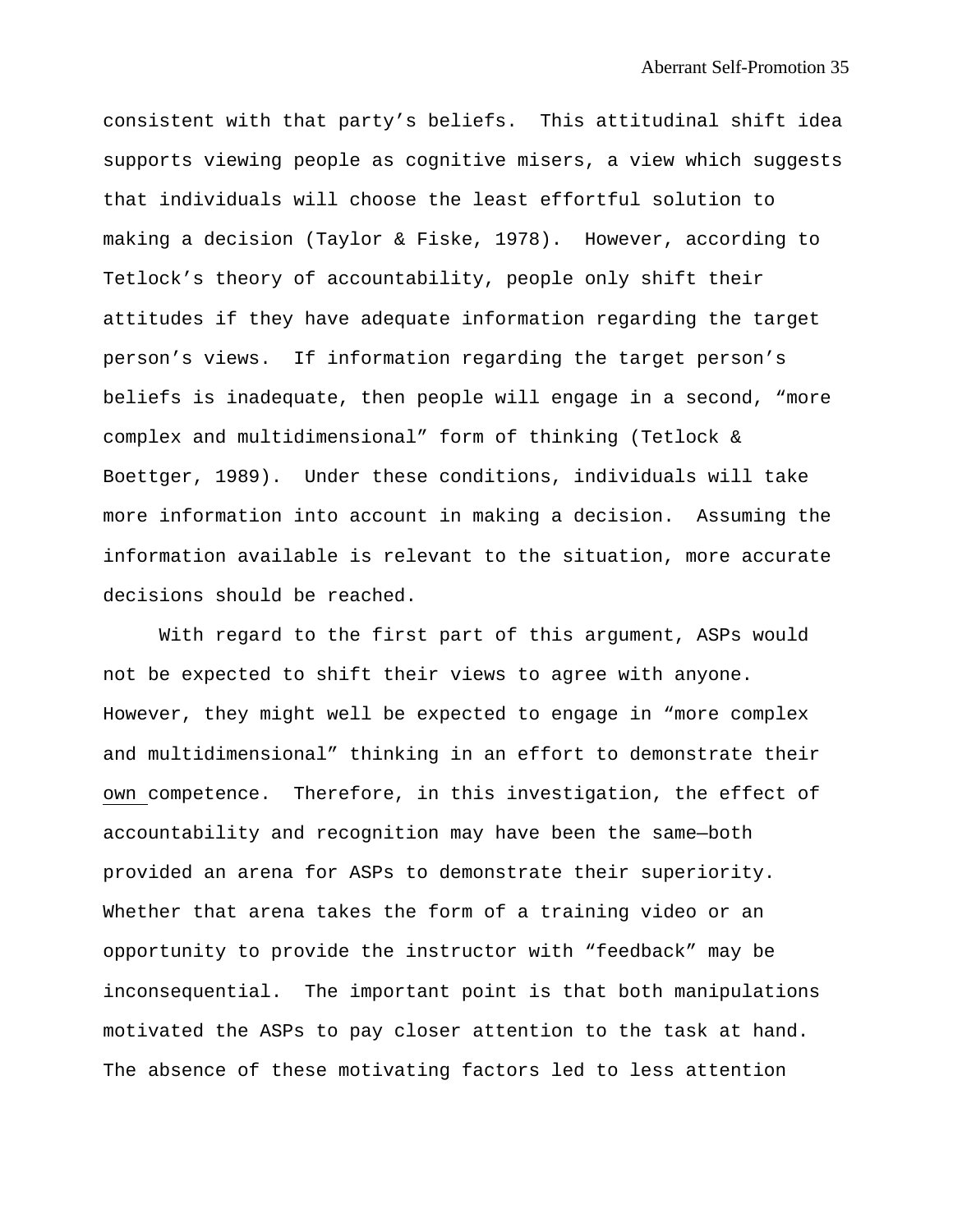focused on the task. In addition to the current findings, Russell (199?) found cognitive ability to be normally distributed in a group of ASP participants, suggesting that ASPs are not lacking in cognitive skills relative to their non-ASP counterparts. Also, no evidence exists within the psychopathy literature to suggest that psychopaths differ from "normal" people with regard to cognitive ability. Therefore, the current results appear to be properly interpreted as representing differential reactions to motivators, not differences in ability.

None of the hypotheses regarding dimensional accuracy or leniency were statistically significant. However, in lieu of the discussion of the motivational manipulations (accountability and recognition), this is not entirely surprising. First, the lack of attention displayed by the unmotivated ASPs may explain their lack of leniency/severity. That is, the ASP raters did not exhibit a severity bias because such a bias is systematic. It would appear that the ASPs did not focus enough attention on the task to make any systematic errors. Second, all groups of raters, across all conditions, were severe raters. That is, no group of raters averaged rating the instructor above the estimated true scores. This tendency may reflect a general bias in the sample, a flaw in the true score development process, or instructional demand characteristics. With respect to this third possibility, for example, the recognition condition was an attempt to link "accurate and non-lenient" ratings with the reward of appearing on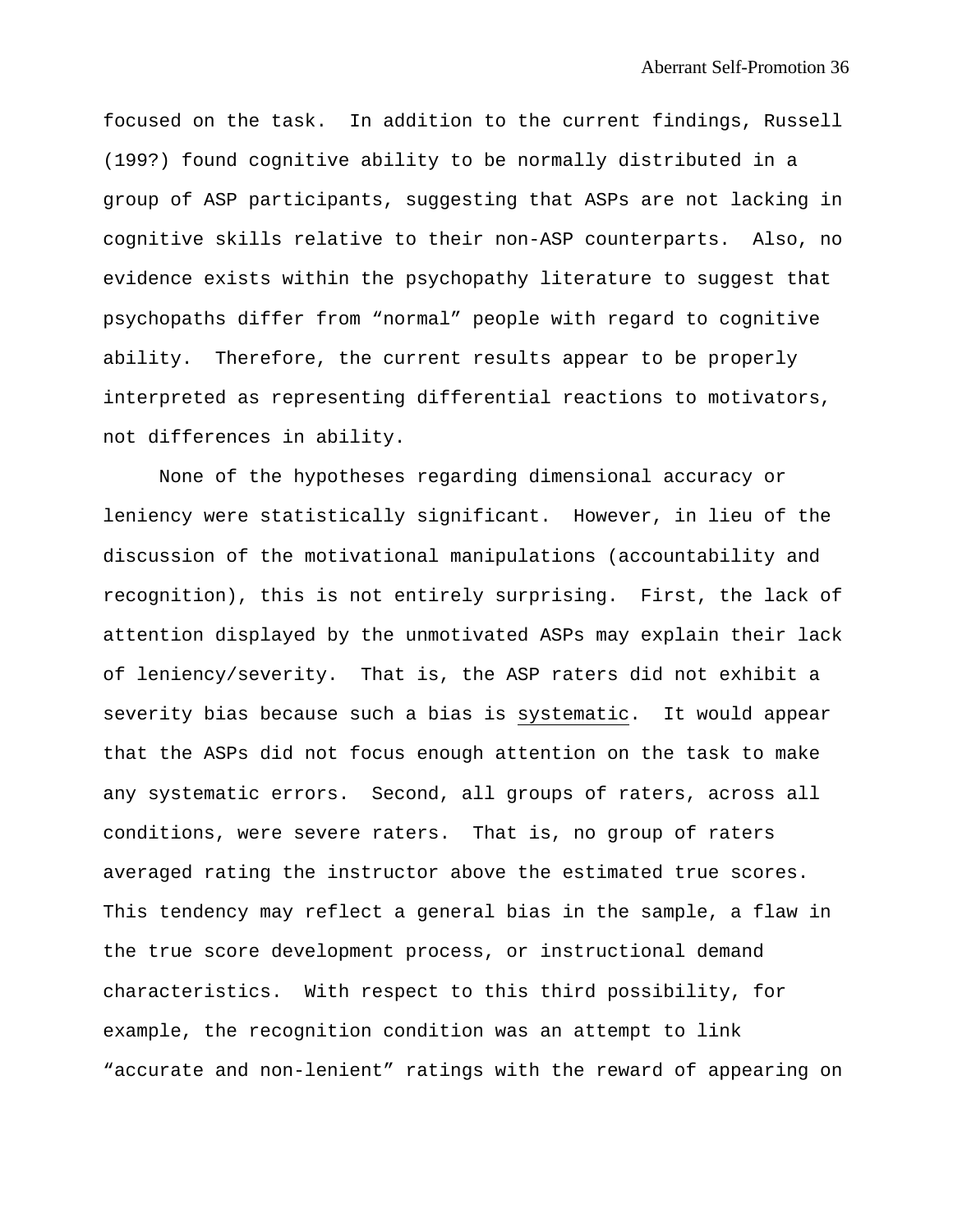a training video. However, the use of the phrase "non-lenient" may not have clearly established this link. The raters may simply have paid closer attention in an effort to provide more accurate, although not necessarily more severe, ratings.

With regard to dimensional accuracy, two possible explanations of the lack of significant results will be discussed. First, it is possible that the use of an accuracy index based on deviations from "true scores" may contain excessive within group variance. That is, large amounts of "noise" may have masked any real differences between the groups in terms of actual performance judgments. Second, it may be that the ASPs and non-ASPs simply did not differ with regard to dimensional accuracy. Aberrant self-promoters may reach similar judgments through a substantially different process. The group differences in behavioral accuracy indicate that the ASPs were substantially less accurate at recalling performance-related information than the non-ASPs. However, the two groups were very similar with regard to the accuracy with which they made their performance evaluations. Therefore, the ASPs may have made more spontaneous judgments based on less information, whereas the non-ASPs may have based their judgments more on the performance-related information. Thus, markedly different strategies would yield similar results.

Murphy and Cleveland (1995) have provided a model of rater motivation that includes the counteracting forces of motivation to distort ratings and motivation to provide accurate ratings. These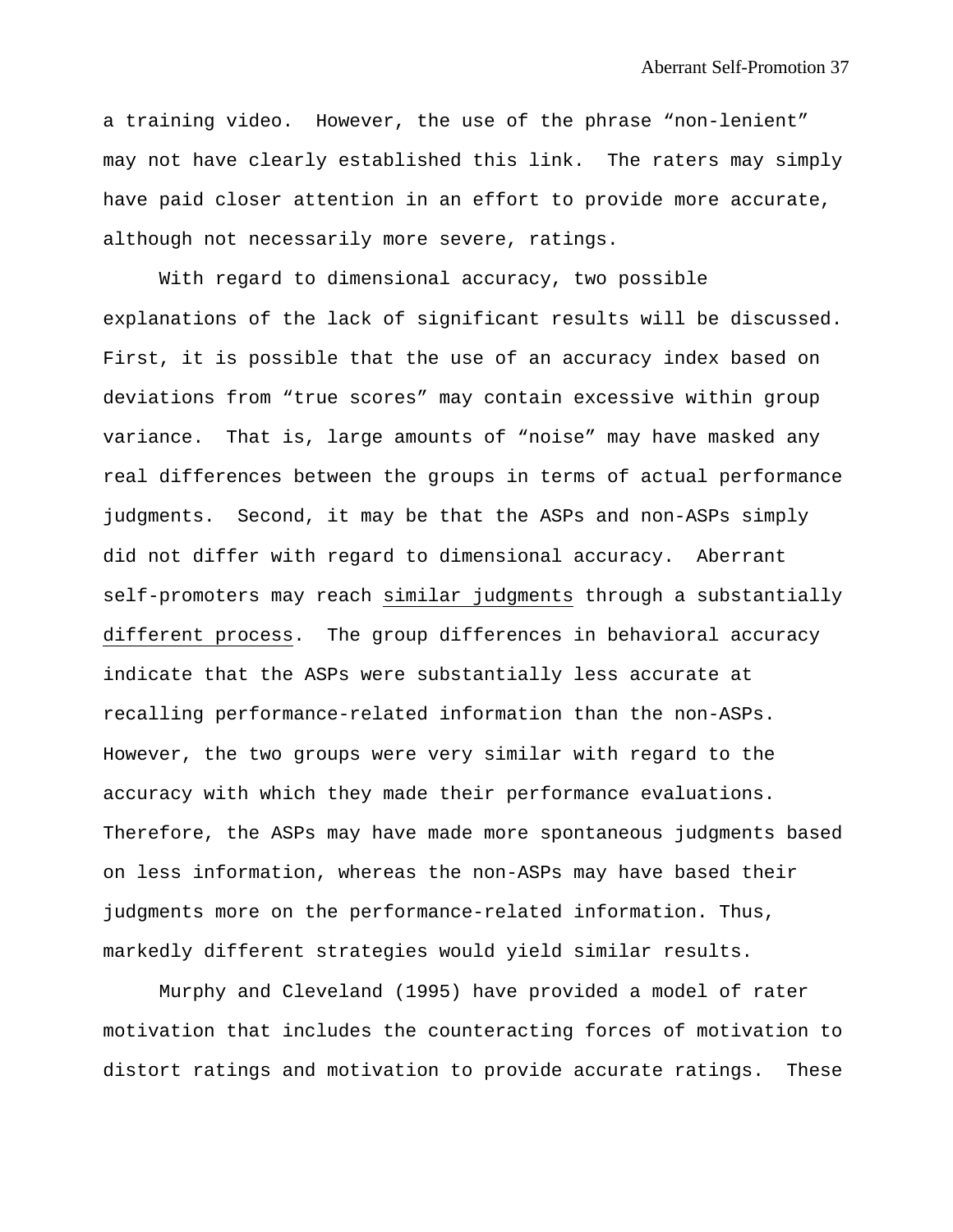motivational forces are based on rewards (and the probability of receiving these rewards) associated with accurate and distorted ratings. The constructs of accurate and distorted ratings in Murphy and Cleveland's (1995) model appear consistent with Cronbach's (1955) operational definitions of accuracy and the standard operational definitions of rater errors (Cardy & Dobbins, 1994). Such a motivational model assumes raters are capable of providing accurate ratings.

However, the results of the current study suggest that aberrant self-promoters require motivation at an earlier stage in the performance appraisal process. Using a two-stage framework of performance appraisal based on (1) processing

performance-related information and (2) making performance evaluations, unmotivated ASPs appear not to process information as accurately as non-ASPs do.

Murphy and Cleveland (1995) have also provided a basic model of cognitive processing in performance appraisal that includes the following stages: (1) observing behavior, (2) encode behaviorrelated information, (3) storing information, (4) retrieving information, and (5) integrating information. Results from the current study tentatively suggest that ASPs (who are unmotivated) manifest a deficiency at the information processing stage, not at the performance evaluation stage, of performance appraisal.

Moreover, it appears that a classic person by situation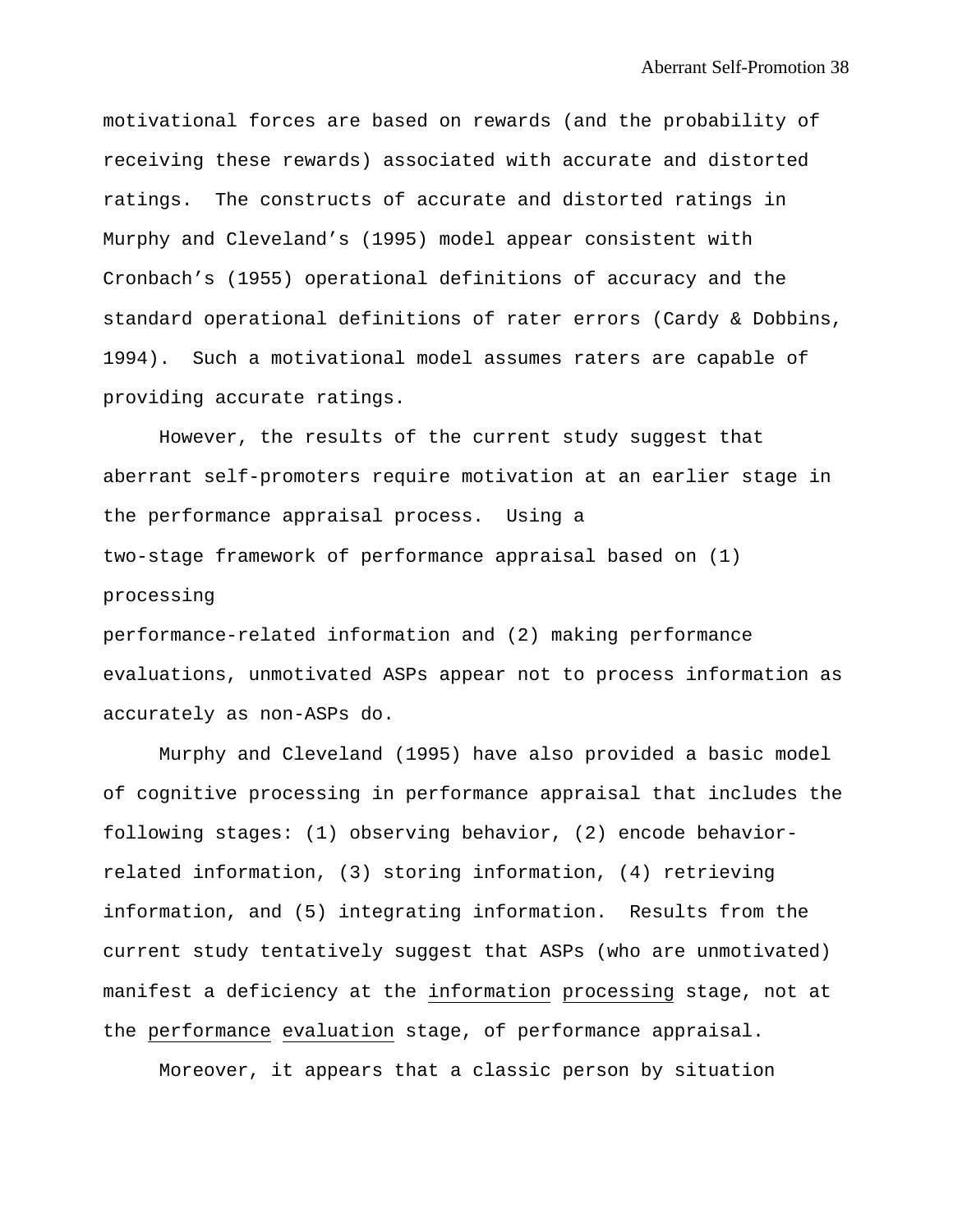interaction (Lewin, 1938) exists between aberrant self-promotion and the motivational context. However, as stated above, the reason for the interaction appears to be attributable to differential interpretation of the manipulations. That is, ASPs perceived the opportunity for recognition as a reward, whereas the non-ASPs did not. Although not in the expected direction, the same phenomenon was observed with the accountability manipulation: the ASPs perceived accountability as an incentive, whereas the non-ASPs did not.

Berkowitz and Donnerstein (1982) have used the perceived "meaning of a situation" (p. 249) as the critical factor that determines the generalizability of behavior. According to Berkowitz and Donnerstein (1982), "the meaning the subjects assign to the situation they are in and the behavior they are carrying out plays a greater part in determining the generalizability of an experiment's outcome than does the sample's demographic representativeness or the setting's surface realism (p. 249)." The results of the current study echo the importance of the meaning subjects assign to the situation (i.e., the manipulation). Using Berkowitz and Donnerstein's (1982) logic, ASPs and non-ASPs differed in the responses to the manipulations because they attributed different meanings to the manipulations.

Several implications were identified based on the results of the current study. Although baseline differences existed between ASPs and the non-ASP comparison participants with regard to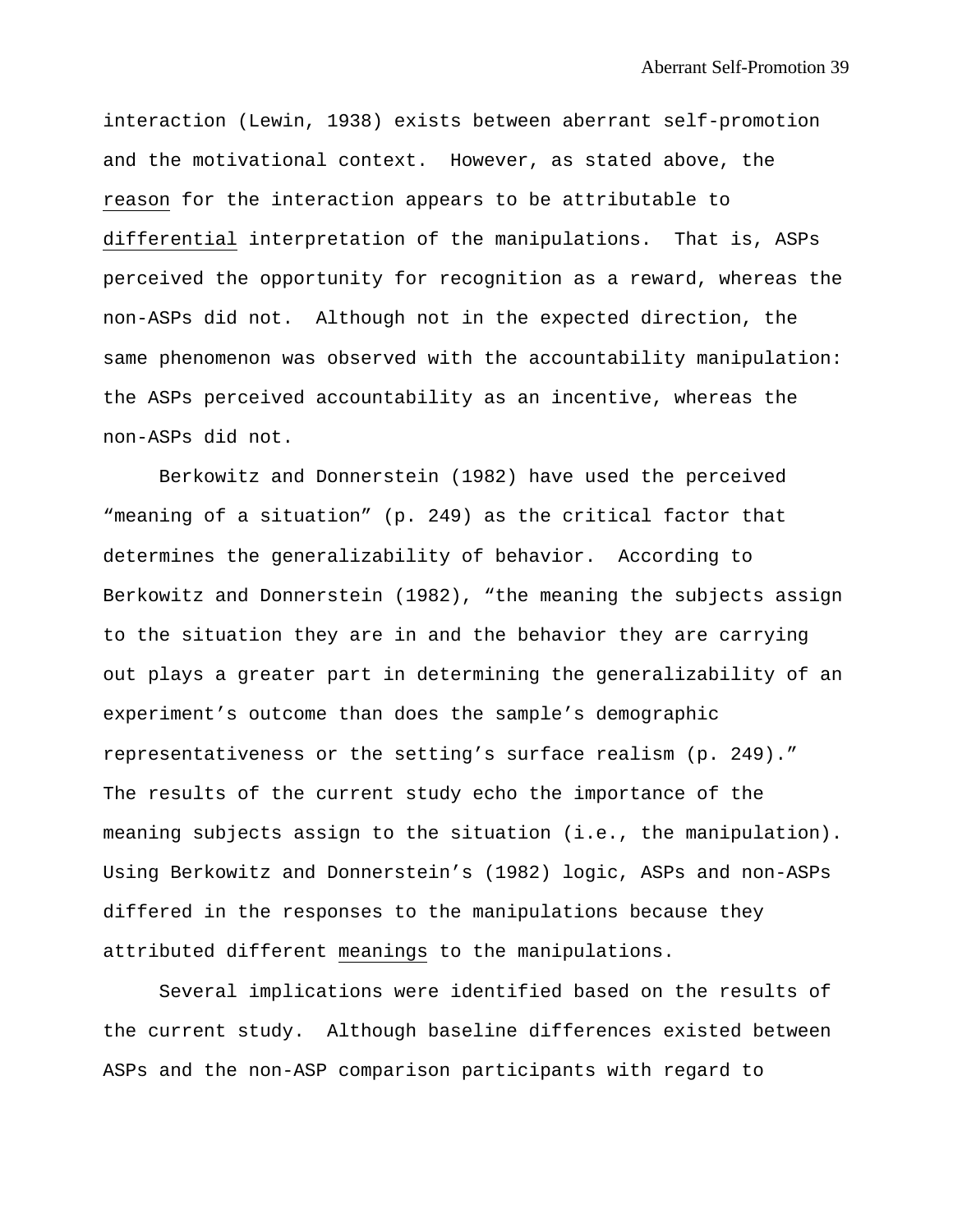behavioral accuracy, these differences should not be attributed to ability. Clearly motivational context played an important role in the inability of ASPs to accurately recall information. However, ASPs' behavior in the real world may not be consistent with the behavior of the ASP participants in the current study. Accountability as manipulated in this investigation may not represent accountability as it functions in the workplace. That is, the research participants knew they would have an opportunity to provide the instructor with feedback and then would never have to interact with him again.

In contrast, accountability in the workplace is an ongoing process in which employees are expected to interact on a regular basis. The behavior of ASPs should be less predictable in an environment with multiple incentives and censures attached to behavior. In the workplace, aberrant self-promoters should be expected to act the way Babiak (1995) describes psychopaths as acting. That is, ASPs should be expected to do whatever is in their own best interest, including undermining some employees (those whom they perceive as a threat), promoting and "befriending" others (those who possess valuable resources or information), and ignoring still others (those who are neither a threat nor useful). The perceived utility of fellow employees is likely to determine the general attitude taken by ASPs and influence more specific behavior, such as the performance appraisal process.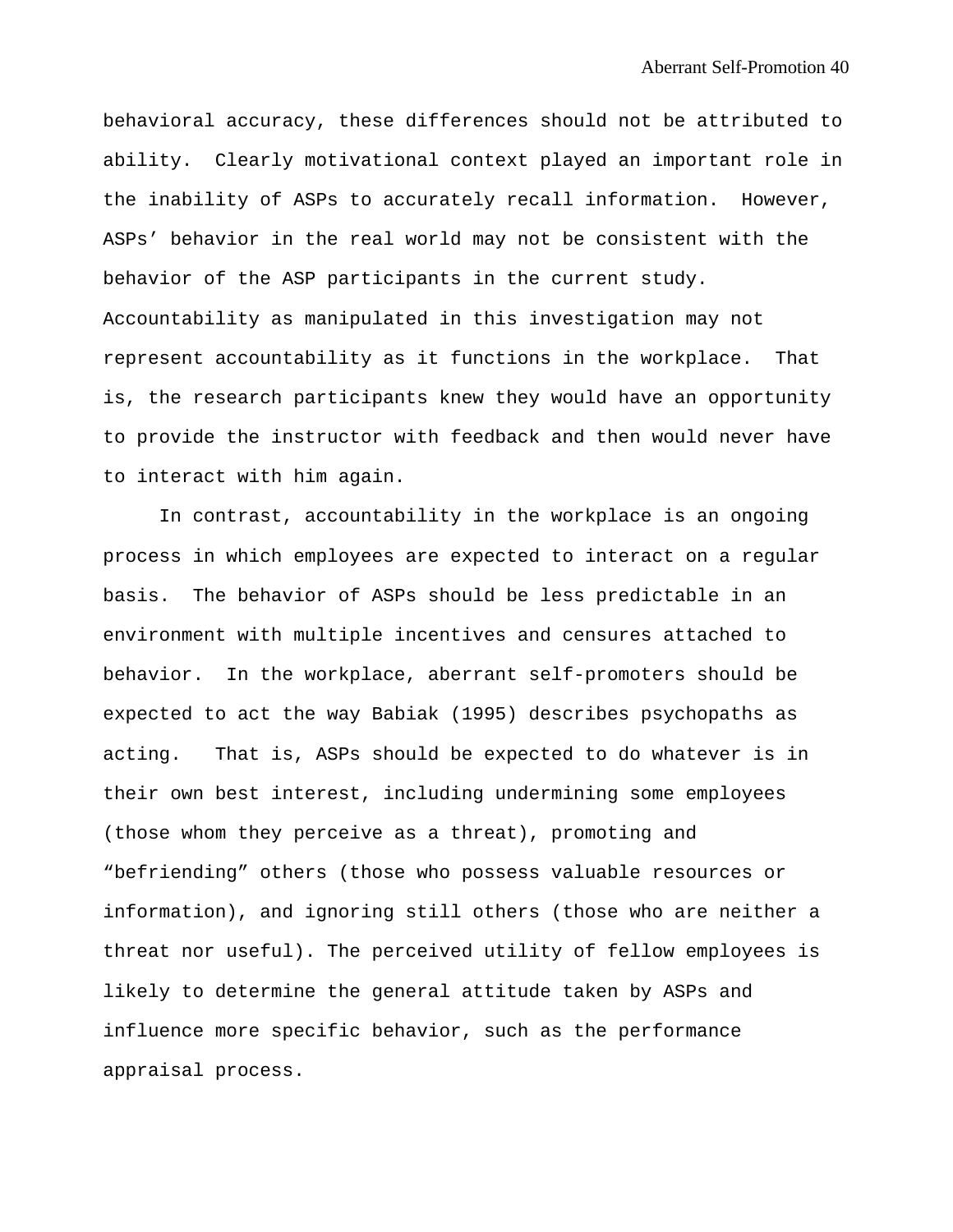The current study suffered from two primary limitations. First, due to the similar effects of the two motivational manipulations, the manipulations were probably not completely independent. Unfortunately, no meaningful way of conducting a manipulation check was possible. Aberrant self-promoters could not be trusted to answer manipulation check items truthfully because they would never admit to being "duped" by a researcher.

Second, the manipulations used in the current study did not hold any true stakes for the participants. The opportunity for recognition manipulation was somewhat ambiguous and may not have painted a clear enough picture of the "glory that awaited the participants". Given higher stakes (e.g., an opportunity to rid oneself of a competitor or gain an ally in the work place) ASPs' behavior might be far more aberrant.

The current findings suggest several future directions for research on aberrant

self-promotion. Gustafson (in press), is currently developing a short, efficient measure of aberrant self-promotion. This instrument is expected to replace the current, 200-item personality battery used to identify ASPs. The new 20-item instrument will significantly shorten the process of identifying ASPs and will facilitate field research of aberrant selfpromoters. The use of field samples is necessary to fully understand the conditions under which ASPs destructive behavior is most likely to be triggered (i.e., to determine the real stakes).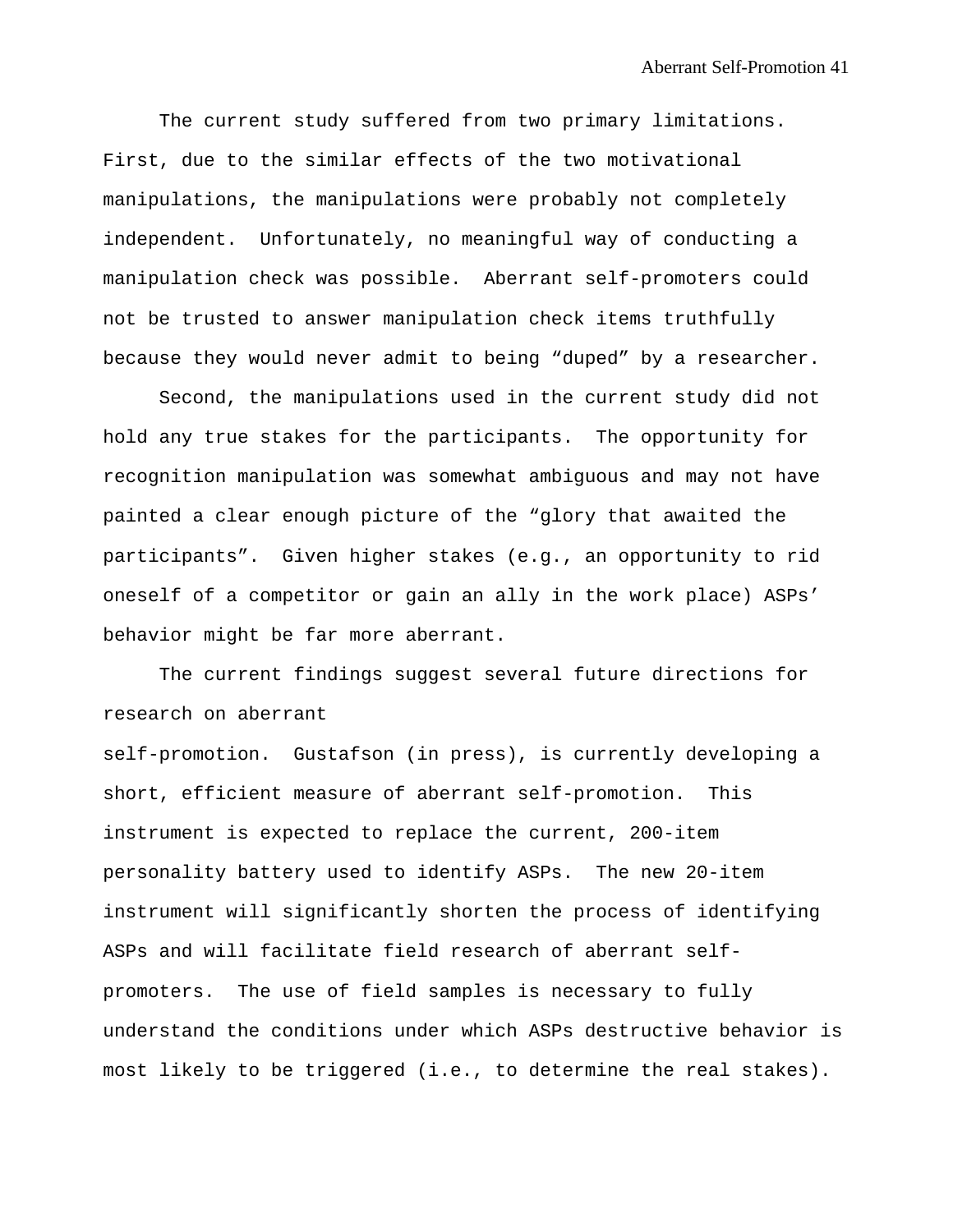However, the continued use of experimental studies conducted with student samples will provide invaluable information regarding ASPs. The laboratory provides a unique (and controlled) environment for studying aberrant self-promoters' behaviors and cognitions. First, studies designed to identify other motivational variables that trigger ASPs' destructive behavior should be conducted. More specifically, the effects of counteracting motivational forces could be investigated. That is, the presence of both positive and negative outcomes linked to the same behavior could be studied. Second, the effects of immediate and delayed rewards on behavior should be directly investigated. Due to ASPs' impulsive nature, it would be expected that if this condition were specifically manipulated, the influence of immediate rewards would be stronger than the influence of delayed rewards. Third, differences between ASPs and non-ASPs with regard to information-processing, attention, and impression formation should be investigated. Aberrant self-promoters' impulsive nature may lead them to form quick or spontaneous impressions.

Finally, experimental manipulation studies should be conducted to more fully understand differences between ASPs and non-ASPs with regard to their interpretations of different manipulations of motivational variables. The current results indicate that ASPs may not only react differently to certain manipulations, but may in fact interpret such manipulations differently. Further investigation of aberrant self-promoters and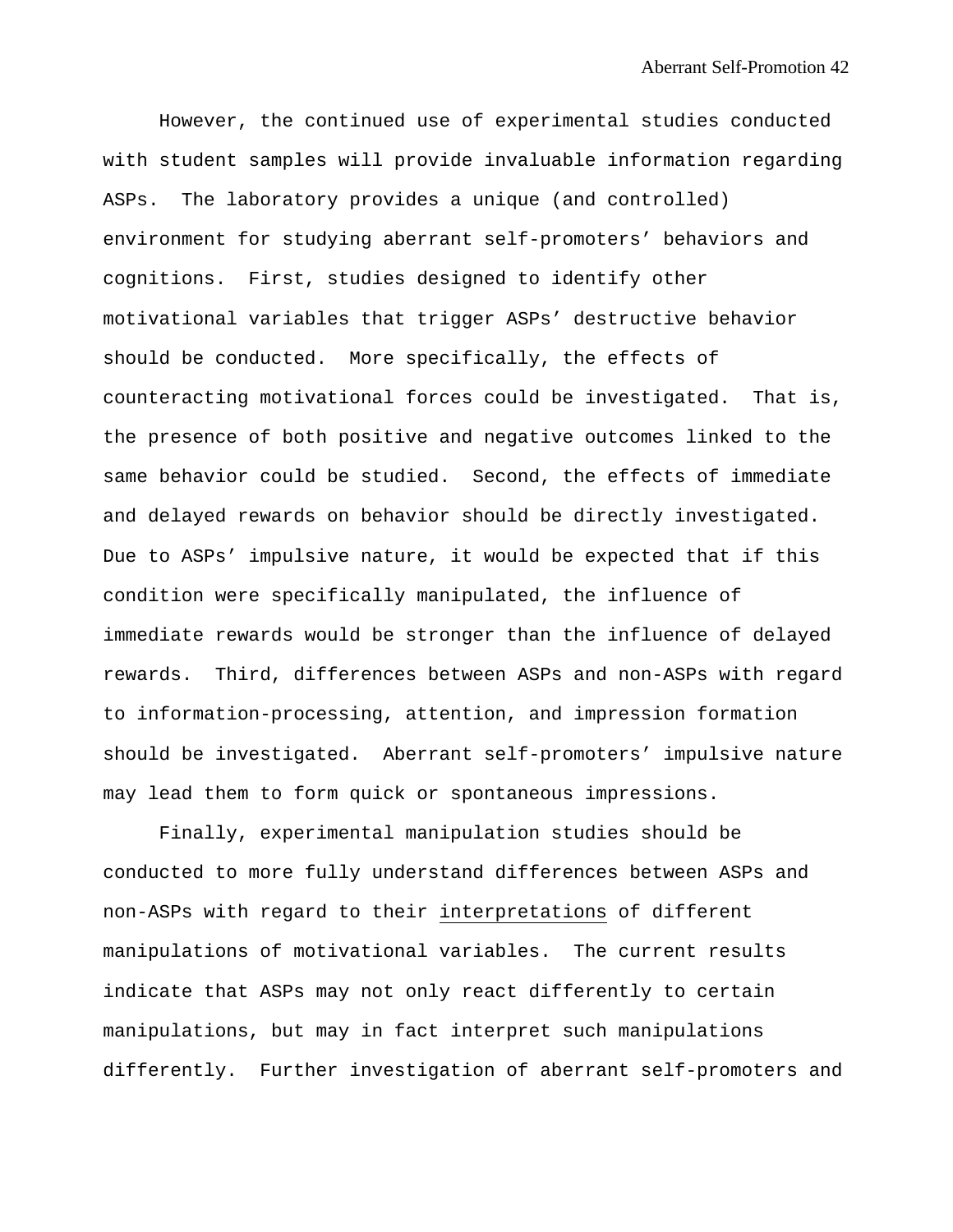their reactions to different motivational contexts will provide a further framework for predicting ASPs' behavior in a variety of organizational contexts.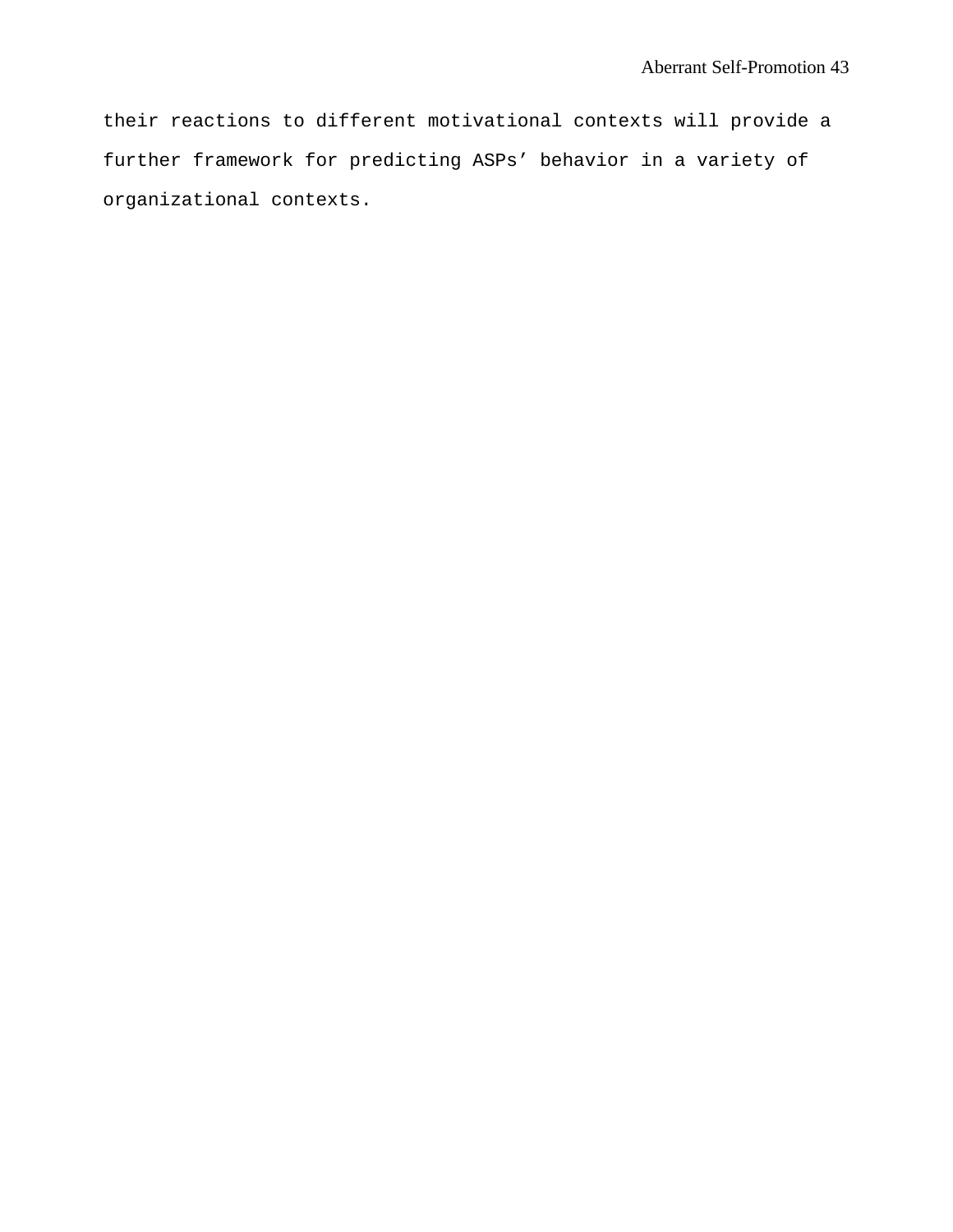#### References

Alliger, G. M. & Williams, K. J. (1989). Confounding among measures of leniency and halo. Educational and Psychological Measurement, 49, 1-10.

Antonioni, D. (1994). The effects of feedback accountability on upward appraisal ratings. Personnel Psychology, 47, 349-356.

Babiak, P. (1995). When psychopaths go to work: A case study of an industrial psychopath. Applied Psychology: An International Review, 44, 171-188.

Balzer, W. K. & Sulsky, L. M. (1992). Halo and performance appraisal research: A critical examination. Journal of Applied Psychology, 77, 975-985.

Berkowitz, L. & Donnerstein, E. (1982). External validity is more than skin deep. American Psychologist, 37, 245-257.

Bernardin, H. J., Orban, J., & Carlyle, J. (1981). Performance ratings as a function of trust in appraisal and rater individual differences. Proceedings of the 41<sup>st</sup> annual meeting of the Academy of Management, pp. 311-315.

Cardy, R. L. & Dobbins, G. H. (1994). Performance appraisal: Alternative perspectives. Cincinnati, OH: South-Western Publishing.

Cleckley, H.  $(1976)$ . The mask of sanity  $(5<sup>th</sup> ed.)$ . St. Louis, MO: Mosby.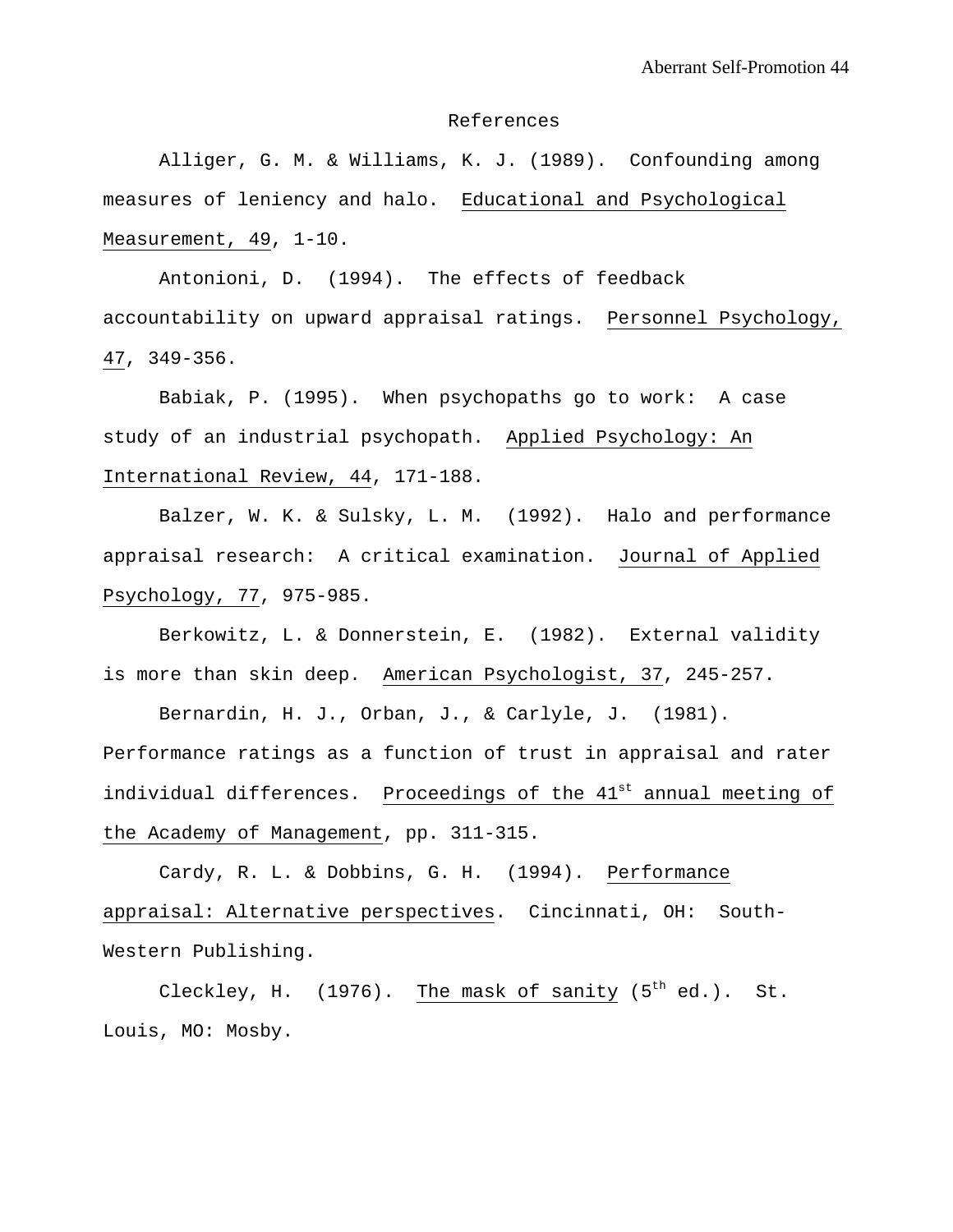Cooper, W. (1981). Ubiquitous halo. Psychological Bulletin, 90, 218-244.

Cronbach, L. J. (1955). Processes affecting scores on "understanding of others" and "assuming similarity."

Psychological Bulletin, 52, 177-193.

Crowne, D. P. & Marlowe, D. (1960). A new scale of social desirability independent of psychopathology. Journal of Consulting Psychology, 24, 349-354.

DeCotiis, T. & Petit, A. (1978). The performance appraisal process: A model and some testable propositions. Academy of Management Review, 3, 635-646.

Gough, H. G. (1987) California Psychological Inventory. Palo Alto, CA: Consulting Psychologists Press.

Guilford, J. P. (1954). Psychometric methods. New York: McGraw-Hill.

Gustafson, S. B. (in press). Personality and organizational destructiveness: Fact, fiction, and fable. In L. R. Bergman (Ed.), Developmental Science and the Holistic Approach. Hillsdale, NJ: Erlbaum.

Gustafson, S. B. & Ritzer, D. R. (1995). The dark side of normal: A psychopathy-linked pattern called aberrant selfpromotion. European Journal of Personality, 9, 147-183.

Hare, R. D. (1993). Without conscience. New York, NY: Simon & Schuster.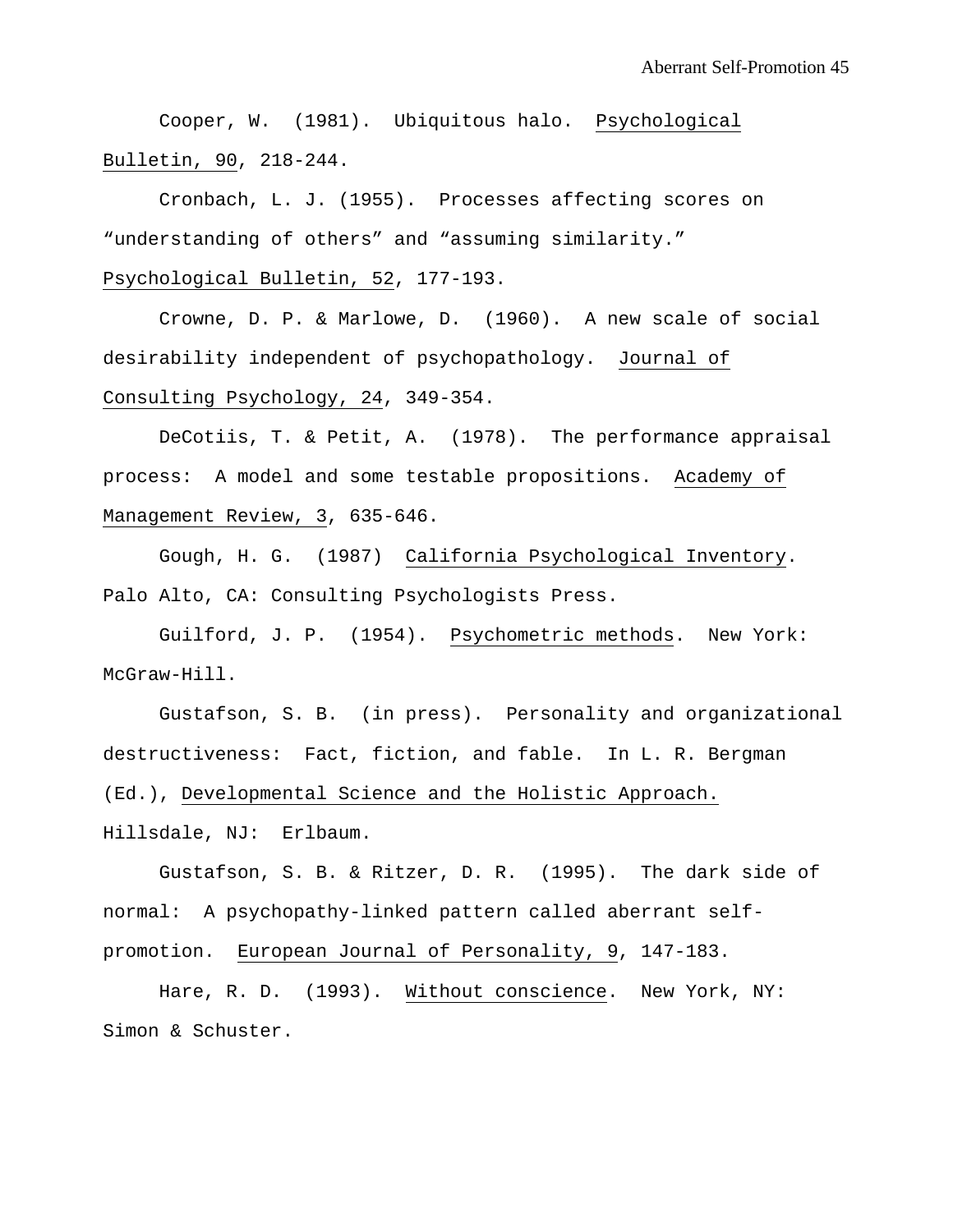Hare, R. D., Harpur, T. J., Hakstian, A. R., Forth, A. E., Hart, S. D., & Newman, J. P. (1990). The revised psychopathy checklist: Reliability and factor structure. Psychological Assessment: A Journal of Consulting and Clinical Psychology, 2, 338-341.

Harpur, T. J., Hare, R. D., & Hakstian, A. R. (1989). Twofactor conceptualization of psychopathy: Construct validity and assessment implications. Psychological Assessment: A Journal of Consulting and Clinical Psychology, 1, 6-17.

Harpur, T. J. & Hare, R. D. (1989). Self-Report of Psychopathy II. Unpublished instrument.

Hauenstein, N. M. A. (1992). An information-processing approach to leniency in performance judgments. Journal of Applied Psychology, 77, 485-493.

Hauenstein, N. M. A. & Alexander, R. A. (1991). Rating ability in performance judgments: The joint influence of implicit theories and intelligence. Organizational Behavior and Human Decision Processes, 50, 300-323.

Holloway, A. E. (1995). Aberrant self-promotion versus Machiavellianism: A discriminant validity study. Unpublished master's thesis, Virginia Polytechnic Institute and State University, Blacksburg.

Ilgen, D. R., Mitchell, T. R., & Frederickson, J. W. (1981). Poor performers: Supervisors' and subordinates' responses. Organizational Behavior and Human Performance, 27, 386-410.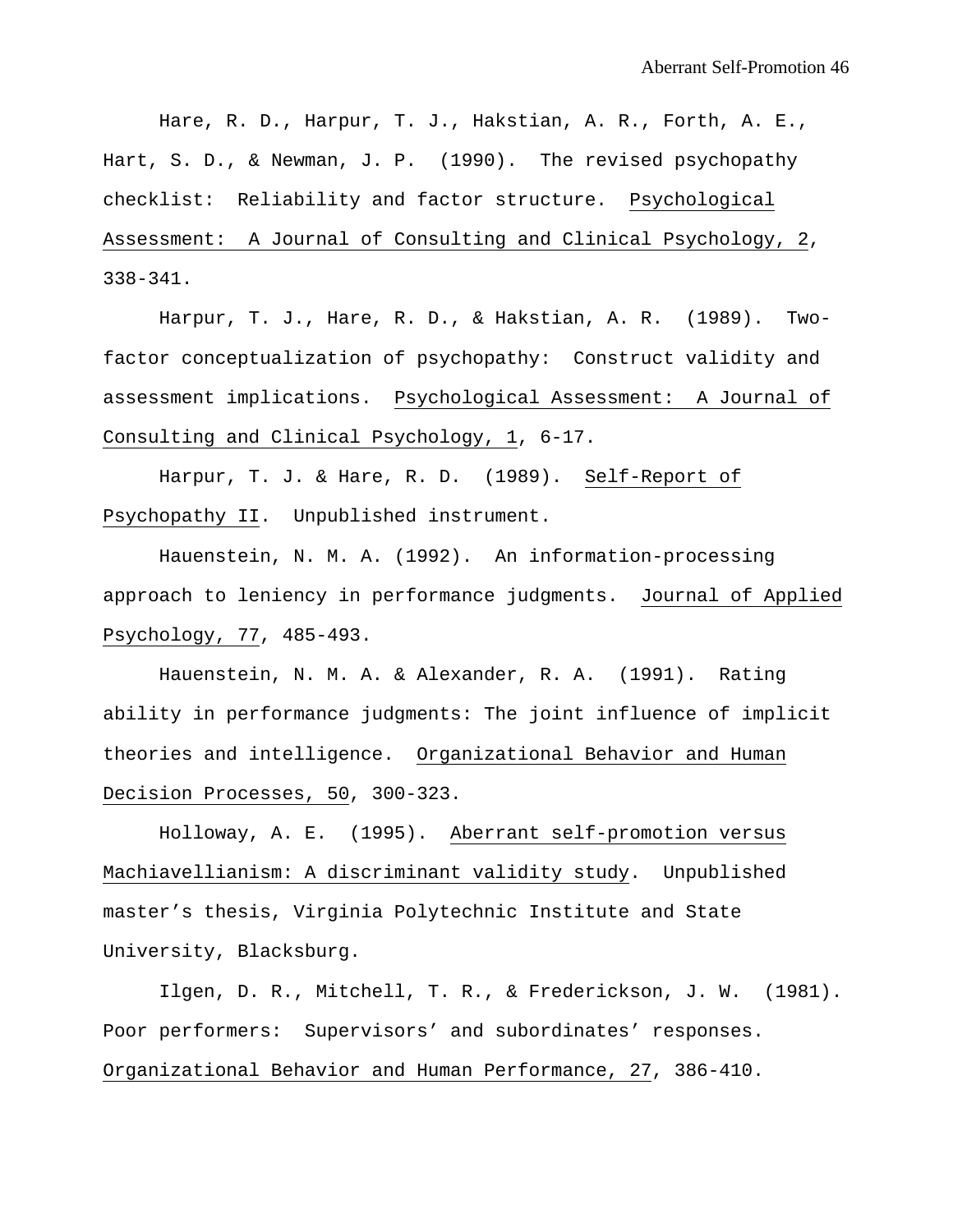Kane, J. S., Bernardin, H. J., Villanova, P., & Peyrefitte, J. (1995). Stability of rater leniency: Three studies. Academy of Management Journal, 38, 1036-1051.

Klimoski, R. & Inks, L. (1990). Accountability forces in performance appraisal. Organizational Behavior and Human Decision Processes, 45, 194-208.

Landy, F. J. & Farr, J. L. (1983). The measurement of work performance: Methods, theory, and applications. New York: Academic Press.

Langer, E. J., Taylor, S. E., Fiske, S. T., & Chantowitz, B. (1976). Stigma, staring, and discomfort: A novel-stimulus hypothesis. Journal of Experimental Social Psychology, 12, 451- 463.

Lewin, K. (1938). The conceptual representation and the measurement of psychological forces. Durham, NC: Duke University Press.

Lord, R. G. (1985). Accuracy in behavioral measurement: An alternative definition based on raters' cognitive schema and signal detection theory. Journal of Applied Psychology, 70, 66- 71.

McIntyre, R. M., Smith, D. E., & Hassett, C. E. (1984). Accuracy of performance ratings as affected by rater training and perceived purpose of rating. Journal of Applied Psychology, 69, 147-156.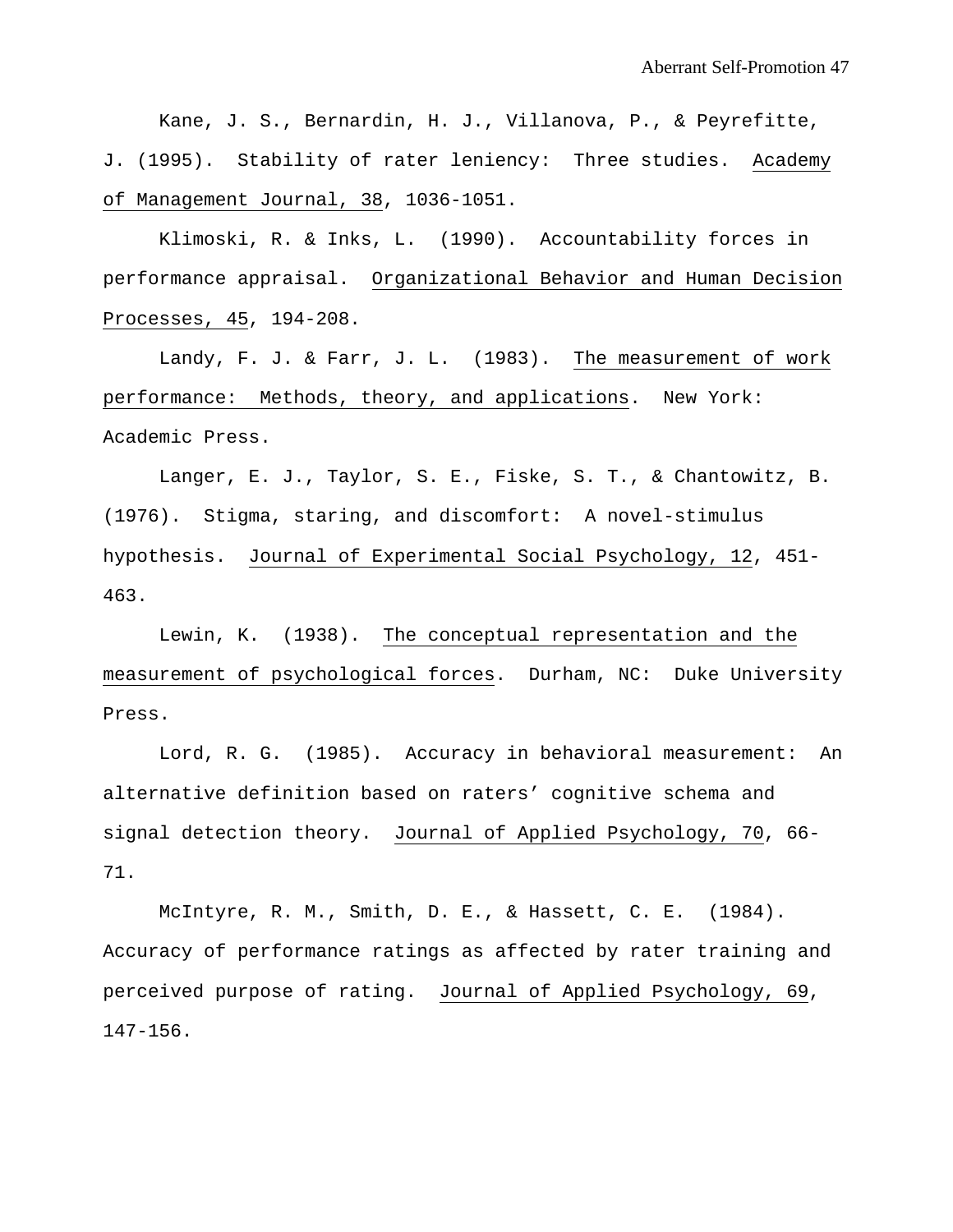Mero, N. P. & Motowidlo, S. J. (1995). Effects of rater accountability on the accuracy and the favorability of performance ratings. Journal of Applied Psychology, 80, 517-524.

Mohrman, A. M. & Lawler, E. E. (1983). Motivation and performance appraisal behavior. In F. Landy, S. Zedeck, & J. Cleveland (Eds.), Performance measurement and theory. Hillsdale, NJ: Lawrence Erlbaum.

Murphy, K. R. (1991). Criterion issues in performance appraisal research: Behavioral accuracy versus classification accuracy. Organizational Behavior and Human Decision Processes, 50, 45-50.

Murphy, K. R. & Cleveland, J. N. (1995). Understanding performance appraisal: Social, organizational, and goal-based perspectives. Thousand Oaks, CA: Sage Publications, Inc.

Murphy, K. R., Garcia, M., Kerkar, S., Martin, C., & Balzer, W. K. (1982). Relationship between observational accuracy and accuracy in evaluating performance. Journal of Applied Psychology, 67, 320-325.

Murphy, K. R., Philbin, T. A. & Adams, S. R. (1989). Effect of purpose of observation on accuracy of immediate and delayed performance ratings. Organizational Behavior and Human Decision Processes, 43, 336-354.

Raskin, R. & Hall, C. S. (1979). A narcissistic personality inventory. Psychological Reports, 46, 55-60.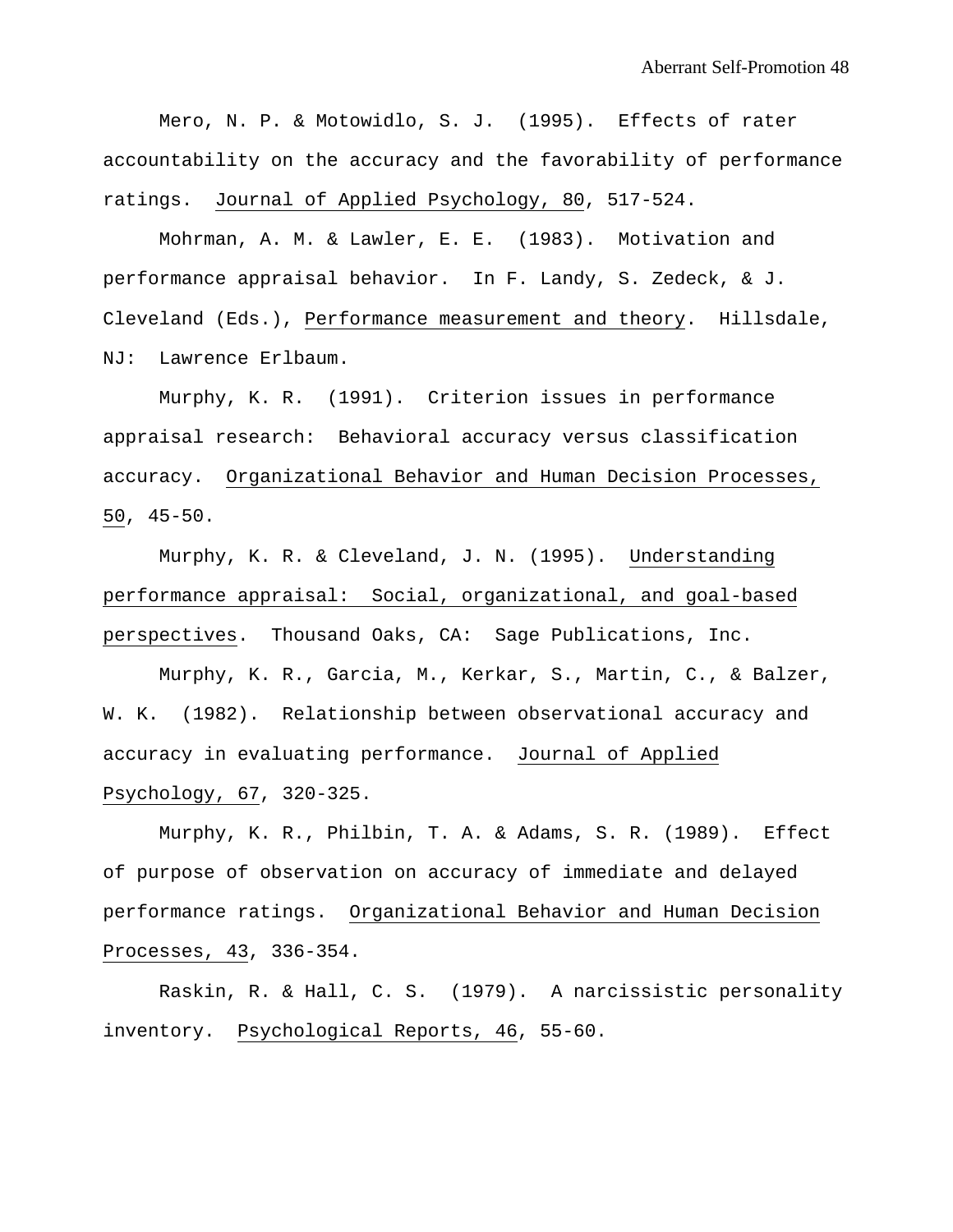Reilly, C. E. & Balzer, W. K. (1988). Effect of purpose on observation and evaluation of teaching performance. Unpublished manuscript, Bowling Green State University.

Russell, D. (1996). Aberrant Self-Promotion versus Machiavellianism: A differentiation of constructs. Unpublished master's thesis, Virginia Polytechnic Institute and State University, Blacksburg.

Russell, D. & Gustafson, S. B. (1997). Aberrant Self-Promoters versus Machiavellians: A contrast in organizational destructiveness. Manuscript in preparation, Virginia Polytechnic Institute and State University, Blacksburg.

Sanchez, J. I. & De La Torre, P. (1996). A second look at the relationship between rating and behavioral accuracy in performance appraisal. Journal of Applied Psychology, 81, 3-10.

Strahan, R. & Gerbasi, K. C. (1972). Short, homogeneous versions of the Marlowe-Crowne Social Desirability Scale. Journal of Clinical Psychology, 28, 191-193.

Sulsky, L. M. & Balzer, W. K. (1988). Meaning and measurement of performance rating accuracy: Some methodological and theoretical concerns. Journal of Applied Psychology, 73, 497- 506.

Taylor, S. E. & Fiske, S. T. (1978). Salience, attention, and attributions: Top of the head phenomena. In L. Berkowitz (Ed.), Advances in experimental social psychology (Vol. 11). New York: Academic Press.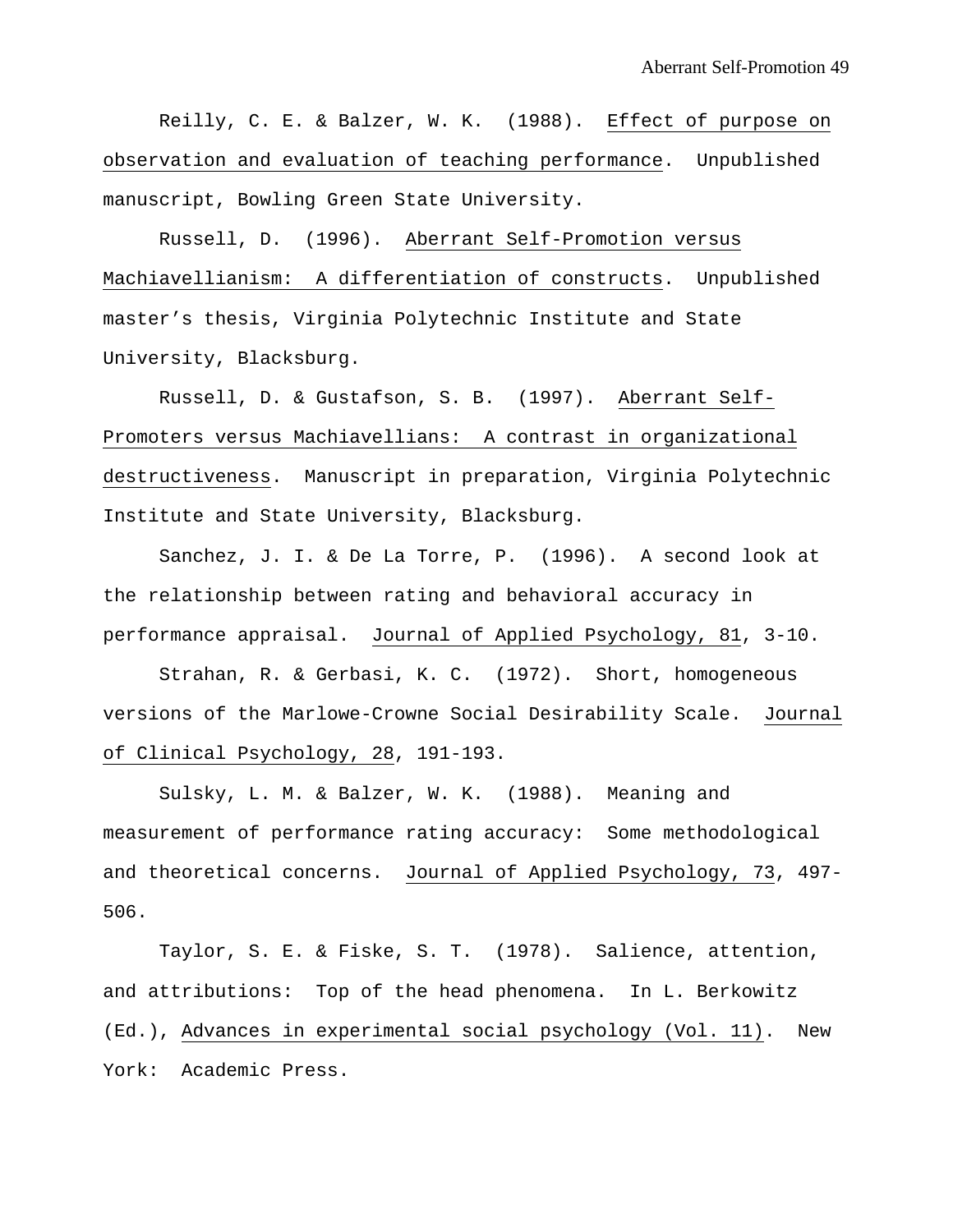Tetlock, P. E. (1983). Accountability and complexity of thought. Journal of Personality and Social Psychology, 45, 74-83.

Tetlock, P. E. (1985). Accountability: The neglected social context of judgment and choice. Research in Organizational Behavior, 7, 297-332.

Tetlock, P. E. & Boettger, R. (1989). Accountability: A social magnifier of the dilution effect. Journal of Personality and Social Psychology, 57, 388-398.

Tetlock, P. E., Skitka, L., & Boettger, R. (1989). Social and cognitive strategies for coping with accountability: Conformity, complexity, and bolstering. Journal of Personality and Social Psychology, 57, 632-640.

Villanova, P., Bernardin, H. J., Dahmus, S. A., & Sims, R. L. (1993). Rater leniency and performance appraisal discomfort. Educational and Psychological Measurement, 53, 789-799.

Walker, S. E. (1989). An empirical test of the assumption of processing invariance in laboratory studies of performance appraisal. Unpublished doctoral dissertation, Virginia Polytechnic Institute and State University, Blacksburg, VA.

Zedeck, S. & Cascio, W. F. (1982). Performance appraisal decisions as a function of rater training and purpose of appraisal. Journal of Applied Psychology, 67, 752-758.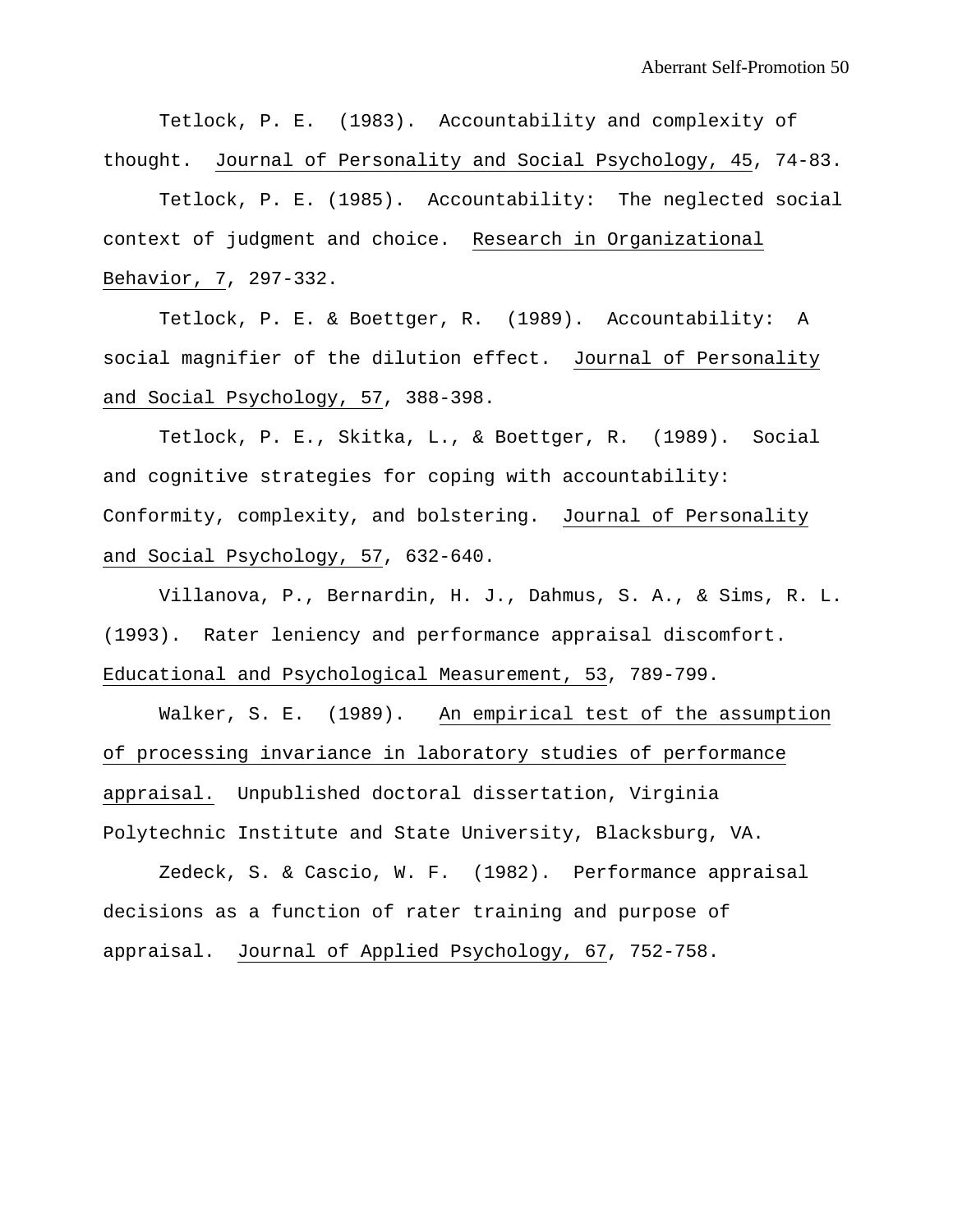Means and Standard Deviations of Personality Measures for Study 1

|          | $Full(n=455)$                | ASP Cluster1                                        | ASP Cluster2                                        |
|----------|------------------------------|-----------------------------------------------------|-----------------------------------------------------|
| Scale    | $\underline{\text{SD}}$<br>М | $\underline{\mathsf{M}}$<br>$\underline{\text{SD}}$ | $\underline{\mathsf{M}}$<br>$\underline{\text{SD}}$ |
| CPI      | 35.81 5.87                   | 31.41 5.18                                          | 29.70 2.75                                          |
| SD       | 4.32 1.92                    | 3.78 1.08                                           | $3.90 \quad 1.39$                                   |
| $SRP-II$ | 175.83 19.37                 | 210.56 11.36                                        | 189.92 9.52                                         |
| NPI      | 7.42<br>14.55                | 27.41 4.46                                          | 19.44 3.65                                          |

Note. CPI = Socialization subscale of the California Personality Inventory; SD = Marlowe-Crowne Social Desirability Scale; SRP-II = Self-Report of Psychopathy; NPI = Narcissistic Personality Inventory.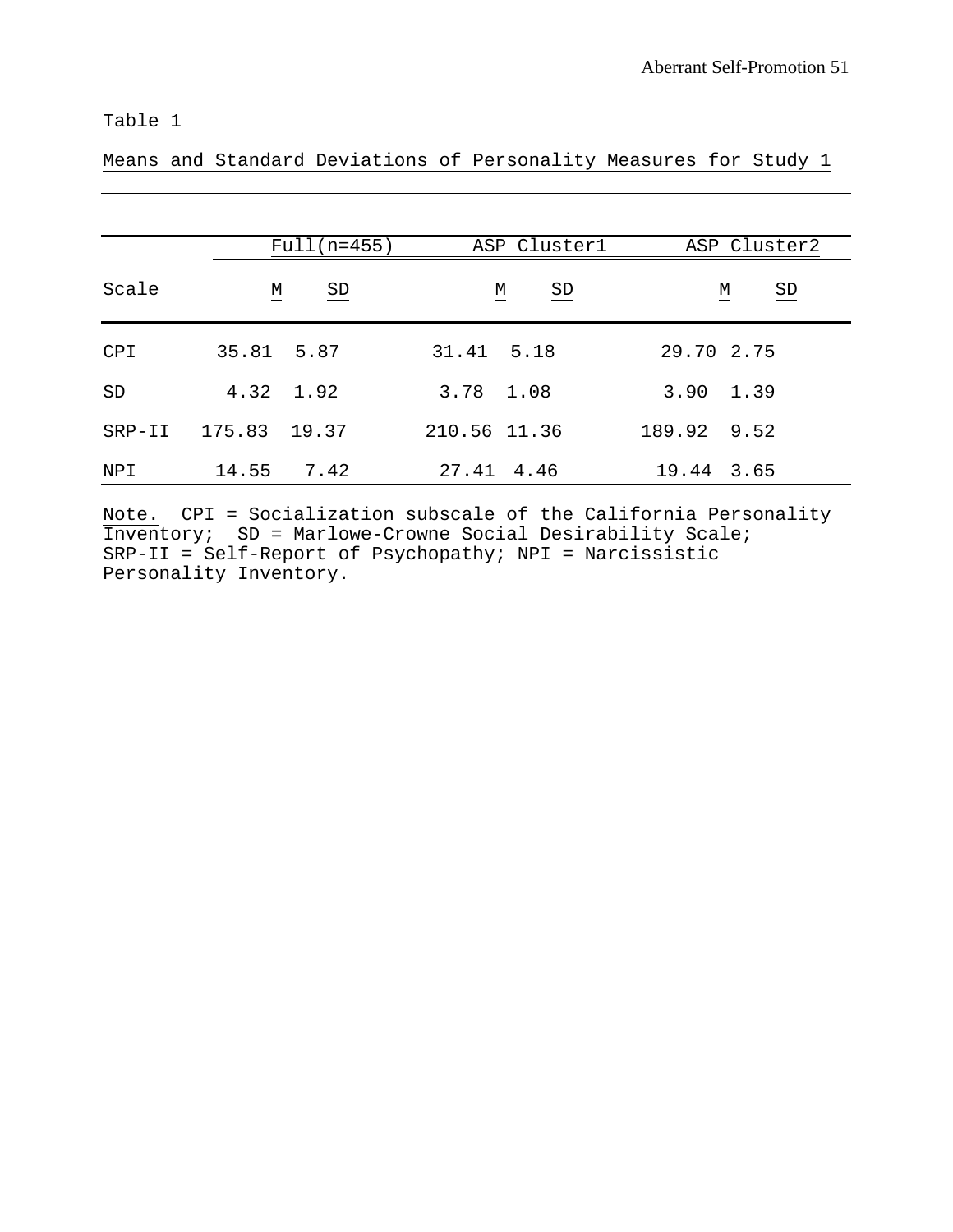|            | ASPs $(n=40)$ |       | $non-ASPs$ $(n=40)$ |       |
|------------|---------------|-------|---------------------|-------|
| Scale      | М<br>SD       |       | М                   | SD    |
| <b>CPI</b> | 29.76         | 4.75  | 39.20               | 5.41  |
| SD         | 2.73          | .92   | 5.02                | 1.78  |
| $SRP-II$   | 199.27        | 14.34 | 162.40              | 10.13 |
| NPI        | 22.93         | 5.08  | 9.53                | 3.11  |
| SE         | 43.02         | 6.31  | 46.40               | 3.69  |

### Means and Standard Deviations of Personality Measures for Study 2 ASPs and non-ASPs

Note. CPI = Socialization subscale of the California Personality Inventory; SD = Marlowe-Crowne Social Desirability Scale; SRP-II = Self-Report of Psychopathy; SE = Self-Esteem subscale of the Organizational Climate Questionnaire; NPI = Narcissistic Personality Inventory.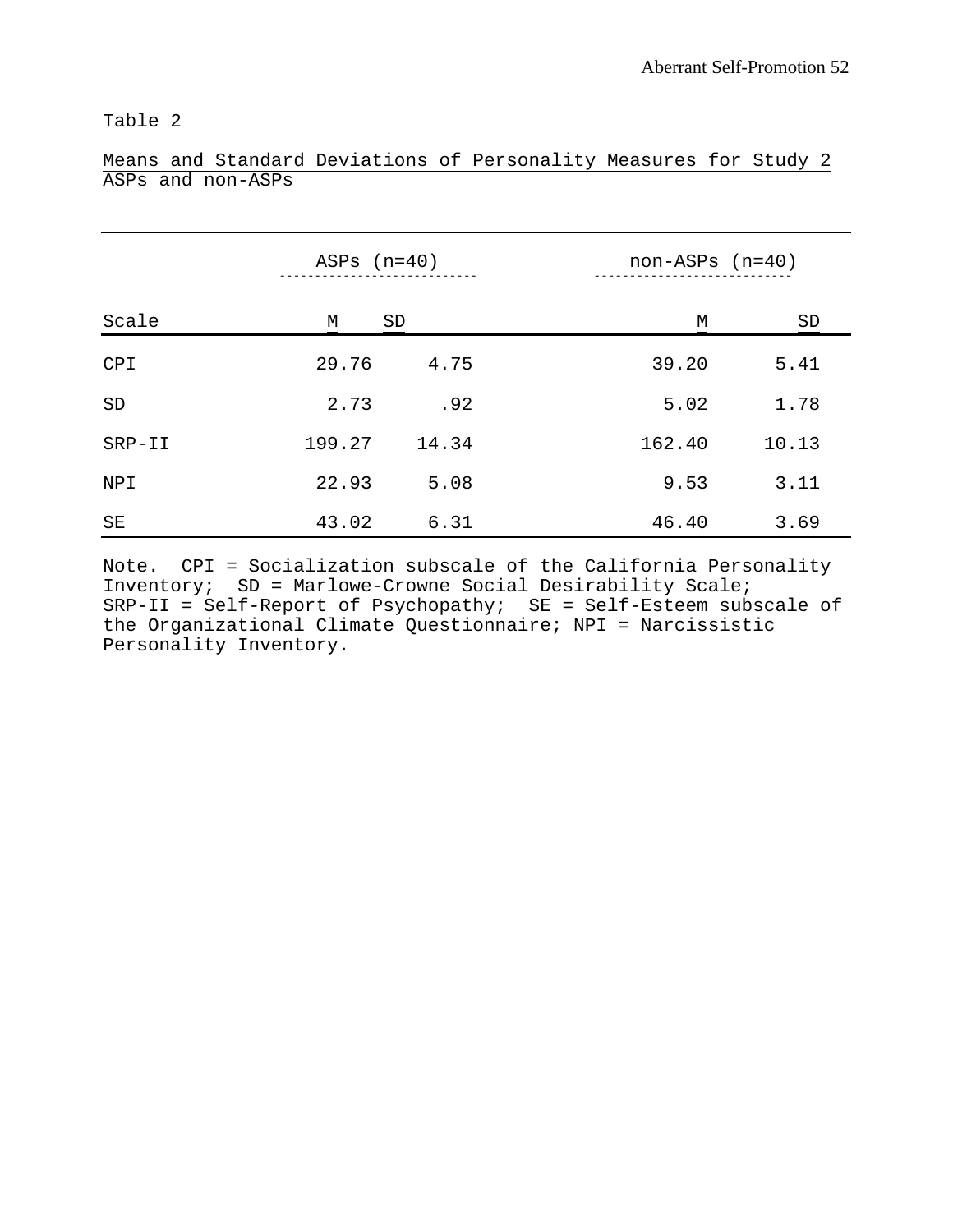|  |  |  |  |  | Year in School and Gender Percentages for ASPs and non-ASPs |  |  |  |  |
|--|--|--|--|--|-------------------------------------------------------------|--|--|--|--|
|--|--|--|--|--|-------------------------------------------------------------|--|--|--|--|

|                |       | $ASPs$ $(n=40)$ $non-ASPs$ $(n=40)$ $Total (n=80)$ |        |  |
|----------------|-------|----------------------------------------------------|--------|--|
| Year in School |       |                                                    |        |  |
| Freshman       | 47.5% | 20.0%                                              | 33.75% |  |
| Sophomore      | 25.0  | 22.5                                               | 23.75  |  |
| Junior         | 17.5  | 40.0                                               | 28.75  |  |
| Senior         | 10.0  | 17.5                                               | 13.75  |  |
| Gender         |       |                                                    |        |  |
| Male           | 37.5% | 10.0%                                              | 23.75% |  |
| Female         | 62.5  | 90.0                                               | 76.25% |  |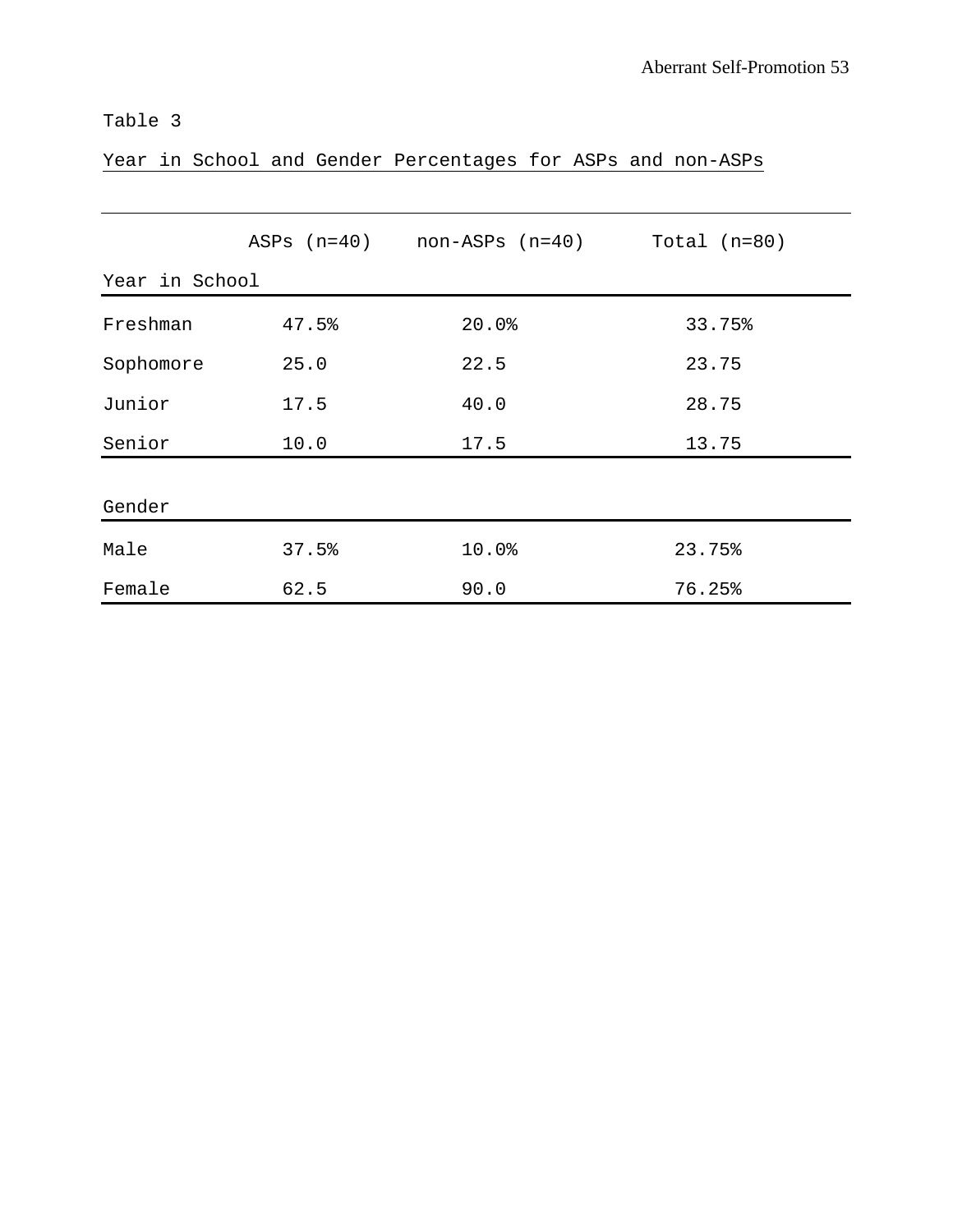# Means and Standard Deviations for Rating Form Target Scores

|              | M<br>— | SD   |  |
|--------------|--------|------|--|
| Knowledge    | 5.00   | 1.28 |  |
| Delivery     | 3.42   | 1.16 |  |
| Relevance    | 4.17   | 1.27 |  |
| Organization | 5.25   | 1.06 |  |

Note: N=12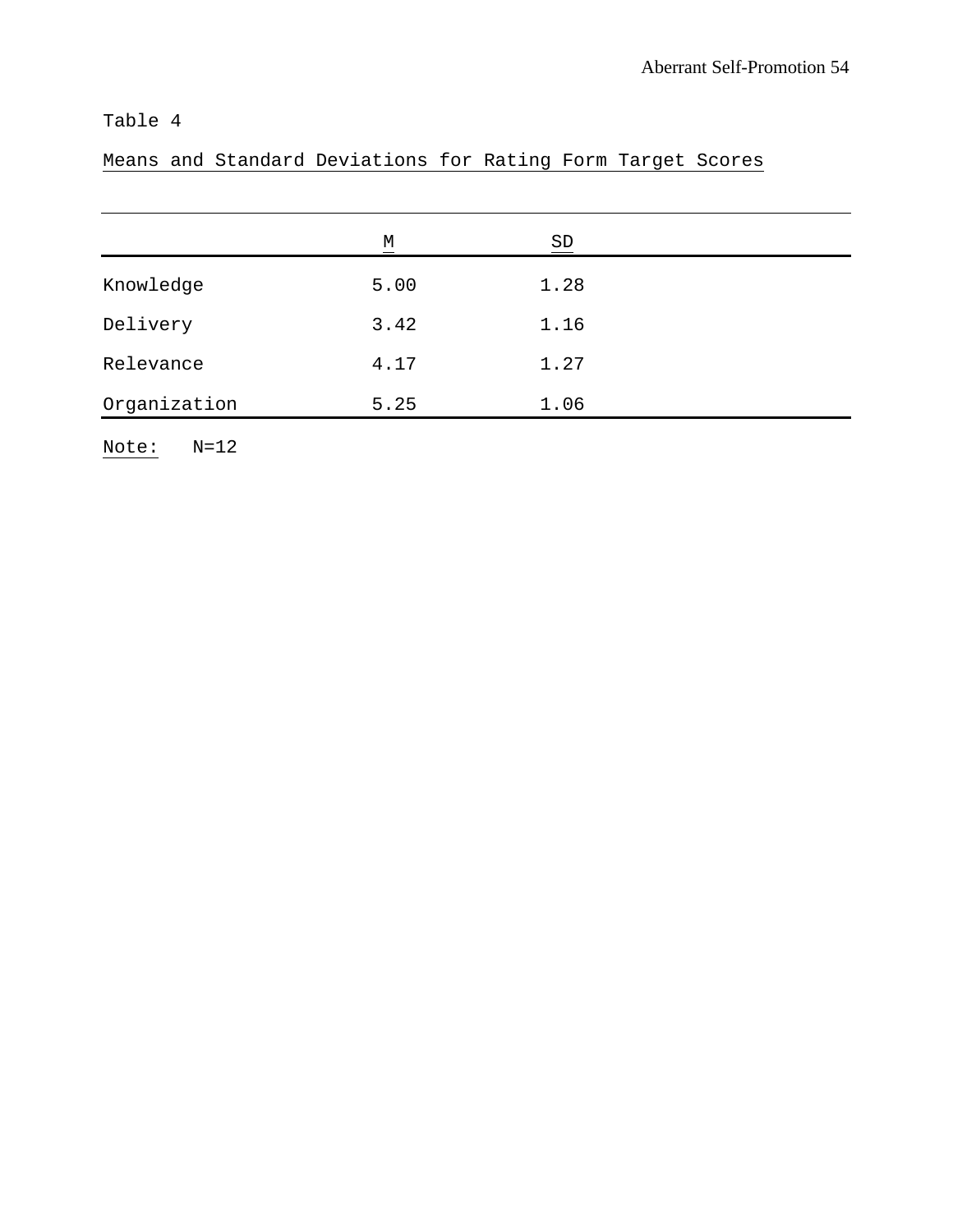### Intercorrelations Between and Means and Standard Deviations of Dependent Variables

| Variable                            | М | SD | $1 \quad 2$ | $\mathsf{3}$                             | 4 | 5           |
|-------------------------------------|---|----|-------------|------------------------------------------|---|-------------|
| 1. Behavioral<br>Accuracy .47 .14   |   |    |             | $-- \t .52*** \t -.66*** \t -.19\t -.12$ |   |             |
| 2. Hit Rate .73 .11                 |   |    |             | $.30* -.24*$ . 29**                      |   |             |
| 3. False-<br>Alarm Rate .25 .13     |   |    |             | $\sim$ $\sim$ $  -$                      |   | $.01 - .12$ |
| 4. Dimensional<br>Accuracy 1.06 .82 |   |    |             |                                          |   | $.27*$      |
| 5. Leniency 1.26 .94                |   |    |             |                                          |   |             |

Note.  $*_{\underline{p}}$  < .05.  $*_{\underline{p}}$  < .01.  $*_{\underline{p}}$  < .001.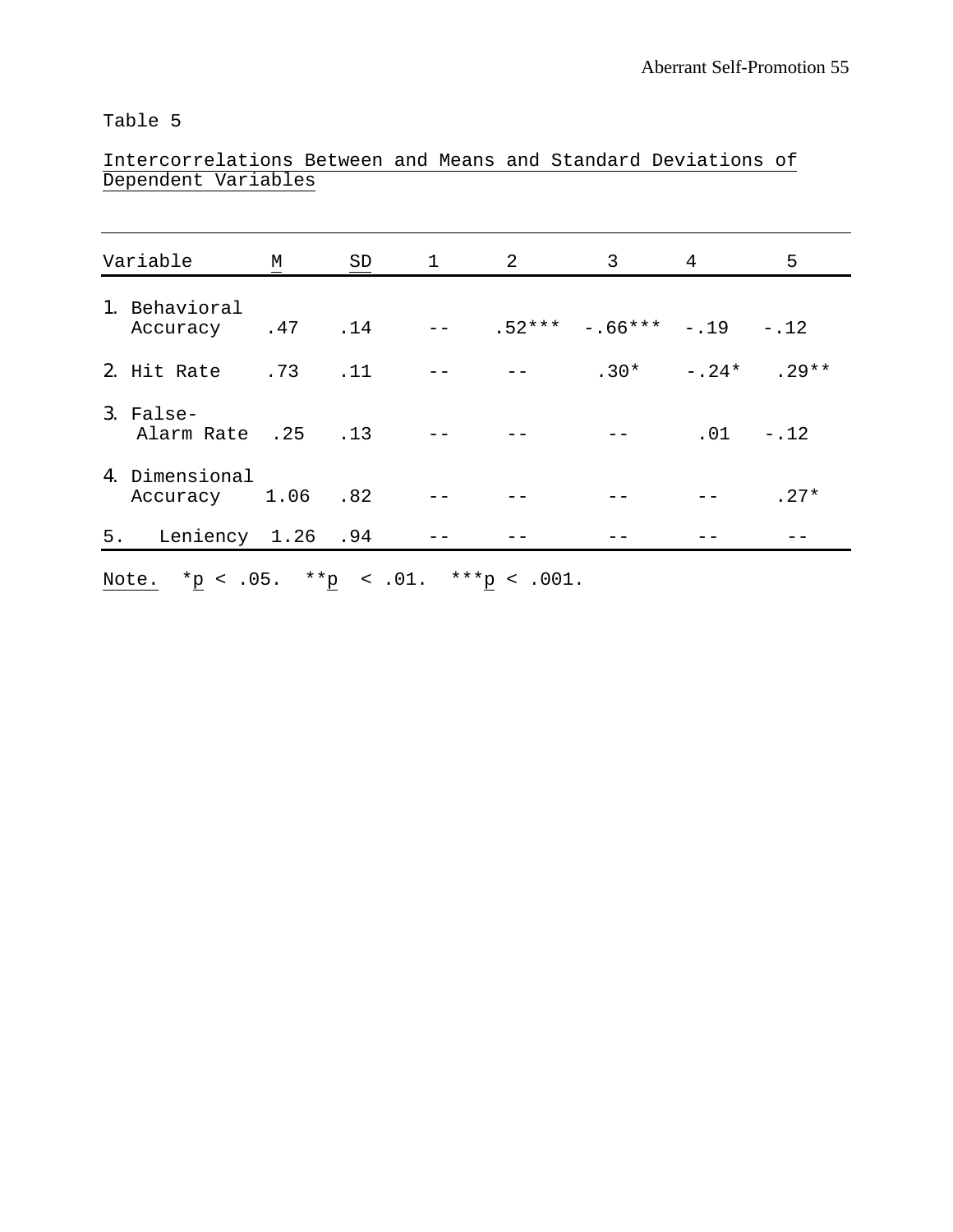Cell Means and Marginal Means of Aberrant Self-Promotion and Accountability for Leniency

|                                          | ASPs |                            | non-ASPs |              | marginal means |
|------------------------------------------|------|----------------------------|----------|--------------|----------------|
| Accountable                              |      | $1.17$ (.90) $1.05$ (1.03) |          | 1.11(.97)    |                |
| Unaccountable 1.49 (.94) 1.24 (.91)      |      |                            |          | $1.37$ (.91) |                |
| marginal means $1.33$ (.92) $1.15$ (.97) |      |                            |          |              |                |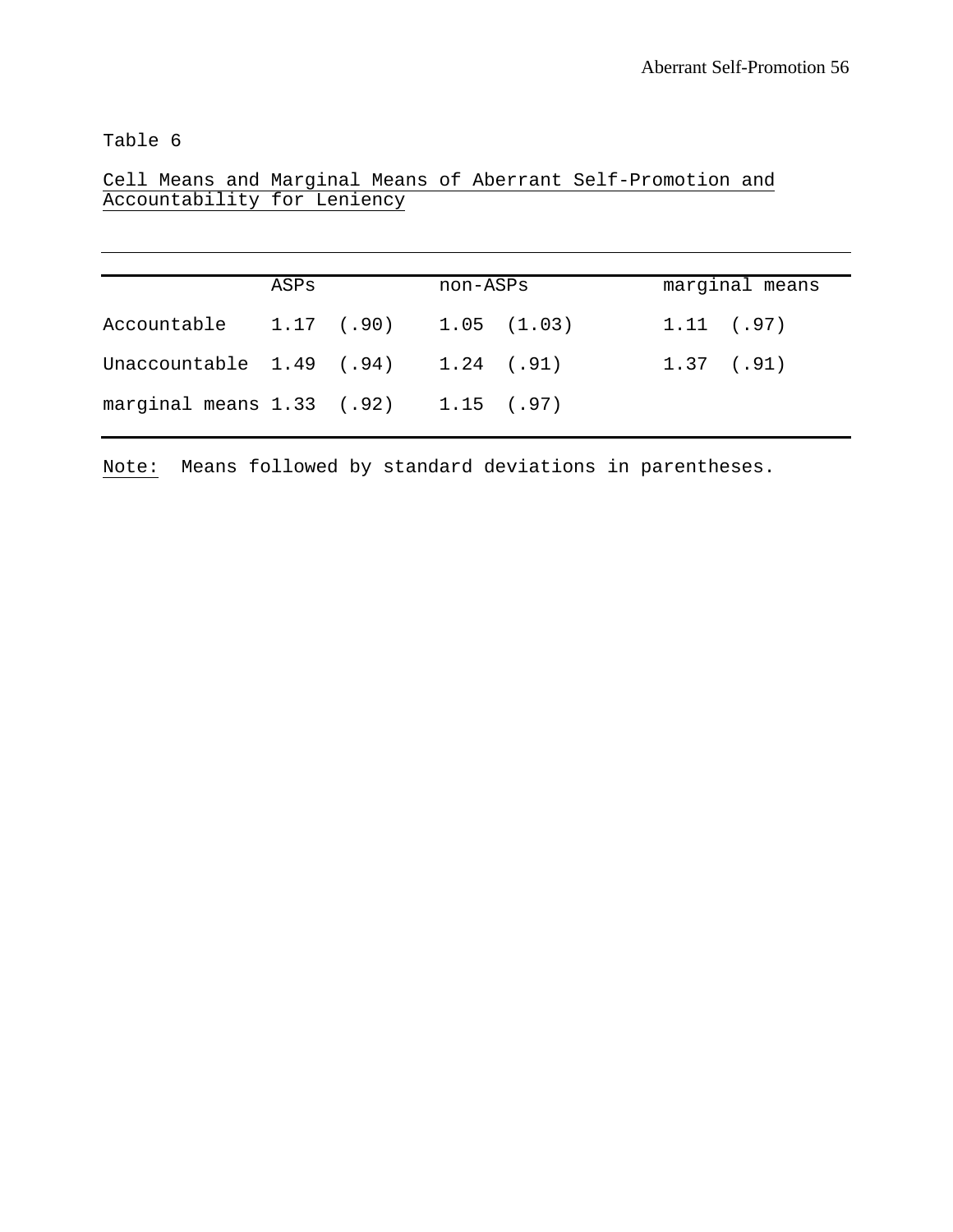|  |  |                                        |  | Cell Means and Marginal Means of Aberrant Self-Promotion and |  |
|--|--|----------------------------------------|--|--------------------------------------------------------------|--|
|  |  | Accountability for Behavioral Accuracy |  |                                                              |  |

|                          | ASPs |             | non-ASPs |               | marginal means |  |
|--------------------------|------|-------------|----------|---------------|----------------|--|
| Accountable              |      | $.47$ (.17) |          | $.51$ $(.10)$ | $.49$ $(.14)$  |  |
| Unaccountable .40 (.11)  |      |             |          | $.51$ $(.15)$ | $.46$ $(.13)$  |  |
| marginal means .44 (.14) |      |             |          | $.51$ $(.13)$ |                |  |
|                          |      |             |          |               |                |  |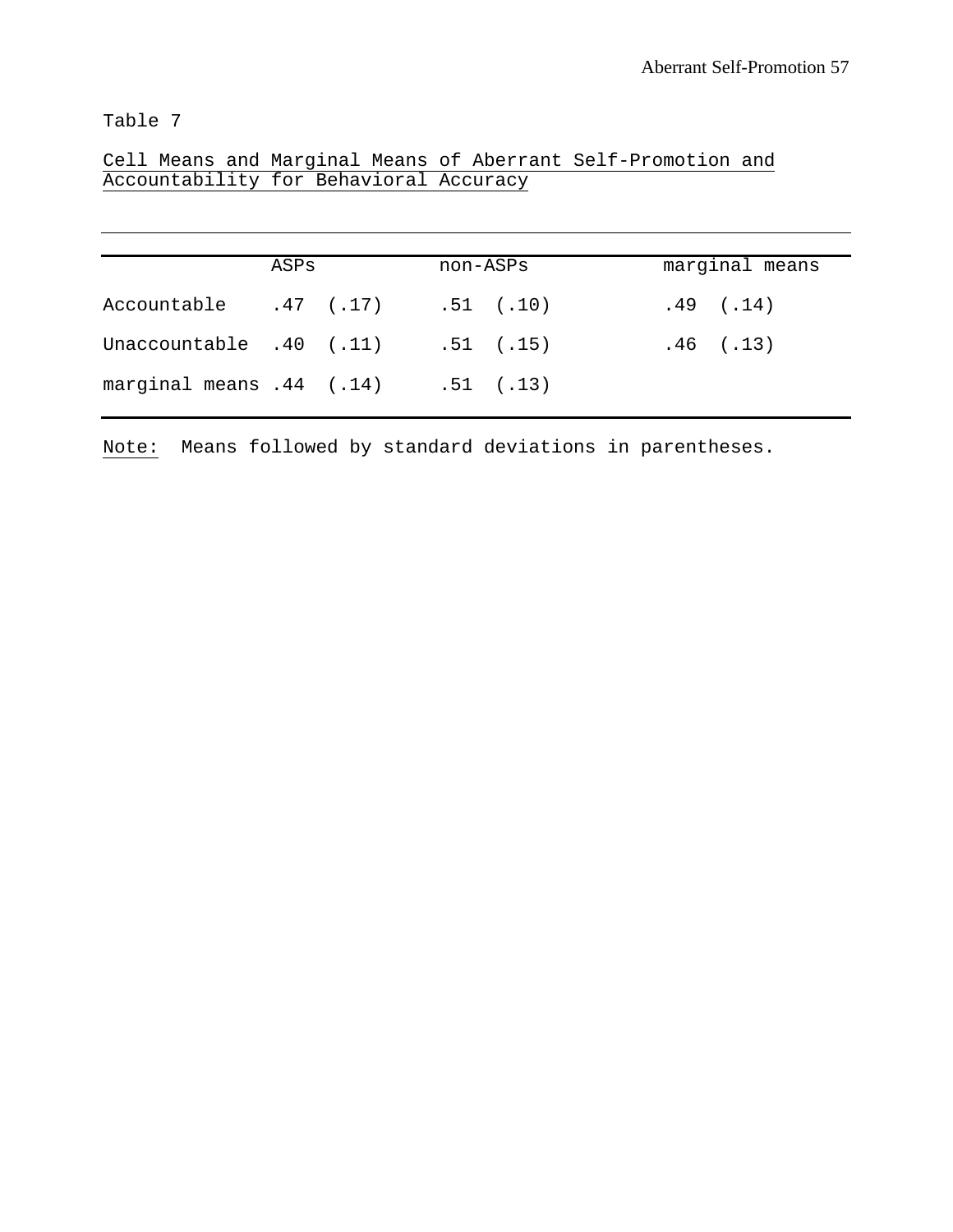Cell Means and Marginal Means of Aberrant Self-Promotion and Accountability for Hit Rate

| ASPs |  |                                                                              |                                                       | marginal means |                                |  |
|------|--|------------------------------------------------------------------------------|-------------------------------------------------------|----------------|--------------------------------|--|
|      |  |                                                                              |                                                       |                |                                |  |
|      |  |                                                                              |                                                       |                |                                |  |
|      |  |                                                                              |                                                       |                |                                |  |
|      |  | Accountable .72 (.12)<br>Unaccountable .71 (.13)<br>marginal means .72 (.13) | non-ASPs<br>$.72$ $(.10)$<br>.75(0.09)<br>$.74$ (.10) |                | $.72$ $(.11)$<br>$.73$ $(.11)$ |  |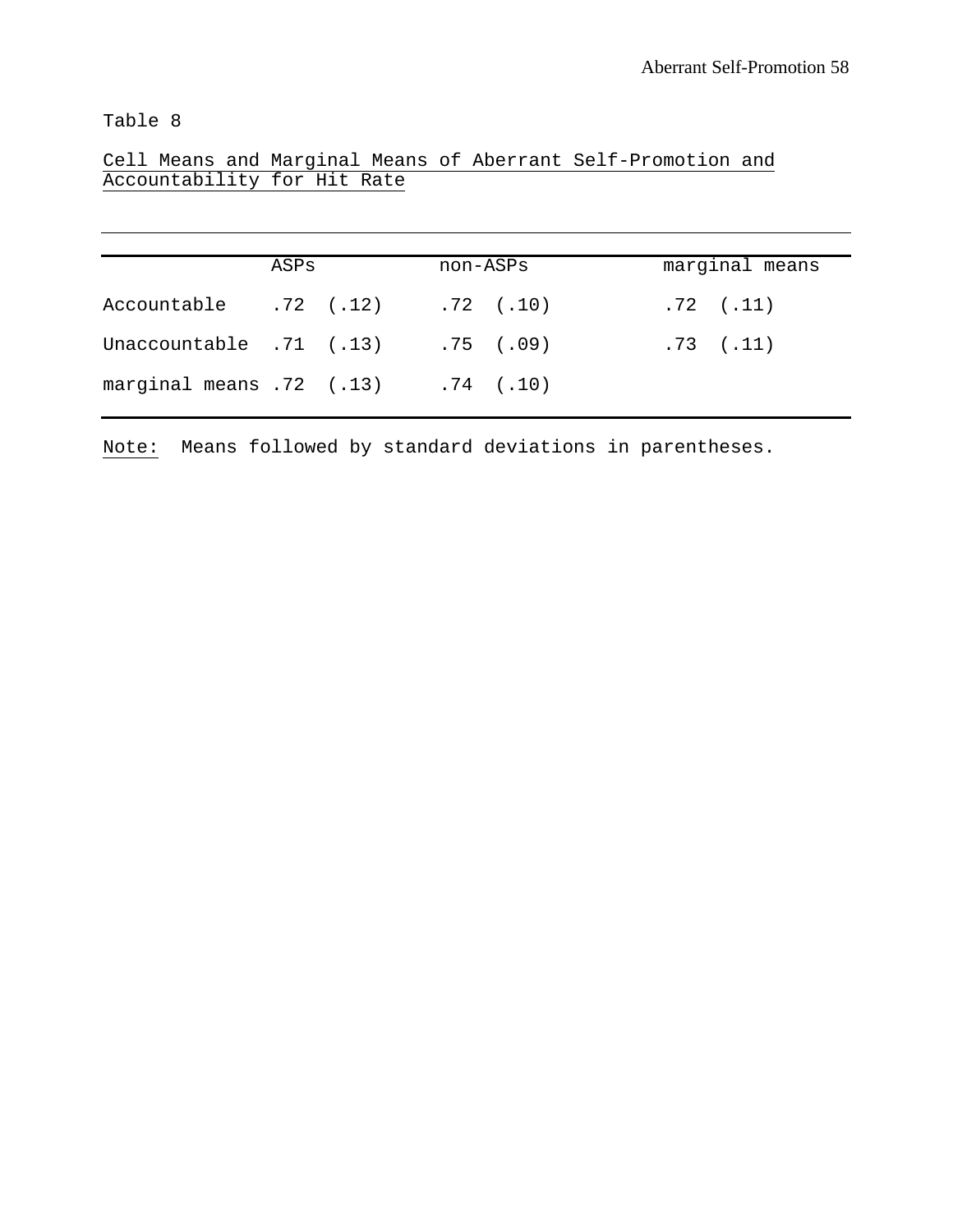Cell Means and Marginal Means of Aberrant Self-Promotion and Accountability for False-Alarm Rate

|                                            | ASPs |  | non-ASPs |               | marginal means |               |  |
|--------------------------------------------|------|--|----------|---------------|----------------|---------------|--|
| Accountable .25 (.14)                      |      |  |          | $.21$ $(.10)$ |                | $.23$ $(.12)$ |  |
| Unaccountable $.31$ $(.15)$ $.24$ $(.10)$  |      |  |          |               |                | $.28$ $(.13)$ |  |
| marginal means $.28$ $(.15)$ $.23$ $(.10)$ |      |  |          |               |                |               |  |
|                                            |      |  |          |               |                |               |  |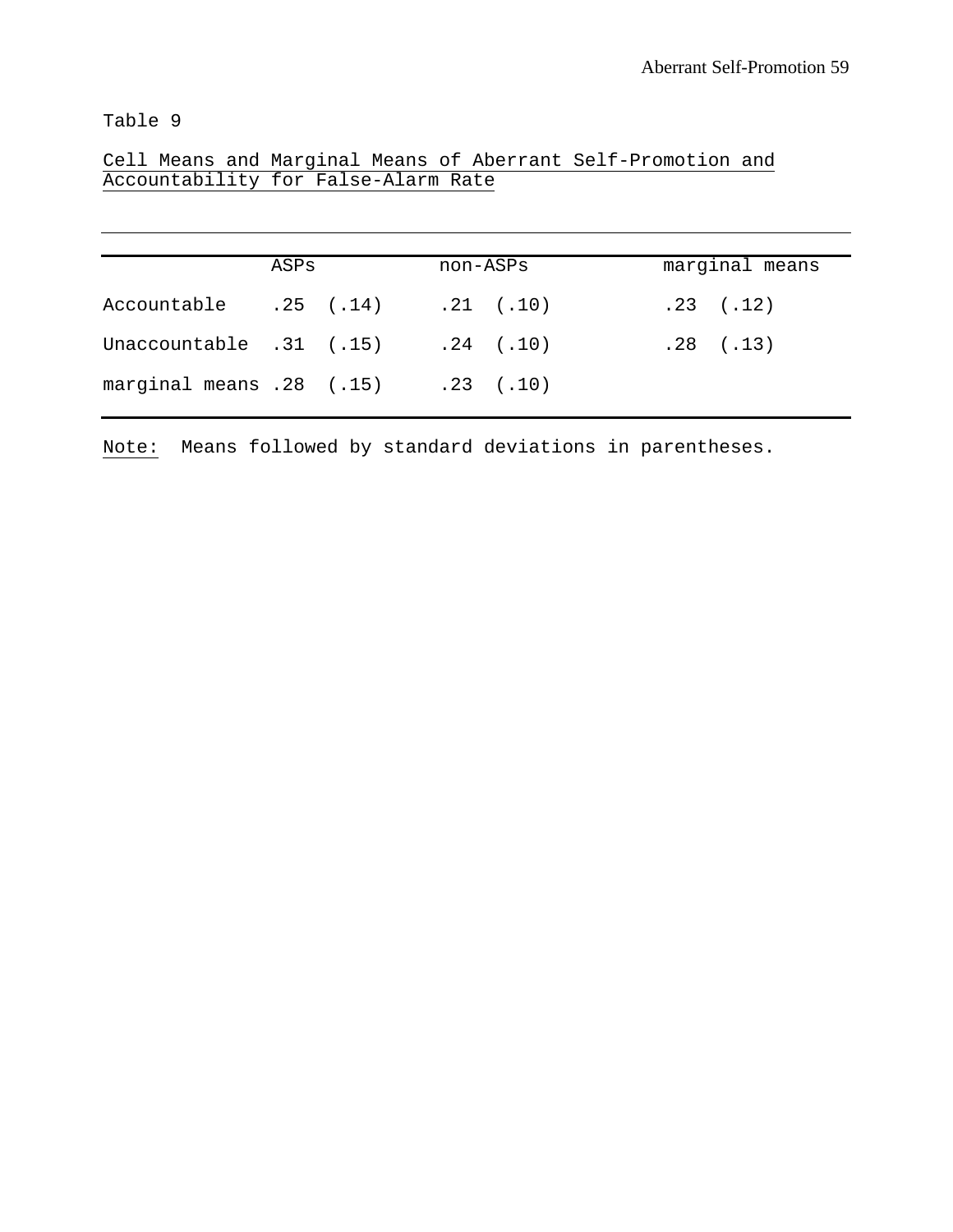Cell Means and Marginal Means of Aberrant Self-Promotion and Accountability for Dimensional Accuracy

| ASPs |  |                                                                                                                                 |                                                |
|------|--|---------------------------------------------------------------------------------------------------------------------------------|------------------------------------------------|
|      |  |                                                                                                                                 |                                                |
|      |  |                                                                                                                                 |                                                |
|      |  |                                                                                                                                 |                                                |
|      |  | non-ASPs<br>Accountable 1.10 (.76) .98 (.74)<br>Unaccountable .99 (.63) 1.19 (1.10)<br>marginal means $1.05$ (.70) $1.09$ (.92) | marginal means<br>$1.04$ (.75)<br>$1.09$ (.87) |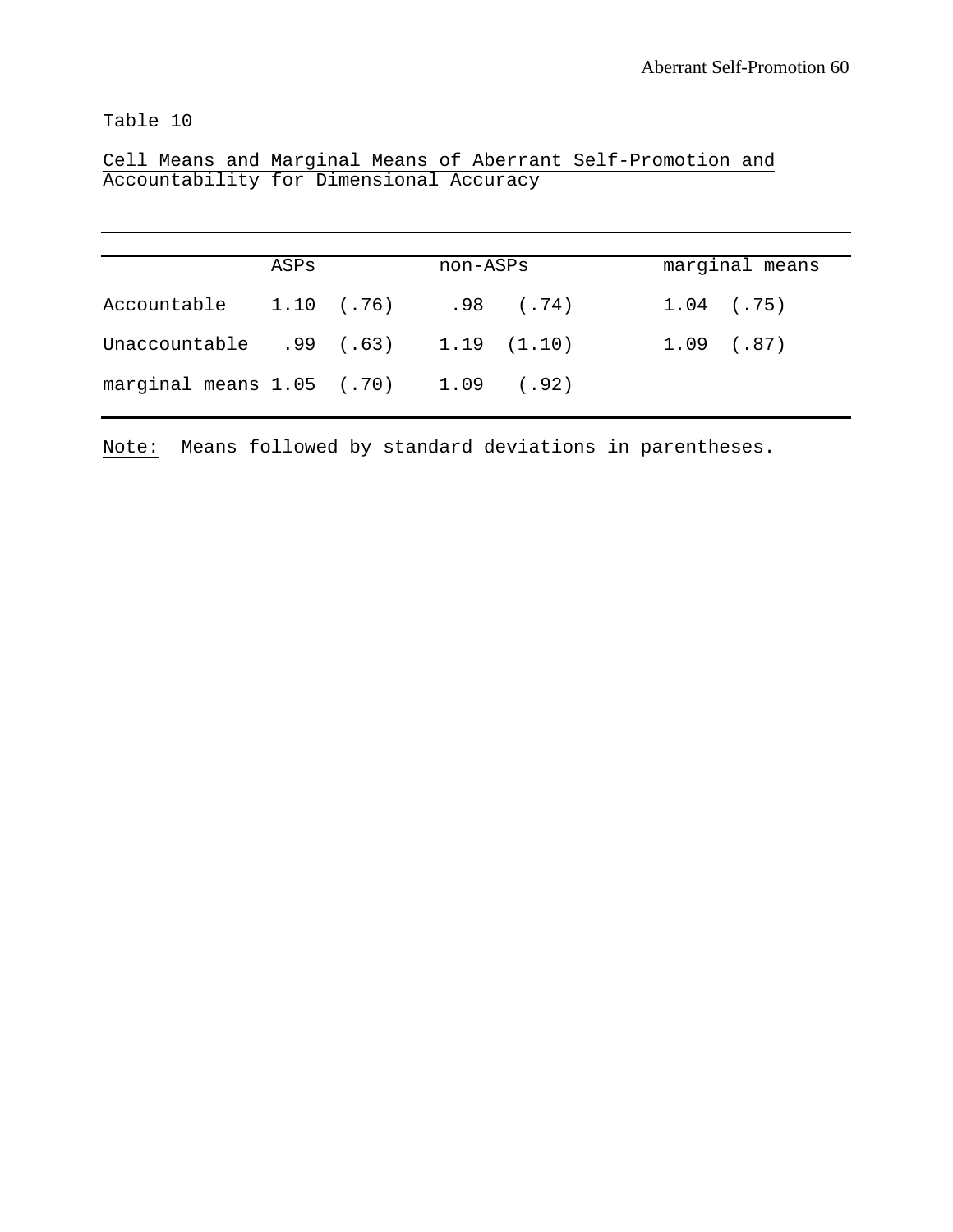Cell Means and Marginal Means of Aberrant Self-Promotion and Opportunity for Recognition for Leniency

|                                              | ASPs | non-ASPs |  | marginal means  |  |
|----------------------------------------------|------|----------|--|-----------------|--|
| Recognition 1.25 (1.07) 1.20 (1.05)          |      |          |  | $1.23$ $(1.06)$ |  |
| No-recognition 1.41 (.76) 1.09 (.89)         |      |          |  | $1.25$ (.83)    |  |
| marginal means $1.33$ $(.92)$ $1.15$ $(.97)$ |      |          |  |                 |  |
|                                              |      |          |  |                 |  |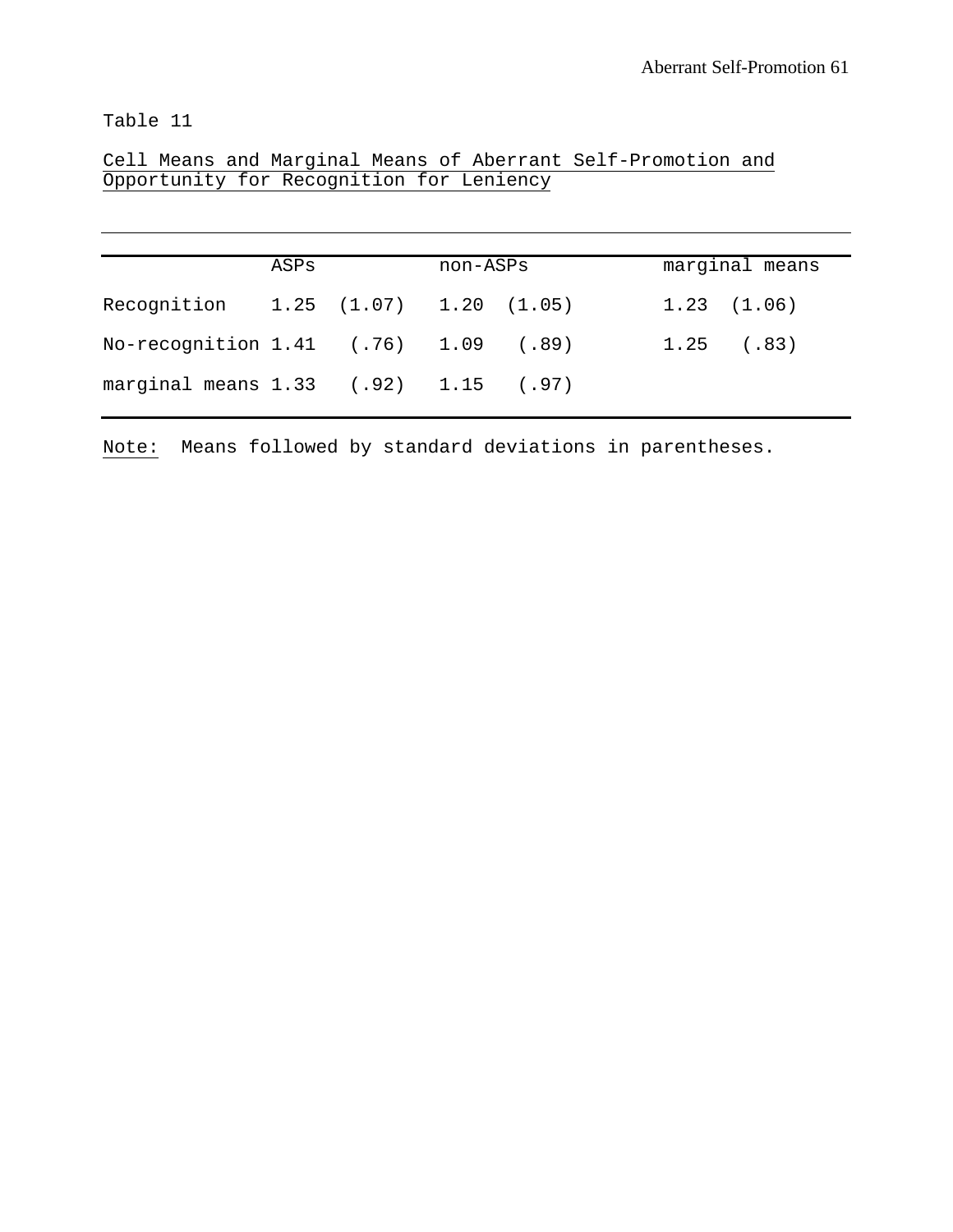Cell Means and Marginal Means of Aberrant Self-Promotion and Opportunity for Recognition for Behavioral Accuracy

|                          | ASPs | non-ASPs |               | marginal means |
|--------------------------|------|----------|---------------|----------------|
| Recognition .47 (.13)    |      |          | $.52$ $(.15)$ | $.50$ $(.14)$  |
| No-recognition .40 (.16) |      |          | $.50$ $(.10)$ | $.45$ $(.13)$  |
| marginal means .44 (.15) |      |          | $.51$ $(.13)$ |                |
|                          |      |          |               |                |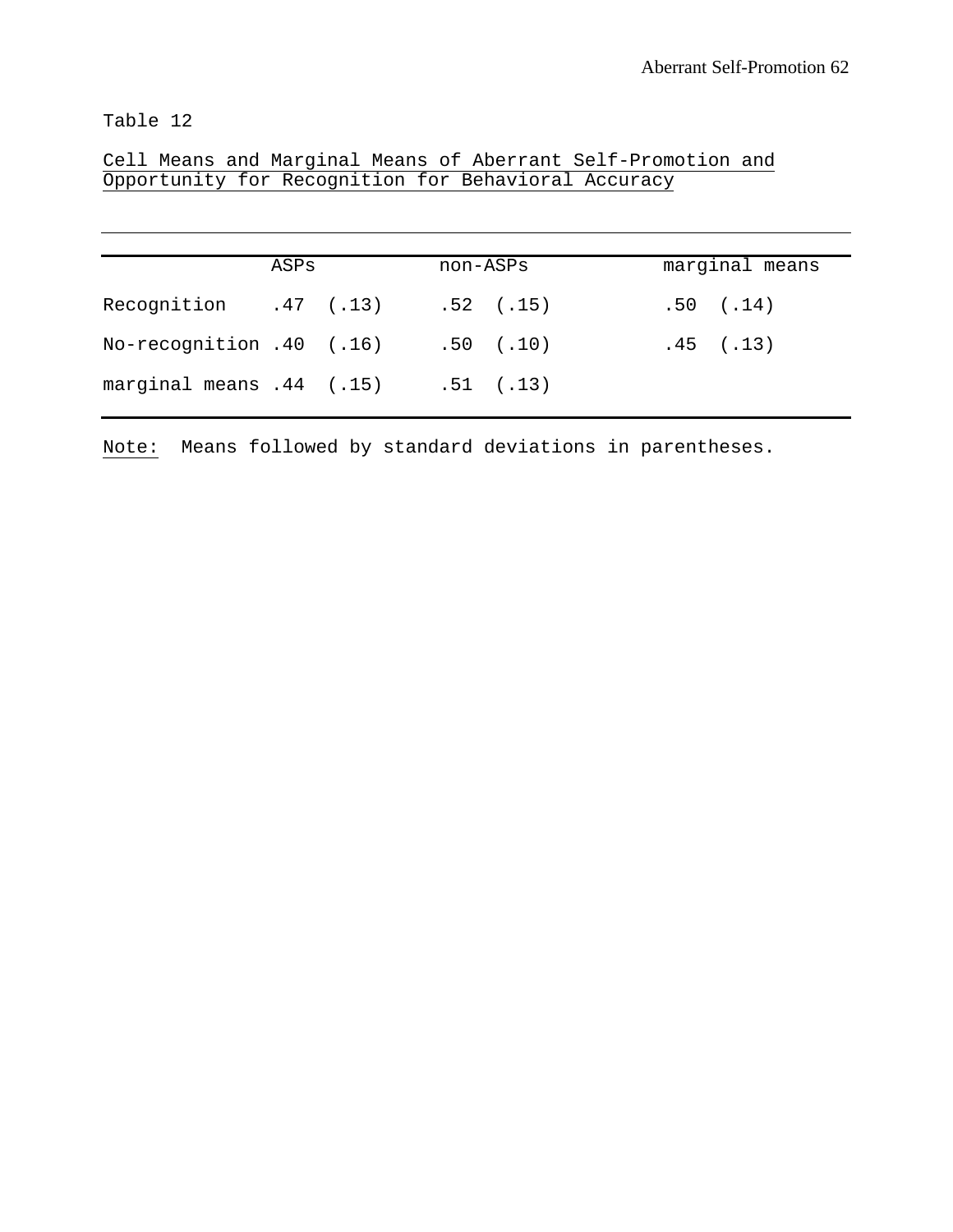Cell Means and Marginal Means of Aberrant Self-Promotion and Opportunity for Recognition for Hit Rate

|                          | ASPs | non-ASPs |               | marginal means |  |
|--------------------------|------|----------|---------------|----------------|--|
| Recognition .73 (.12)    |      |          | $.75$ $(.11)$ | $.74$ $(.12)$  |  |
| No-recognition .70 (.13) |      |          | $.72$ $(.09)$ | $.71$ $(.11)$  |  |
| marginal means .72 (.13) |      |          | $.74$ $(.10)$ |                |  |
|                          |      |          |               |                |  |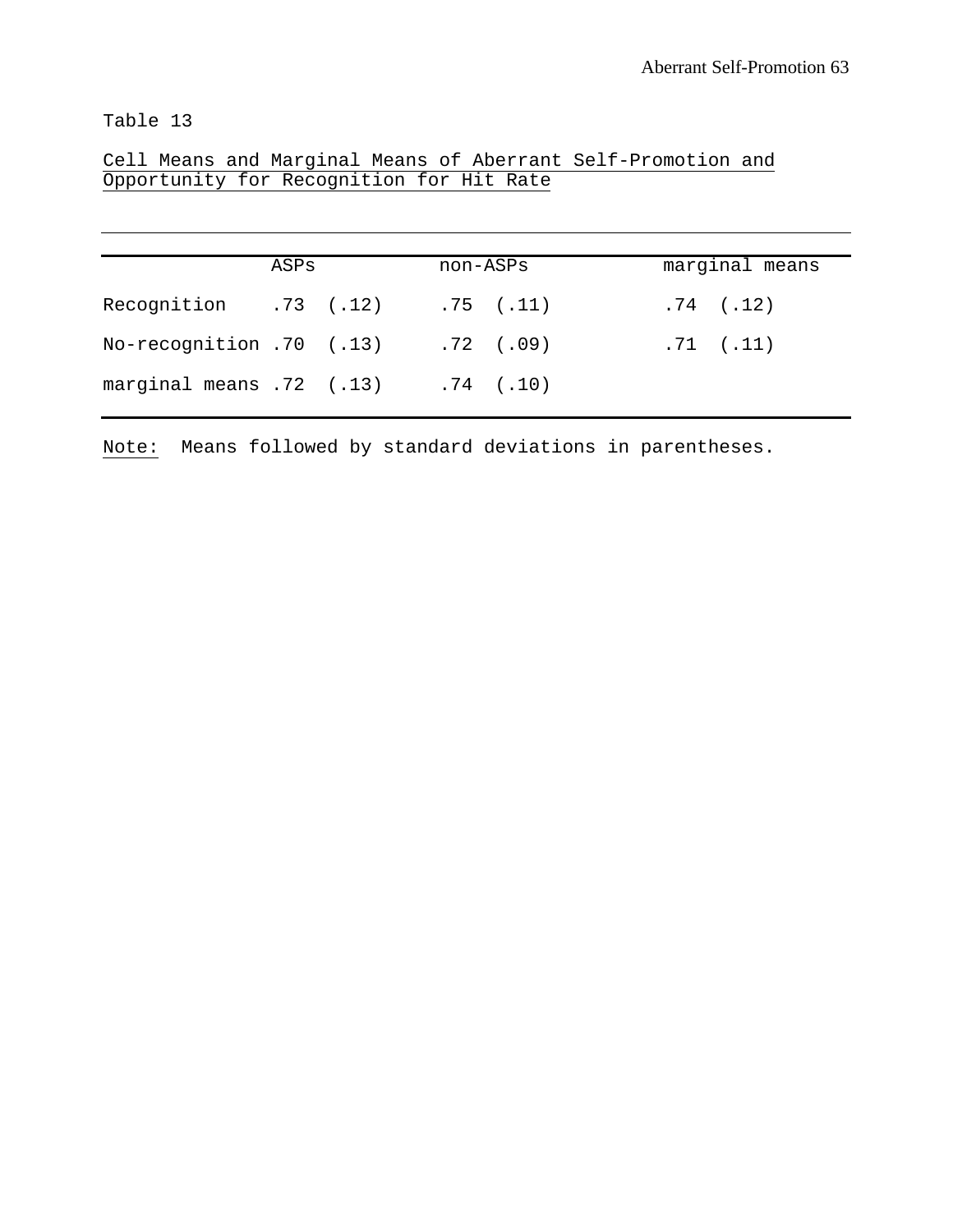Cell Means and Marginal Means of Aberrant Self-Promotion and Opportunity for Recognition for False-Alarm Rate

|                                            | ASPs | non-ASPs |  | marginal means |
|--------------------------------------------|------|----------|--|----------------|
| Recognition .27 (.13) .23 (.10)            |      |          |  | $.25$ $(.12)$  |
| No-recognition .30 (.16) .22 (.11)         |      |          |  | $.26$ $(.14)$  |
| marginal means $.29$ $(.15)$ $.23$ $(.11)$ |      |          |  |                |
|                                            |      |          |  |                |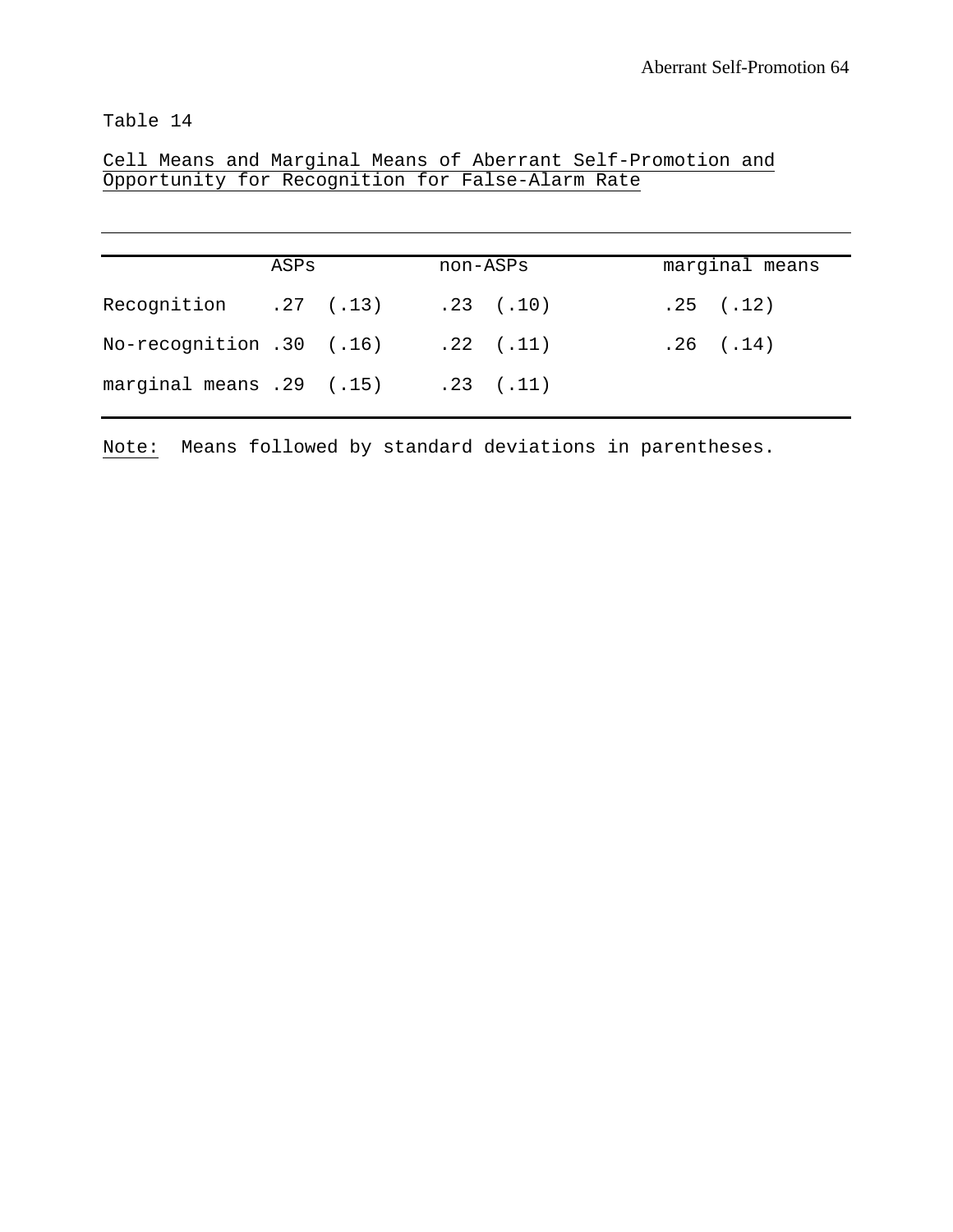Cell Means and Marginal Means of Aberrant Self-Promotion and Opportunity for Recognition for Dimensional Accuracy

| ASPs |  |                           |                                                                                                              | marginal means |
|------|--|---------------------------|--------------------------------------------------------------------------------------------------------------|----------------|
|      |  |                           | $1.09$ (.71)                                                                                                 |                |
|      |  |                           | $1.04$ (.92)                                                                                                 |                |
|      |  |                           |                                                                                                              |                |
|      |  | No-recognition 1.01 (.80) | non-ASPs<br>Recognition 1.08 (.58) 1.10 (.84)<br>$1.06$ $(1.04)$<br>marginal means $1.05$ (.69) $1.08$ (.94) |                |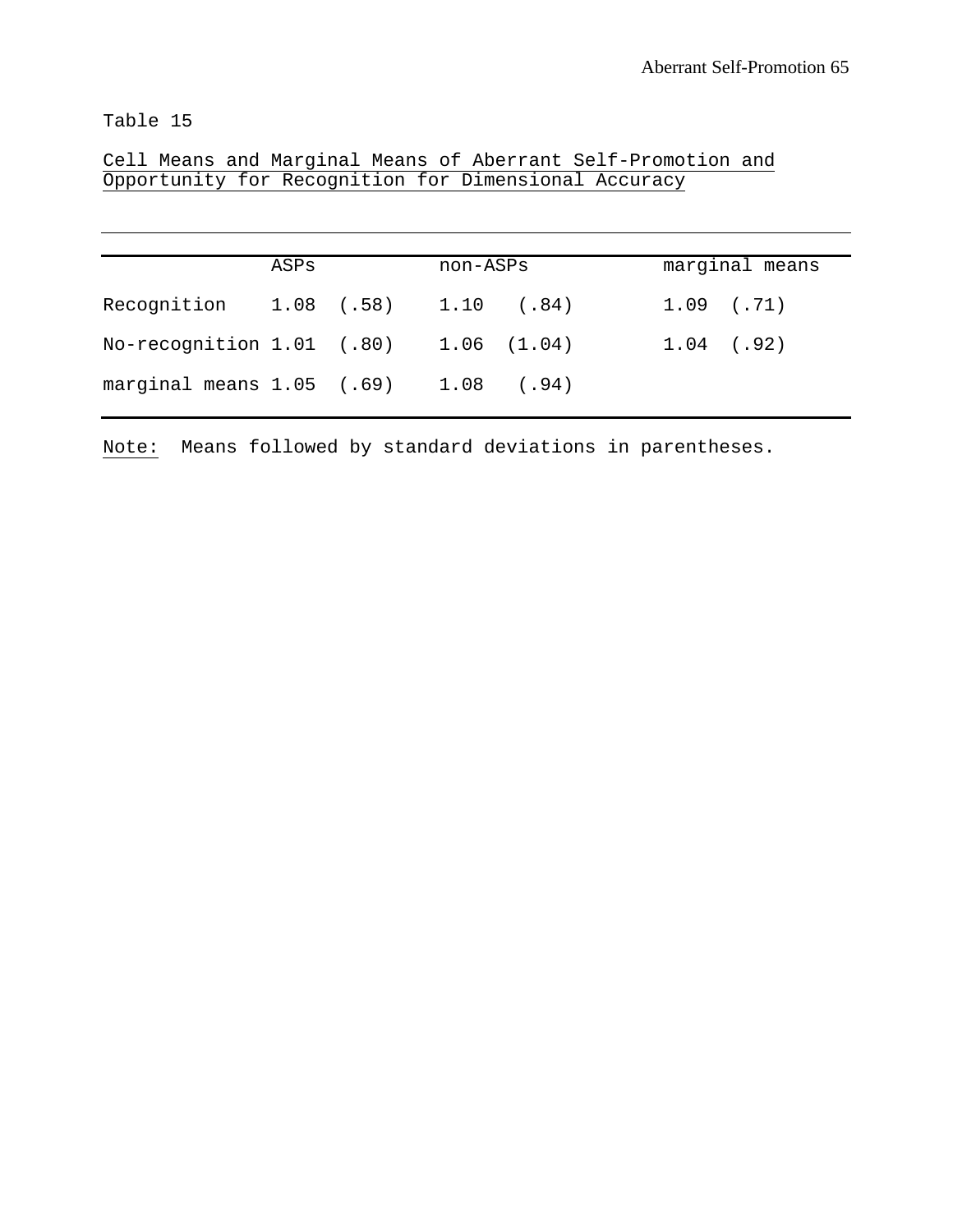Omnibus MANOVA for the Effects of Aberrant Self-Promotion on Leniency and Behavioral Accuracy

| Test                     | Value | $\mathbf{F}$ | Hypoth. DF     |    | Error DF Sig. of F |
|--------------------------|-------|--------------|----------------|----|--------------------|
| Pillai-<br>Bartlett .076 |       | 3.15         | $\overline{2}$ | 77 | .048               |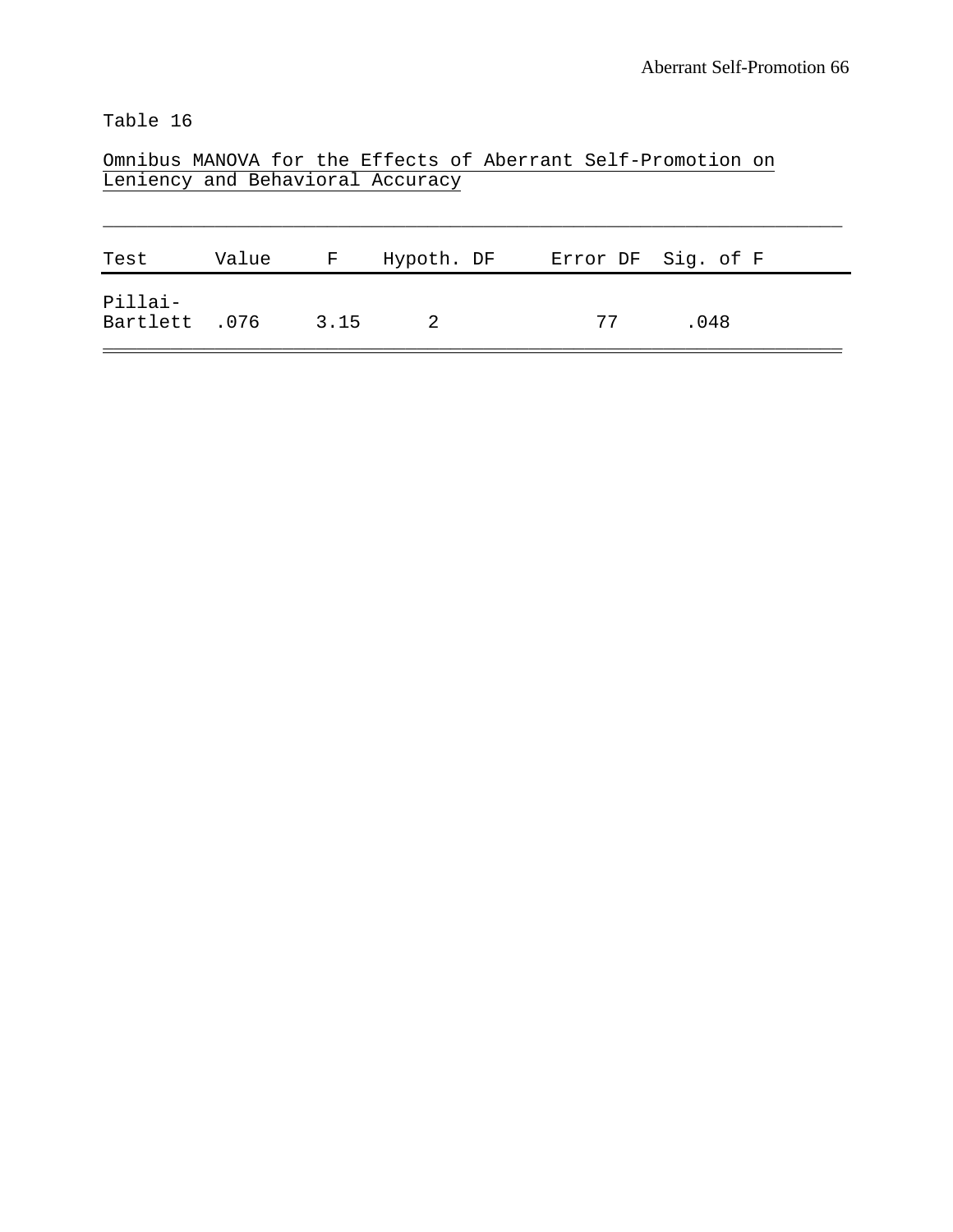Univariate F-tests for the Effect of Aberrant Self-Promotion on Leniency and Behavioral Accuracy

|              |     | Variable Within SS Between SS Within MS Between MS F p |     |     |         |  |
|--------------|-----|--------------------------------------------------------|-----|-----|---------|--|
| Leniency .70 |     | 68.00                                                  | .70 | .88 | .79.38  |  |
| ΒA           | .11 | 1.47                                                   | .11 | .02 | 5.96.02 |  |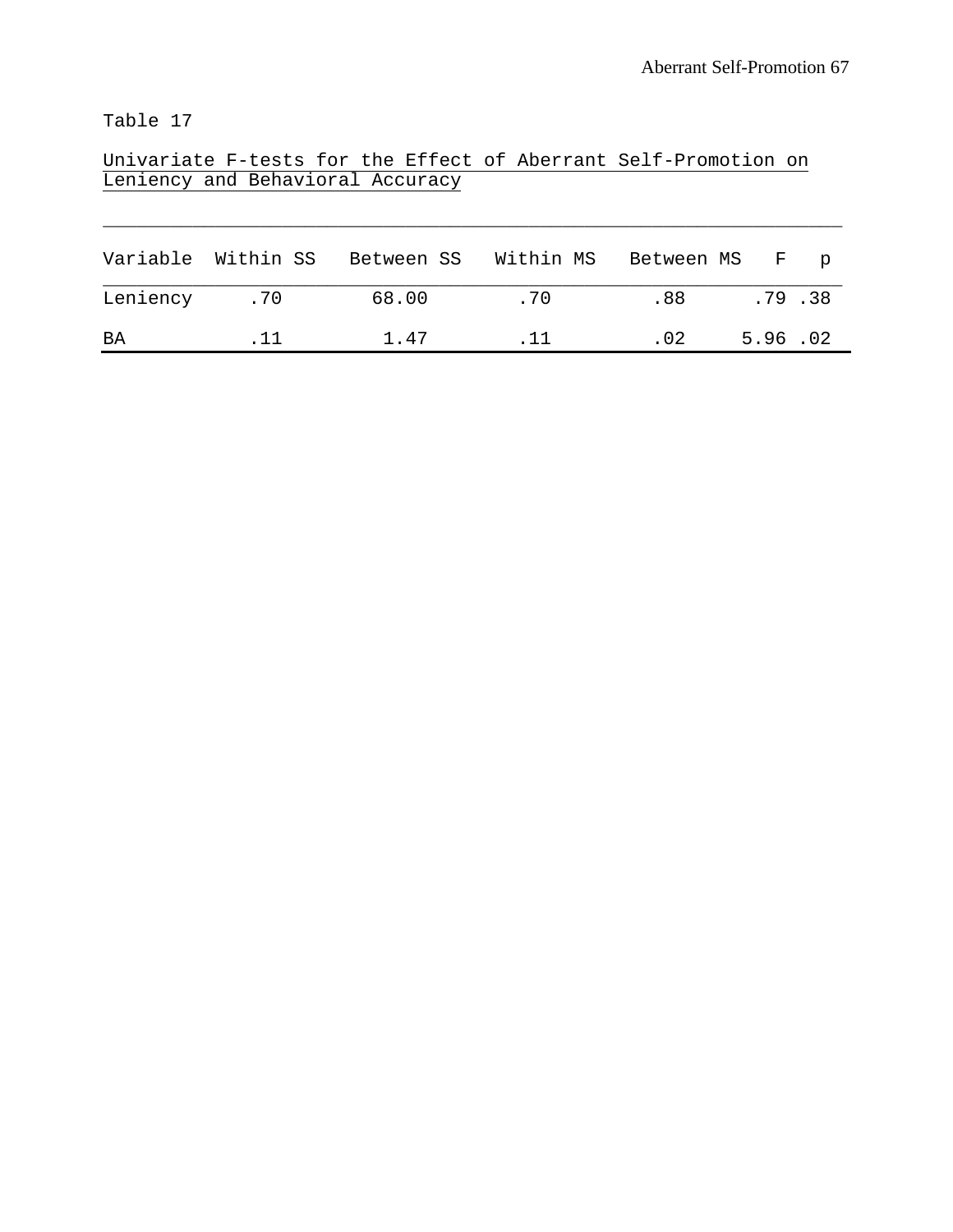T-tests for the Effects of Aberrant Self-Promotion on Hit Rate and False-Alarm Rate

| Variable         | Mean Difference | t       | df | р    |
|------------------|-----------------|---------|----|------|
| Hit Rate         | $-.019$         | $-0.75$ | 78 | .454 |
| False-Alarm Rate | $-.056$         | 2.02    | 78 | .047 |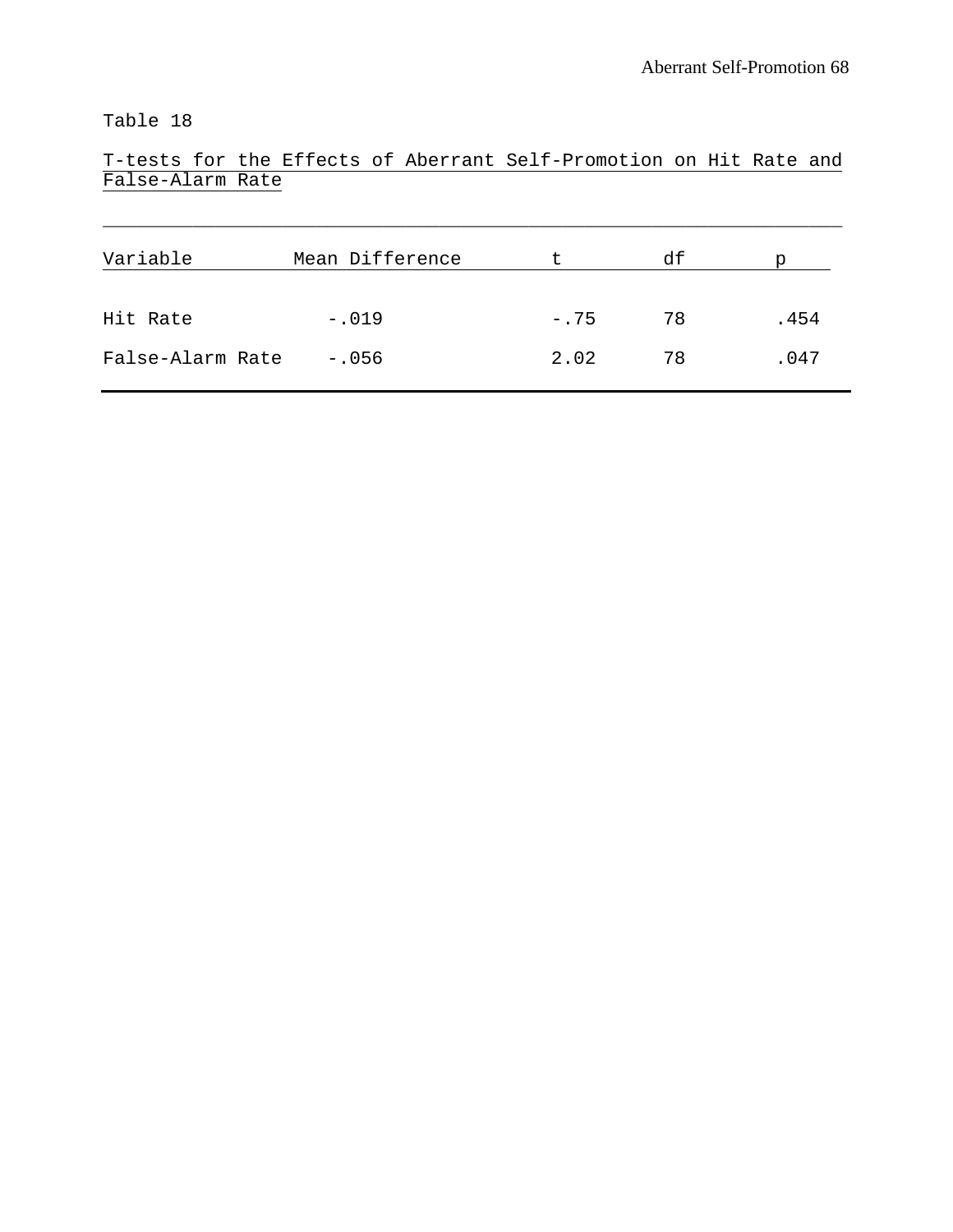|                               |       |      |      | Omnibus ANOVAs for the Interactive Effect of Aberrant Self-<br>Promotion and the Accountability Manipulation on Leniency, |                       |
|-------------------------------|-------|------|------|---------------------------------------------------------------------------------------------------------------------------|-----------------------|
|                               |       |      |      | Behavioral Accuracy, Hit Rate, False-Alarm Rate, and Dimensional                                                          |                       |
| Accuracy                      |       |      |      |                                                                                                                           |                       |
|                               |       |      |      |                                                                                                                           |                       |
| Variable Within SS Between SS |       |      |      | Within MS Between MS F                                                                                                    | p                     |
| Leniency 67.67                |       | 2.03 | .89  |                                                                                                                           | $.68$ $.76$ $.52$     |
| BA                            | 1.43  | .16  | .02  |                                                                                                                           | $.05 \t 2.85 \t .043$ |
| Hit Rate                      | .96   | .02  | .013 |                                                                                                                           | $.006$ $.49$ $.692$   |
| False-<br>Alarm Rate 1.16     |       | 1.09 | .015 |                                                                                                                           | $.036$ $2.37$ $.077$  |
| DA                            | 52.19 | .58  | .69  |                                                                                                                           | $.19$ $.28$ $.84$     |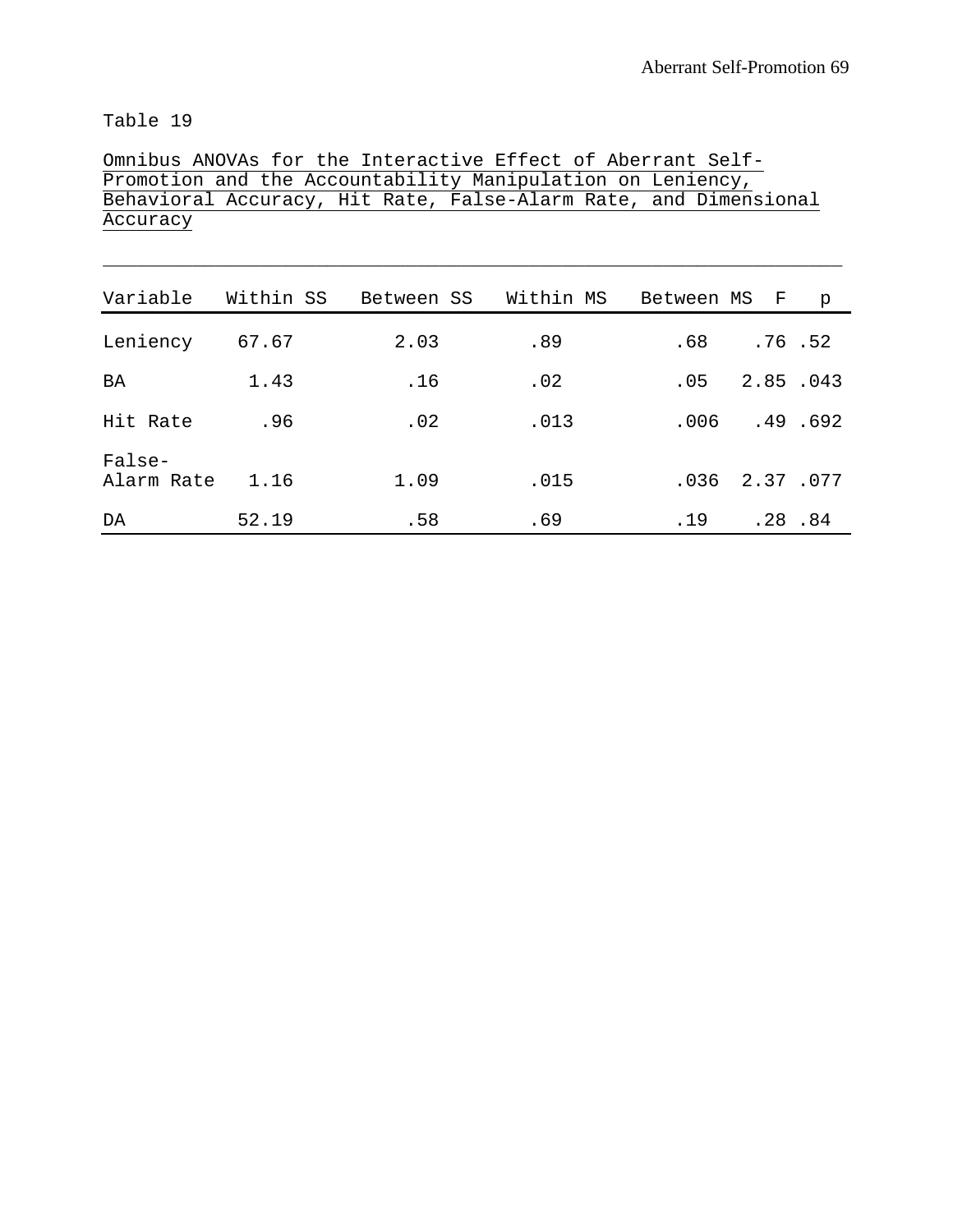|            |           | Promotion and the Recognition Manipulation on Leniency, Behavioral |           |              |                             |   |
|------------|-----------|--------------------------------------------------------------------|-----------|--------------|-----------------------------|---|
|            |           | Accuracy, Hit Rate, False-Alarm Rate, and Dimensional Accuracy     |           |              |                             |   |
|            |           |                                                                    |           |              |                             |   |
|            |           |                                                                    |           |              |                             |   |
| Variable   | Within SS | Between SS                                                         | Within MS | Between MS F |                             | p |
|            |           |                                                                    |           |              |                             |   |
| Leniency   | 68.61     | 1.09                                                               | .90       | .37          | .40.75                      |   |
|            |           |                                                                    |           |              |                             |   |
| BA         | 1.43      | .16                                                                | .02       |              | $.05 \quad 2.75 \quad .048$ |   |
| Hit Rate   | .95       | .023                                                               | .013      |              | $.008$ $.61$ $.61$          |   |
|            |           |                                                                    |           |              |                             |   |
| False-     |           |                                                                    |           |              |                             |   |
| Alarm Rate | 1.20      | .073                                                               | .016      | .024         | 1.55.21                     |   |
|            |           |                                                                    |           |              |                             |   |
| DA         | 52.67     | .09                                                                | .69       |              | $.03$ $.05$ $.99$           |   |

Omnibus ANOVA for the Interactive Effect of Aberrant Self-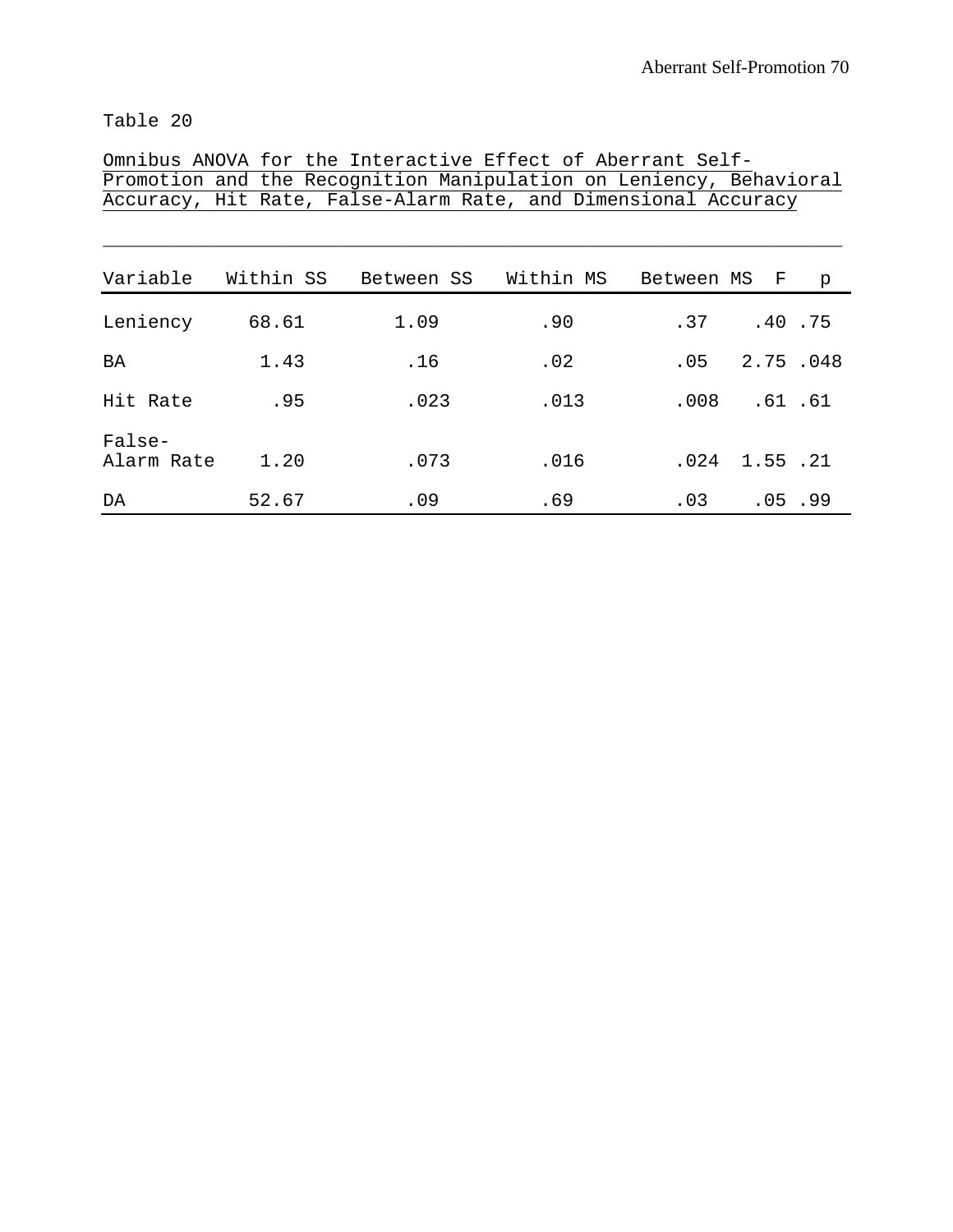

Figure 1. Behavioral accuracy means for ASP and non-ASP groups in accountable and non-accountable conditions.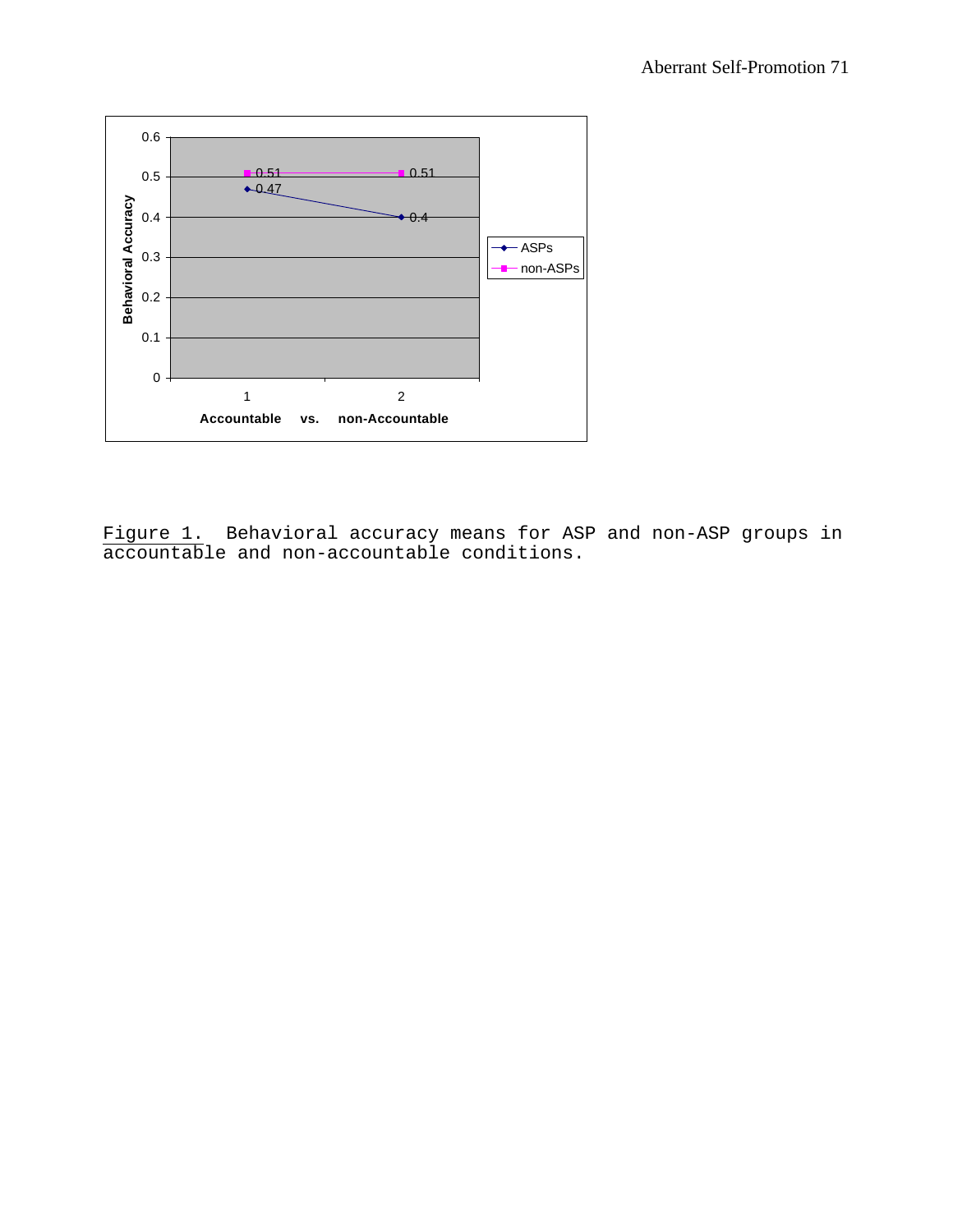

Figure 2. Behavioral accuracy means for ASP and non-ASP groups in recognition and no-recognition conditions.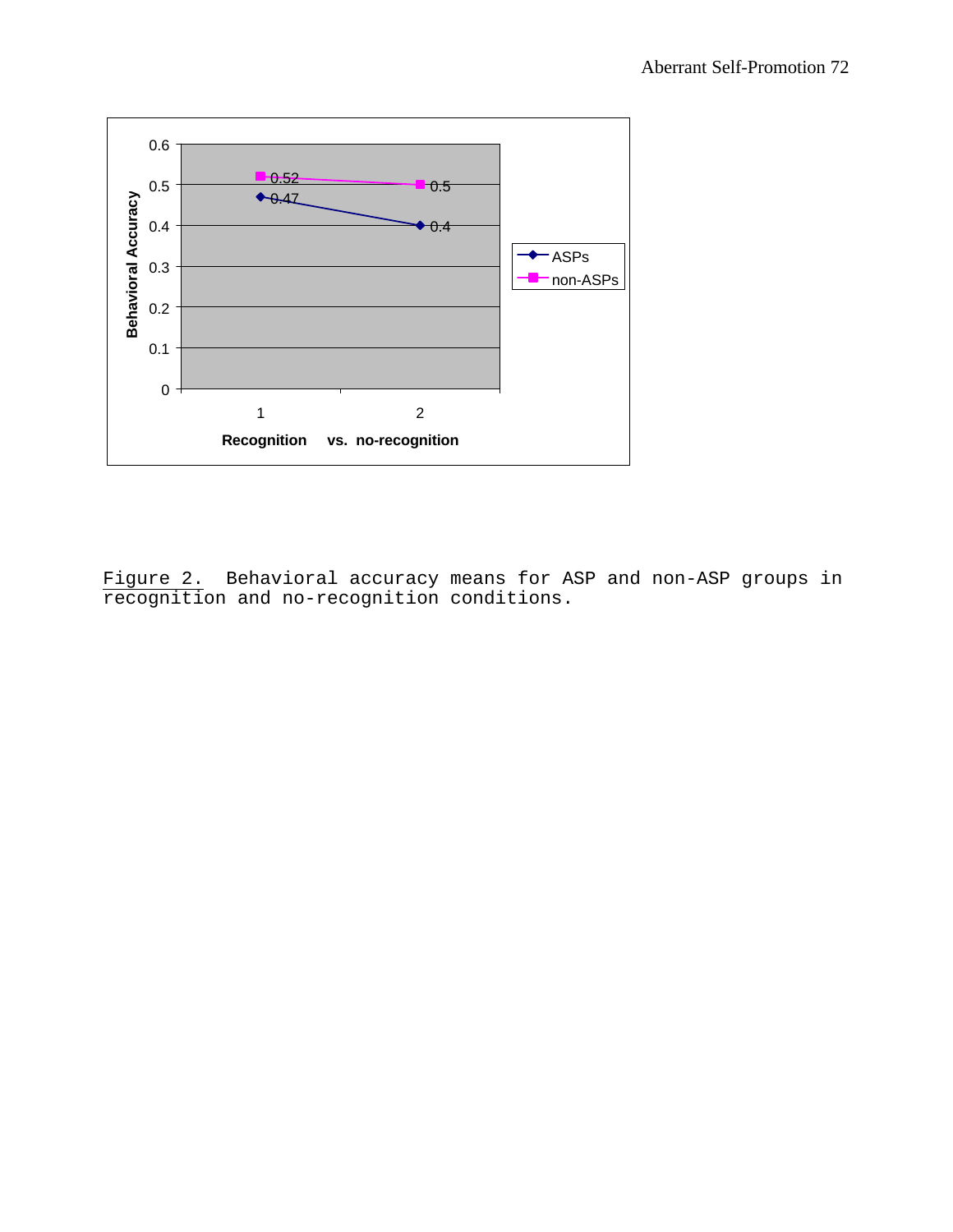Appendix A

Dimensions of Psychopathy Construct

- 1. Glibness/Superficial Charm
- 2. Grandiose Sense of Self Worth
- 3. Need for Stimulation/Proneness to Boredom
- 4. Pathological Lying
- 5. Conning/Manipulative
- 6. Lack of Remorse or Guilt
- 7. Shallow Affect
- 8. Callous/Lack of Empathy
- 9. Parasitic Lifestyle
- 10. Poor Behavioral Controls
- 11. Promiscuous Sexual Behavior
- 12. Early Behavioral Problems
- 13. Lack of Realistic, Long-term Goals
- 14. Impulsivity
- 15. Irresponsibility
- 16. Failure to Accept Responsibility for Own Actions
- 17. Many Short-term Marital Relationships
- 18. Juvenile Delinquency\*
- 19. Revocation of Conditional Release\*
- 20. Criminal Versatility\*
- \* not used in the current assessment of ASPs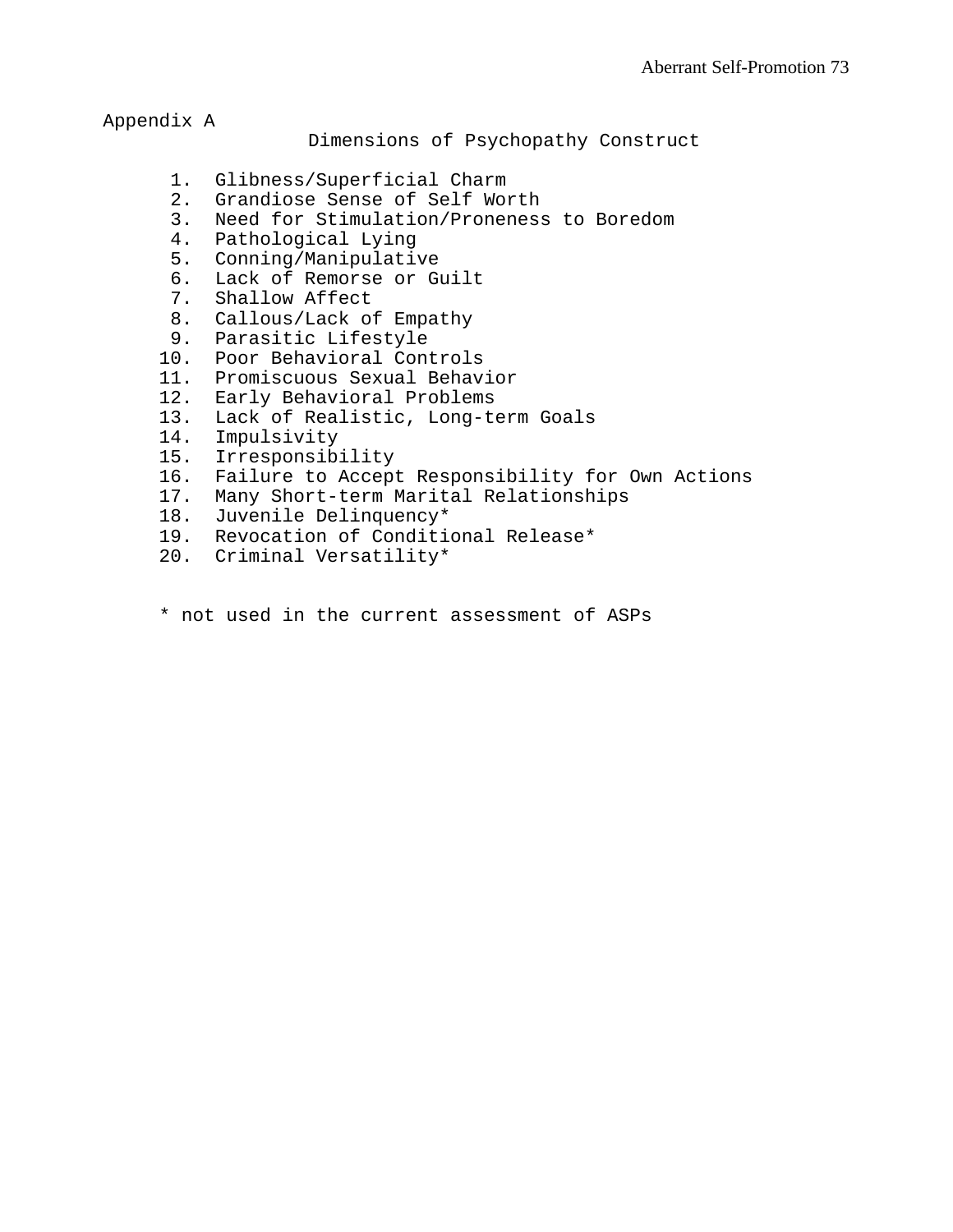# Appendix B

#### Behavioral Incidents of the Videotaped Lecture

#### Dimension 1: Organization

1. Lecturer ties in the present day's lecture with the previous days lecture.

2. Lecturer presents to the class a daily outline of the topics to be covered in the lecture.

3. Lecturer concludes by summarizing the day's and introducing the next day's topic.

4. Lecturer discusses each topic in the same order as was presented in the lecture outline.

#### Dimension 2: Depth of Knowledge

5. Lecturer is familiar with research critiquing Law of Demand.

6. Lecturer presents multiple citations concerning the effect of price on purchasing behavior.

7. Lecturer presents results of personal research.

8. Lecturer states that he possesses in depth knowledge of the Theory of Absolute Price Thresholds because of his future intentions of research in the area.

#### Dimension 3: Relevance

9. Lecturer explains the law of demand in an environment familiar to his audience (a supermarket).

10. Lecturer explains how price affects product choice using products familiar to his audience (household goods and products).

11. Lecturer explains the difference between lay person and expert shopper by using an example which confuses rather than elucidates his point (choosing a book by different authors based on the physical construction of the books).

12. Lecturer discusses upper and lower price thresholds using prices of a product meaningless to his audience (the price of a diamond ring in old French francs).

#### Dimension 4: Delivery

13. Initially, lecturer speaks from lectern or at the blackboard; refrains from pacing.

14. Lecturer writes legibly when using the blackboard to report the results of his single cue study.

15. Midway through the lecture, the lecturer begins pacing. 16. Lecturer does not label or explain this graph of the Demand Curve.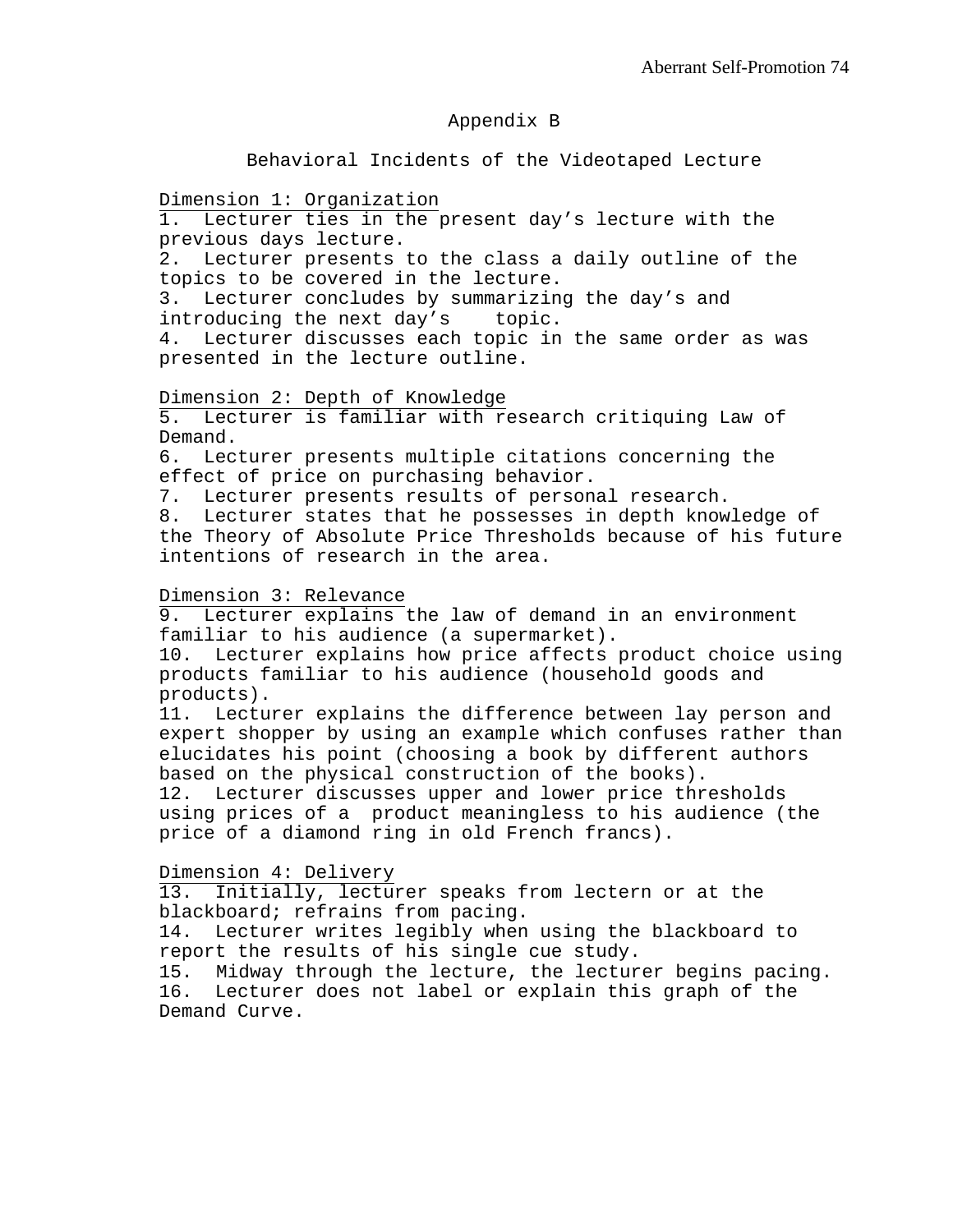# Appendix C

# Instructions 1 (not accountable, no opportunity for recognition)

The current project is known as the Teacher Evaluation Project and will take approximately 20 to 25 minutes. You will be rating the teaching performance of a graduate student instructor. These ratings will be used in determining teaching assignments for psychology graduate students for the upcoming year. The psychology department feels that undergraduate students provide an important and unique perspective on teaching and therefore would appreciate your input as an objective evaluator. Each of the graduate students who will be teaching next fall have prepared a videotape of a lecture. You will watch one such graduate student and be asked to evaluate his or her performance on a variety of dimensions. Once you have finished watching the videotaped lecture, you will be given the evaluation forms.

Finally, it is important that you do your best to provide fair and accurate ratings of the graduate instructor. It is common for people to be too lenient when rating someone else's performance.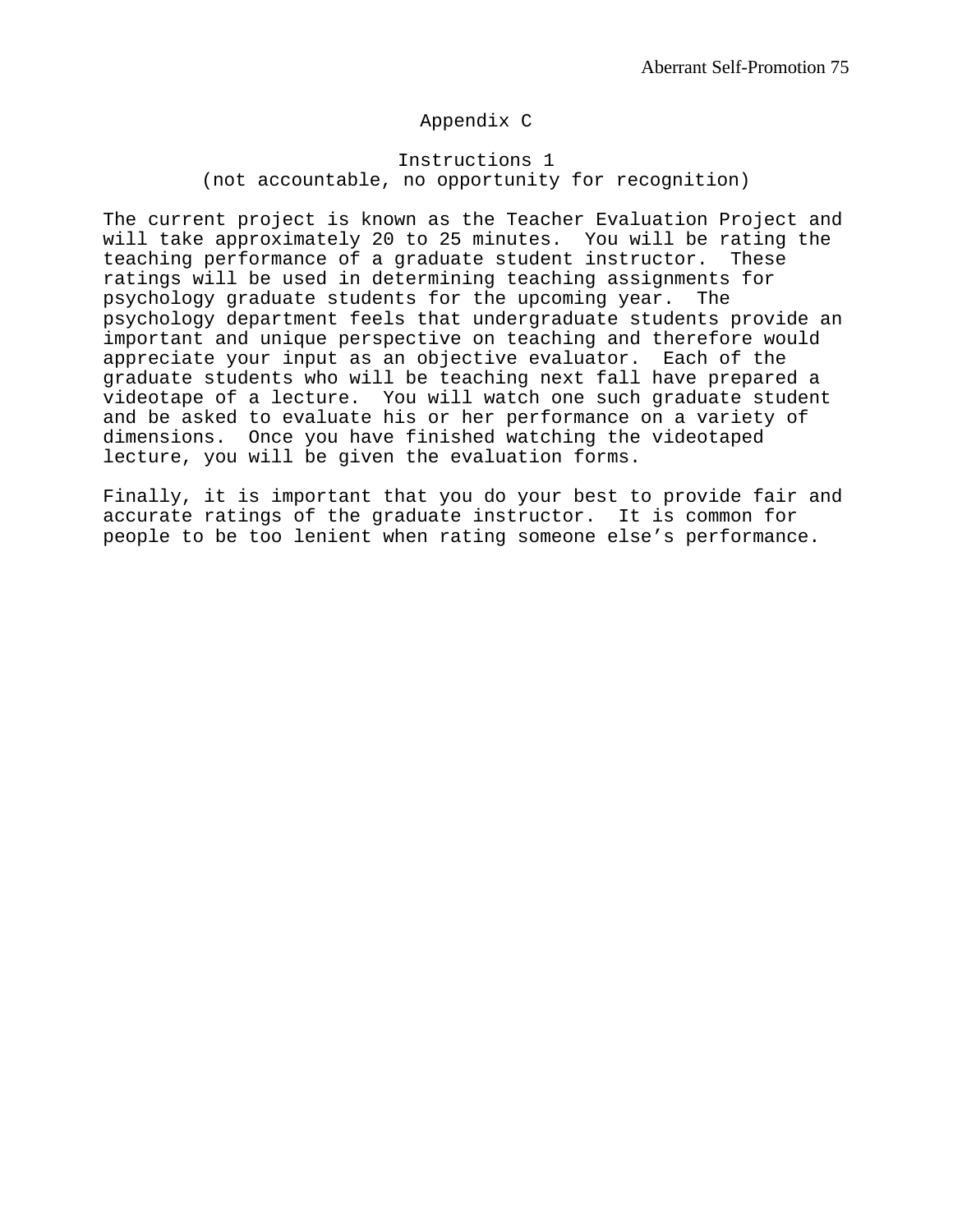# Appendix D

### Instructions 2 (not accountable, opportunity for recognition)

The current project is known as the Teacher Evaluation Project and will take approximately 20 to 25 minutes. You will be rating the teaching performance of a graduate student instructor. These ratings will be used in determining teaching assignments for psychology graduate students for the upcoming year. The psychology department feels that undergraduate students provide an important and unique perspective on teaching and therefore would appreciate your input as an objective evaluator. Each of the graduate students who will be teaching next fall have prepared a videotape of a lecture. You will watch one such graduate student and be asked to evaluate his or her performance on a variety of dimensions. Once you have finished watching the videotaped lecture, you will be given the evaluation forms.

Finally, it is important that you do your best to provide fair and accurate ratings of the graduate instructor. It is common for people to be too lenient when rating someone else's performance. If you are successful in providing accurate evaluations, you may be asked to participate in a teacher training video, in which you would discuss the process by which you reached the ratings that you did. This video would be used as a training instrument for all incoming graduate students and new instructors. Hopefully, providing graduate student instructors with information regarding good and poor performance will give them a greater understanding of teaching and improve their instructional skills.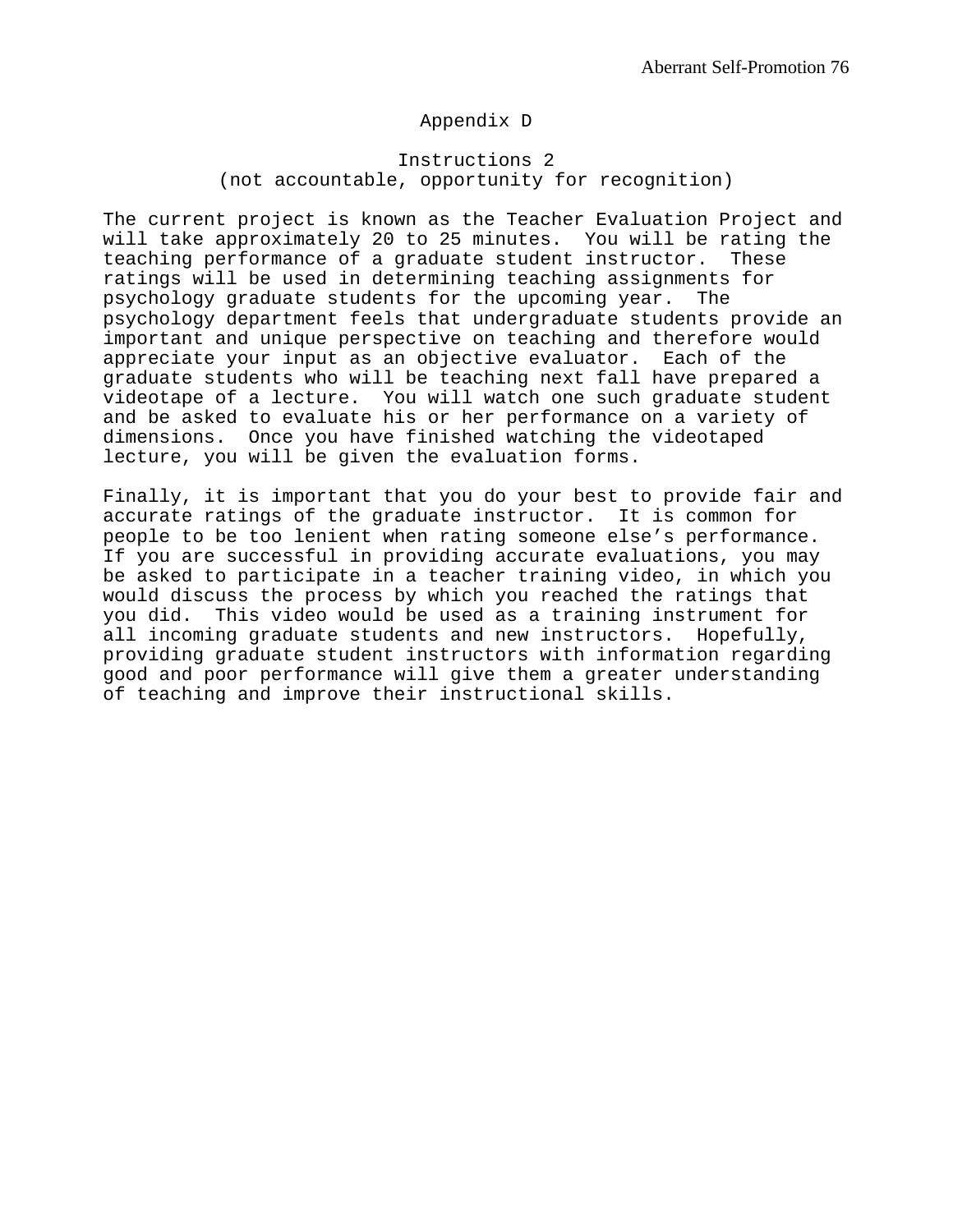# Appendix E

### Instructions 3 (accountable, no opportunity for recognition)

The current project is known as the Teacher Evaluation Project and will take approximately 20 to 25 minutes. You will be rating the teaching performance of a graduate student instructor. These ratings will be used in determining teaching assignments for psychology graduate students for the upcoming year. The psychology department feels that undergraduate students provide an important and unique perspective on teaching and therefore would appreciate your input as an objective evaluator. Each of the graduate students who will be teaching next fall have prepared a videotape of a lecture. You will watch one such graduate student and be asked to evaluate his or her performance on a variety of dimensions. Once you have finished watching the videotaped lecture, you will be given the evaluation forms.

In addition, we would like you to provide developmental feedback to the graduate student on the tape. Prior research has shown that feedback is most effective when the evaluator and the person being evaluated sit down and discuss the ratings. Therefore, the graduate student will be arriving shortly and you will provide him or her with face-to-face feedback. Please review your evaluation and provide the graduate student with justifications for your ratings.

Finally, it is important that you do your best to provide fair and accurate ratings of the graduate instructor. It is common for people to be too lenient when rating someone else's performance.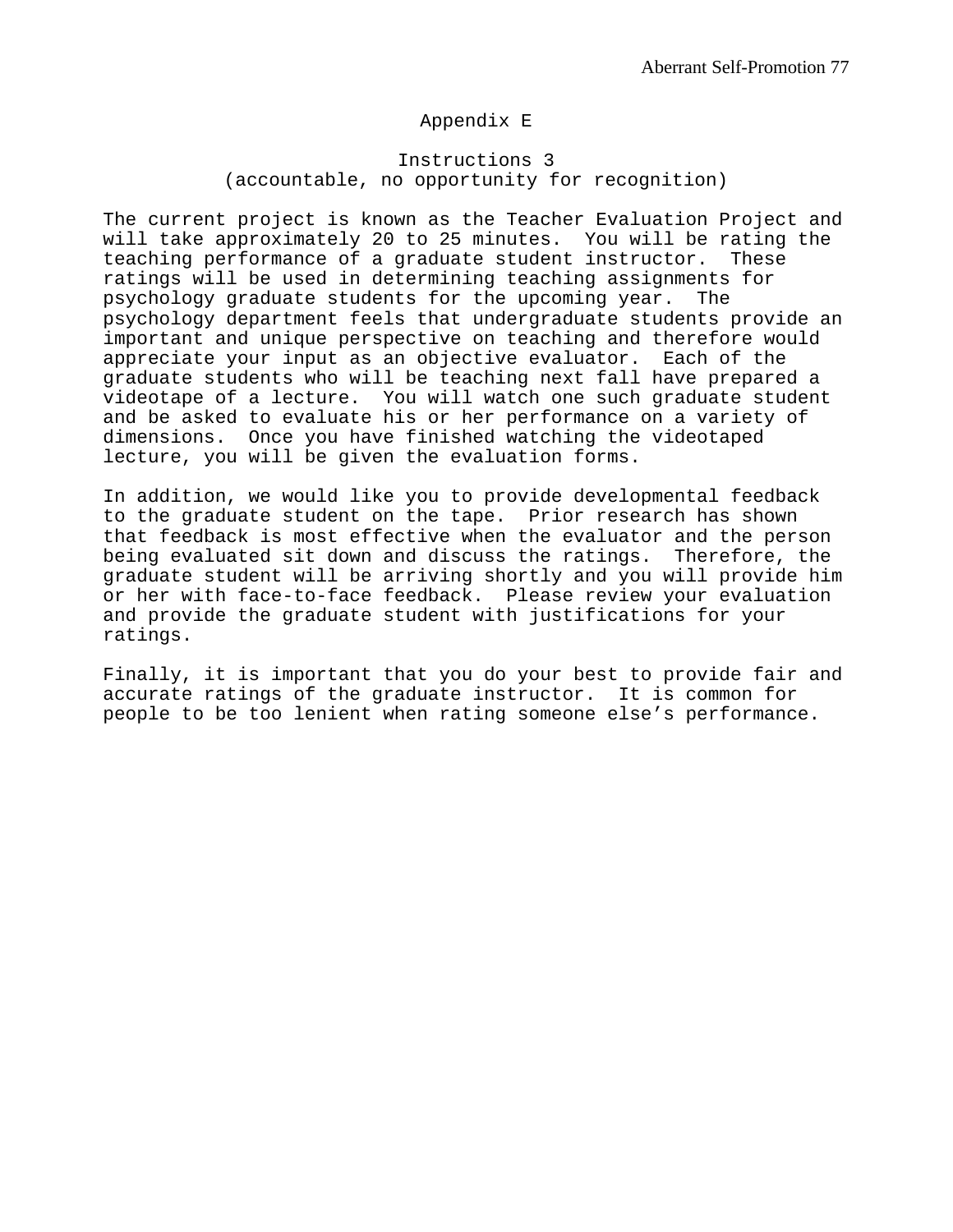## Appendix F

# Instructions 4 (accountable, opportunity for recognition)

The current project is known as the Teacher Evaluation Project and will take approximately 20 to 25 minutes. You will be rating the teaching performance of a graduate student instructor. These ratings will be used in determining teaching assignments for psychology graduate students for the upcoming year. The psychology department feels that undergraduate students provide an important and unique perspective on teaching and therefore would appreciate your input as an objective evaluator. Each of the graduate students who will be teaching next fall have prepared a videotape of a lecture. You will watch one such graduate student and be asked to evaluate his or her performance on a variety of dimensions. Once you have finished watching the videotaped lecture, you will be given the evaluation forms.

In addition, we would like you to provide developmental feedback to the graduate student on the tape. Prior research has shown that feedback is most effective when the evaluator and the person being evaluated sit down and discuss the ratings. Therefore, the graduate student will be arriving shortly and you will provide him or her with face-to-face feedback. Please review your evaluation and provide the graduate student with justifications for your ratings.

Finally, it is important that you do your best to provide fair and accurate ratings of the graduate instructor. It is common for people to be too lenient when rating someone else's performance. If you are successful in providing accurate evaluations, you may be asked to participate in a teacher training video, in which you would discuss the process by which you reached the ratings that you did. This video would be used as a training instrument for all incoming graduate students and new instructors. Hopefully, providing graduate student instructors with information regarding good and poor performance will give them a greater understanding of teaching and improve their instructional skills.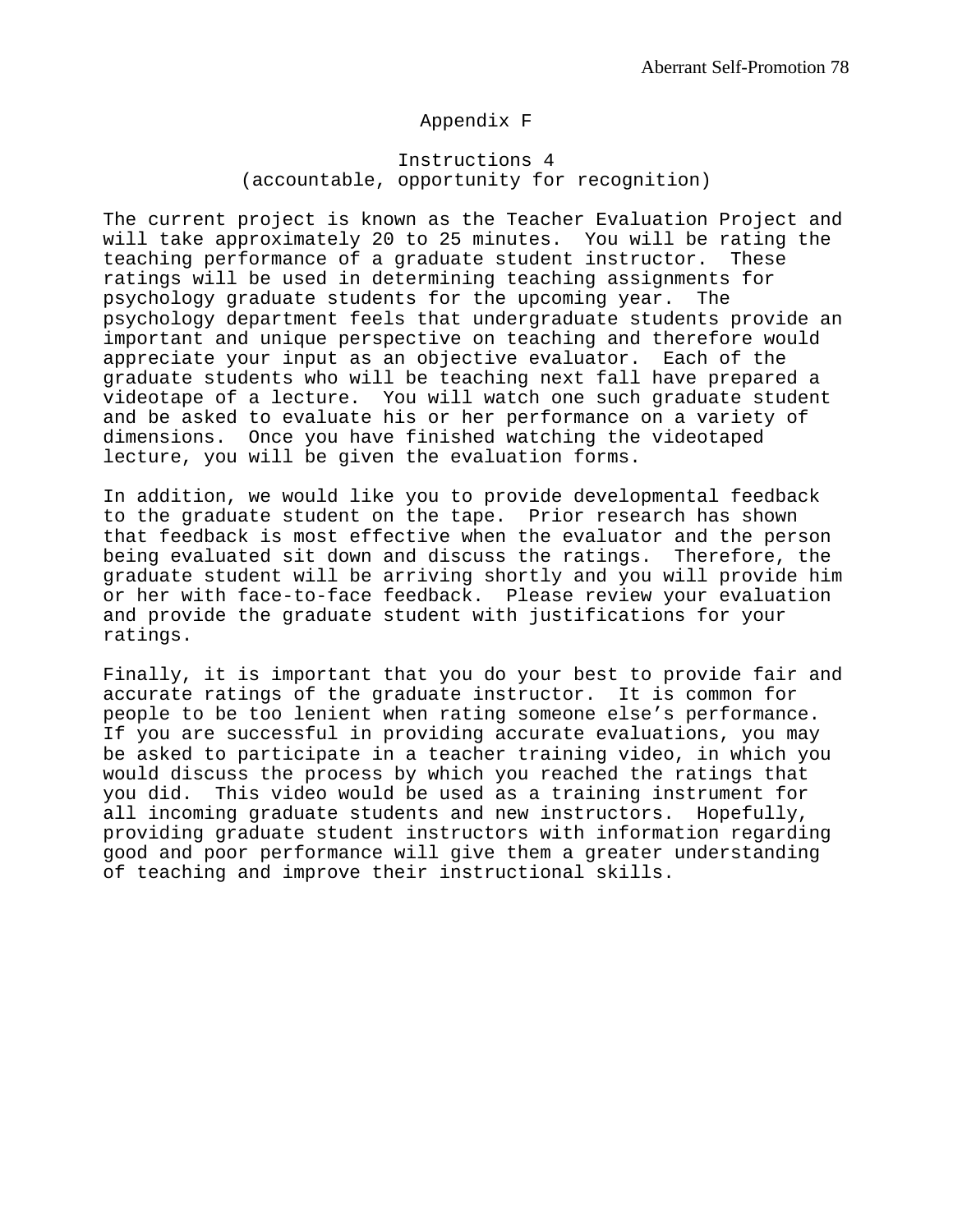# Appendix G

# Behavioral Recognition Measure

The following is a list of behaviors that the lecturer in the videotape may or may not have performed. For each item, circle Y for "yes" if you remember the lecturer performing that behavior and N for "no" if you do not remember that behavior being performed.

| $\overline{\overline{X}}$            | 1.<br>Instructor ended by summarizing current lecture<br>N                       |
|--------------------------------------|----------------------------------------------------------------------------------|
|                                      | and introducing the next topic.                                                  |
| Υ                                    | Instructor was very familiar with research on how<br>N<br>$2$ .                  |
|                                      | brand names affect purchasing decisions.                                         |
| $\overline{\overline{X}}$            | Instructor explained the Law of Demand in a<br>3.<br>N                           |
|                                      | familiar situation (i.e. buying meat at the supermarket).                        |
| Υ                                    | Instructor used overheads.<br>4.<br>Ν                                            |
| $\rm Y$                              | $\overline{\text{N}}$<br>5.<br>Instructor drew diagrams on the blackboard before |
|                                      | the lecture began.                                                               |
| $\overline{\lambda}$                 | 6.<br>Instructor knew the author of an article critical<br>N                     |
|                                      | of the Law of Demand.                                                            |
| Υ                                    | 7.<br>Instructor used a product popular with students<br>N                       |
|                                      | (beer) to explain how price affects perceptions of quality.                      |
|                                      | Instructor wrote legibly on the board.<br>8.<br>N                                |
| $\frac{\overline{X}}{\overline{X}}$  | Instructor tied the current lecture into the<br>N<br>9.                          |
|                                      | previous lecture.                                                                |
| Υ                                    | 10.<br>Instructor clarified a confusing part in the<br>N                         |
|                                      | textbook on supply and demand during his lecture.                                |
| $\overline{X}$                       | Instructor used an example of choosing a book by<br>11.<br>N                     |
|                                      | different authors based on the physical construction of the                      |
|                                      | book.                                                                            |
| Υ                                    | Instructor spoke to softly.<br>12.<br>Ν                                          |
| Y                                    | 13.<br>Instructor brought chalk with him to the TV studio<br>Ν                   |
|                                      | in case none was available.                                                      |
| $\overline{X}$                       | Instructor discussed his research in detail to<br>14.<br>N                       |
|                                      | illustrate a point in the lecture.                                               |
| Υ                                    | Instructor used an example involving the purchase<br>15.<br>N                    |
|                                      | of drugs.                                                                        |
|                                      | 16.<br>The instructor paced during the lecture.<br>N                             |
| $\frac{\overline{X}}{\underline{X}}$ | Instructor put an outline of the day's lecture on<br>17.<br>N                    |
|                                      | the board.                                                                       |
| Υ                                    | Instructor presented multiple examples of research<br>18.<br>N                   |
|                                      | studies illustrating the Theory of Absolute Price Threshold.                     |
| $\underline{\mathtt{Y}}$             | Instructor illustrated how price affects<br>19.<br>N                             |
|                                      | perceptions of quality using various products (e.g. motor                        |
|                                      | oil, shaving cream, razor blades) as examples.                                   |
| Υ                                    | Instructor had handouts available for certain<br>N<br>20.                        |
|                                      | lecture topics.                                                                  |
| Υ                                    | Instructor had handouts available outlining the<br>21.<br>N                      |
|                                      | material covered in lecture.                                                     |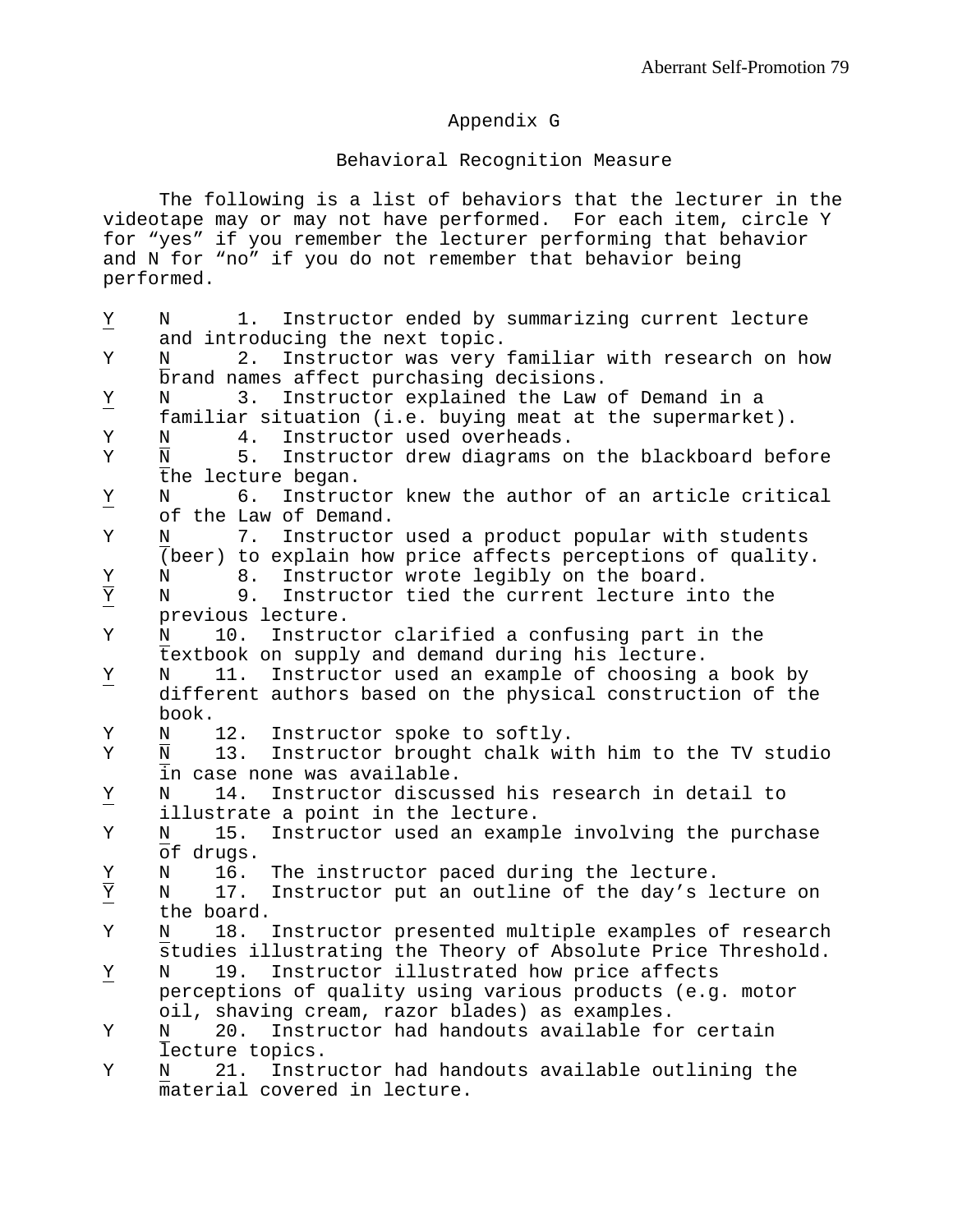| $\overline{X}$                       | 22. Instructor mentioned many different articles<br>N                                                                      |
|--------------------------------------|----------------------------------------------------------------------------------------------------------------------------|
|                                      | concerning the effect of behavior.                                                                                         |
| Y                                    | 23. To show the effects of brand names on perception of<br>N<br>quality, the instructor used designer jeans as an example. |
|                                      | 24. Instructor used chalkboard appropriately.<br>N                                                                         |
| $\frac{\overline{X}}{\underline{Y}}$ | 25. Instructor discussed each topic in the same order<br>N                                                                 |
|                                      | as was presented in the lecture outline.                                                                                   |
| Y                                    | 26. Instructor was involved in a research project with<br>N                                                                |
|                                      | an important figure in the area of consumer psychology.                                                                    |
| Υ                                    | 27. Instructor used an example of how many francs<br>N                                                                     |
|                                      | people in France were willing to spend on a diamond.                                                                       |
| Y                                    | 28. Instructor had a distracting habit of removing his<br>N                                                                |
|                                      | glasses and pinching the bridge of his nose.                                                                               |
| Y                                    | 29. Prior to the lecture, instructor had set-up all<br>N                                                                   |
|                                      | necessary audio-visual equipment for presenting the lecture.                                                               |
| $\overline{\lambda}$                 | 30. Instructor was familiar with a body of research<br>N                                                                   |
|                                      | because of his intention to do future research in the area.                                                                |
| Y                                    | 31. Instructor used unrealistic price levels when<br>N                                                                     |
|                                      | presenting examples of consumer purchasing decisions (i.e.                                                                 |
|                                      | buying a stereo for \$50.00).                                                                                              |
| Υ                                    | 32. Instructor did not label or explain his graph of<br>N                                                                  |
|                                      | the demand curve.                                                                                                          |
|                                      |                                                                                                                            |
|                                      |                                                                                                                            |

\* Correct responses are underlined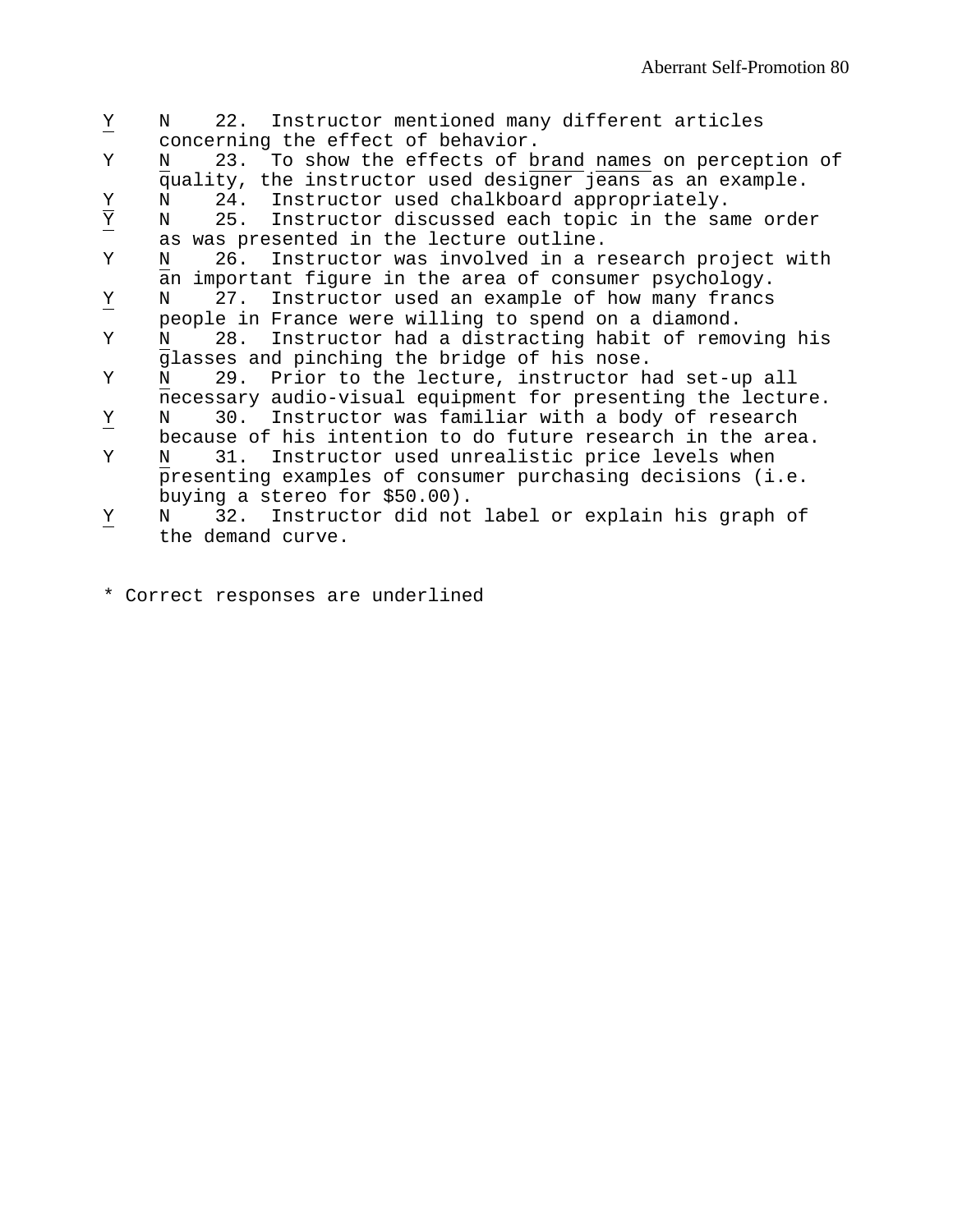### Appendix H

#### Performance Rating Scale

Below is a list of rating dimensions on which to evaluate the lecturer. Read the definition of the dimension to be sure you understand exactly what you are evaluating; then rate the lecturer on each dimension by circling the number which most closely reflects you evaluation of the lecturer.

1. Depth of Knowledge: The instructor's mastery of the subject matter. This includes how well he knows the literature and the research he reports.

| ⊺ı∩w |  | Medium | High |  |
|------|--|--------|------|--|

2. Delivery: The instructor's manner of speaking and the extent to which he uses the blackboard to clarify and emphasize important points of his lecture.

| Poor |  | Average |  |  |  | Excellent |  |
|------|--|---------|--|--|--|-----------|--|

3. Relevance: The instructor's choice of examples used in conveying information; the extent to which examples are important and meaningful to the audience.

| Poor |  | Average |  | Excellent |  |  |
|------|--|---------|--|-----------|--|--|

4. Organization: The instructor's arrangement of the lecture; the extent to which the instructor leads the class through a logical and orderly sequence of the material.  $2 \t3 \t4 \t5 \t6 \t7$ 

| Poor |  | Average |  | Excellent |
|------|--|---------|--|-----------|

5. Overall Evaluation of Lecture Performance: Your general impression of the instructor's overall performance in the lecture. 1 2 3 4 5 6 7 Poor **Average Excellent** 

6. Overall Success: How successful would you expect this instructor to be as a college professor? 1 2 3 4 5 6 7 Unsuccessful **Average** Successful